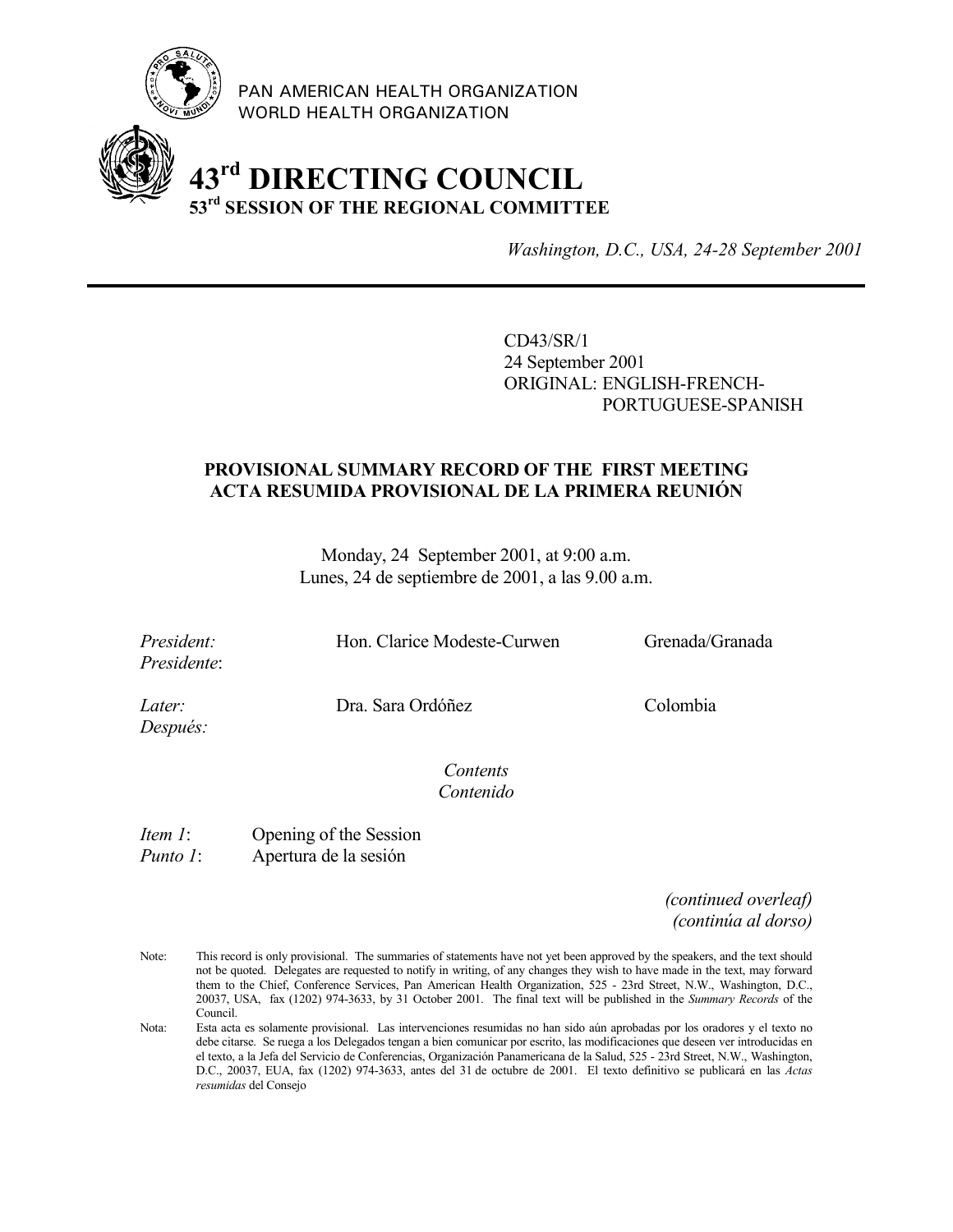#### **CONTENTS** (*cont*.) **CONTENIDO** (*cont*.)

| Item $2.1$ :  | Appointment of the Committee on Credentials |
|---------------|---------------------------------------------|
| Punto $2.1$ : | Nombramiento de la Comisión de Credenciales |

First Report of the Committee on Credentials Primer informe de la Comisión de Credenciales

| Item $2.2$ :                  | Election of the President, Two Vice Presidents, and the Rapporteur                                                                                                                                                          |
|-------------------------------|-----------------------------------------------------------------------------------------------------------------------------------------------------------------------------------------------------------------------------|
| Punto $2.2$ :                 | Elección del Presidente, los dos Vicepresidentes y el Relator                                                                                                                                                               |
| Item $2.3$ :<br>Punto $2.3$ : | Establishment of a Working Party to Study the Application of Article<br>6.B of the PAHO Constitution<br>Establecimiento de un grupo de trabajo para estudiar la aplicación del<br>Artículo 6.B de la Constitución de la OPS |
| Item $2.4$ :                  | Establishment of the General Committee                                                                                                                                                                                      |
| Punto $2.4^{\circ}$           | Establecimiento de la Comisión General                                                                                                                                                                                      |
| Item $2.5$ :                  | Adoption of the Agenda                                                                                                                                                                                                      |
| Punto $2.5$ :                 | Adopción del orden del día                                                                                                                                                                                                  |
| Item $3.2$ :                  | Annual Report of the Director of the Pan American Sanitary Bureau                                                                                                                                                           |
| Punto $3.2$ :                 | Informe anual del Director de la Oficina Sanitaria Panamericana                                                                                                                                                             |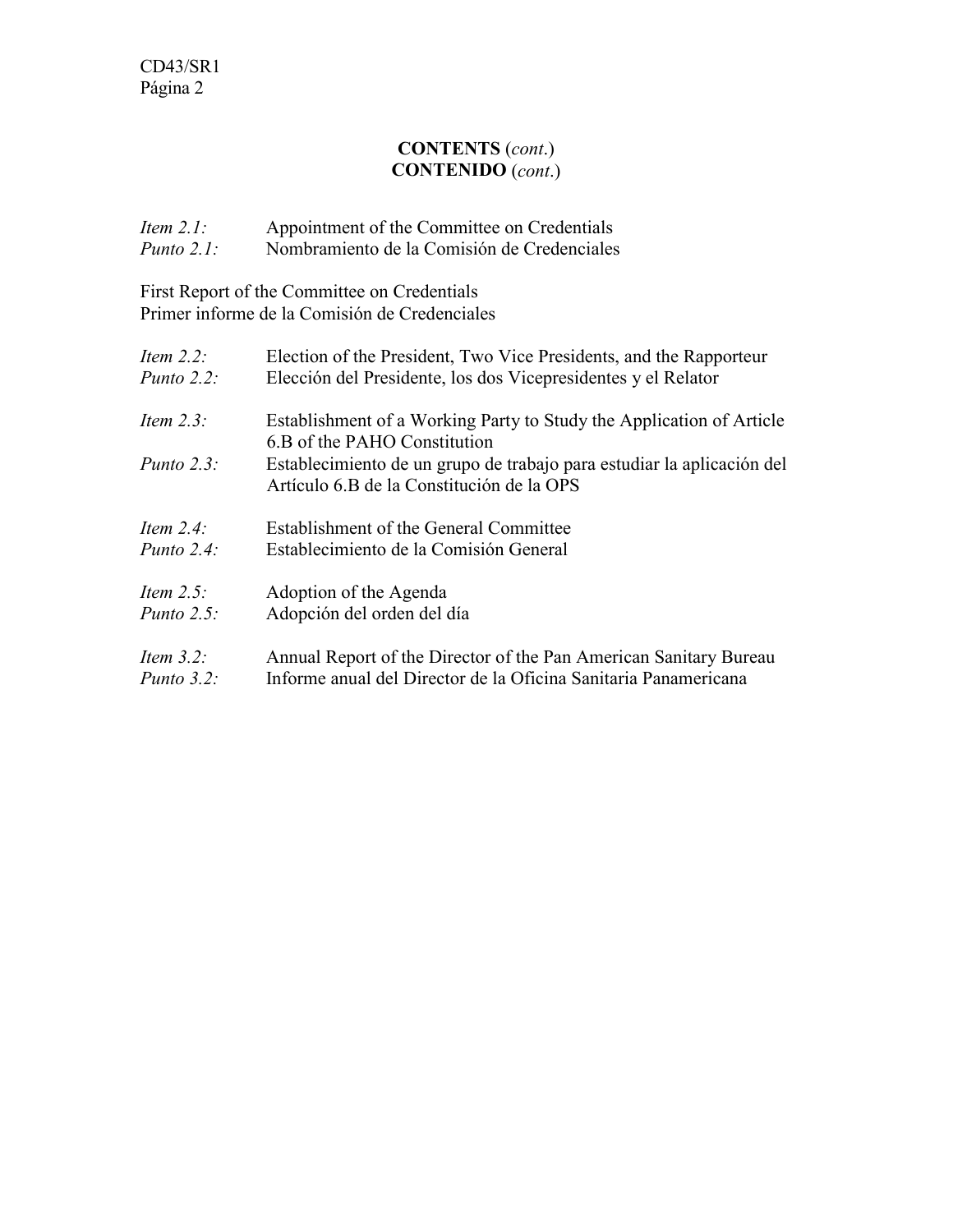#### *The meeting was called to order at 9:00 a.m. Se abre la reunión a las 9:00 a.m.*

#### ITEM 1: OPENING OF THE SESSION PUNTO 1: APERTURA DE LA SESIÓN

- *A. Opening of the session by the Outgoing President, Hon. Clarice Modeste-Curwen (Grenada)*
- *A. Apertura de la sesión por la Presidente saliente, Hon. Clarice Modeste-Curwen (Grenada)*

The PRESIDENT welcomed the representatives and declared the session open.

The SECRETARY said that under the Rules of Procedure of the Council, the presence of at least 20 Members was required for a quorum. Thirty-seven Members were present, and therefore a quorum had been established.

The PRESIDENT noted that the  $43<sup>rd</sup>$  meeting of the Directing Council marked the end of another year in the quest for health for all in the Americas and, indeed, the entire world. The year had seen both successes and difficulties, but overall, it had been a great learning experience for everyone. Extending special thanks to Sir George Alleyne, the Director of the Pan American Sanitary Bureau, as well as to his entire team, for their guidance and support to her as President in the past year, she said that the sessions of the coming days would be reviewing major health issues and determining the way forward, as well as recognizing good country practices and outstanding individuals in the field of health.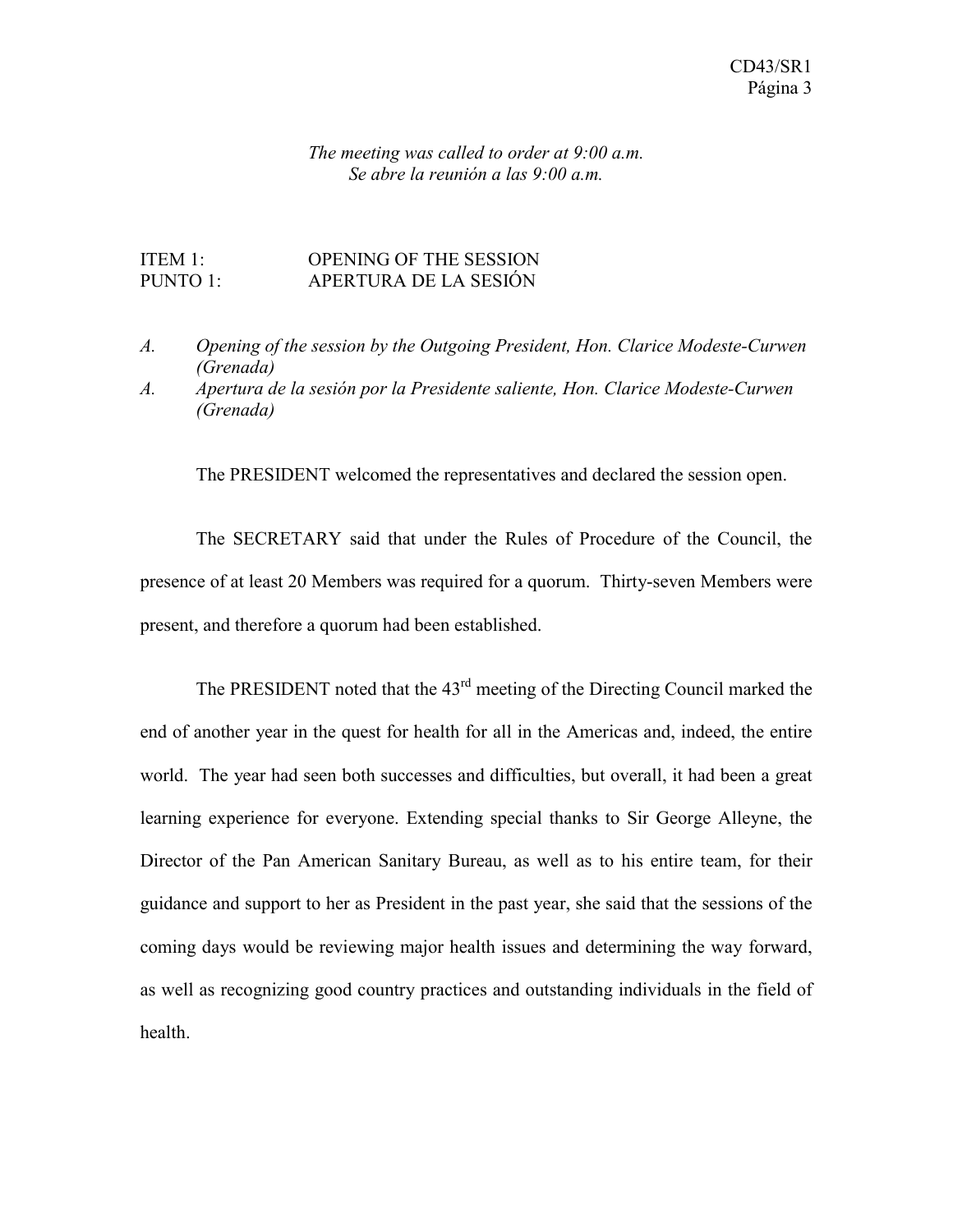Recalling that the disease of terrorism, a disease instantly diagnosable but of unparalleled destructiveness, had struck at the United States of America two weeks before, killing almost 6,000 people in a few minutes, she asked the meeting to stand for a minute of silence in sympathy for the victims and in empathy with the United States.

> *The meeting stood for a minute of silence in sympathy for the victims of the recent terrorist attacks on the United States of America.*

The PRESIDENT said that a draft Resolution in support of the United States of America had been prepared, and would be circulated for consideration by the council.

- *B. Welcoming Remarks by Sir George Alleyne, Director of the Pan American Sanitary Bureau*
- *B. Palabras de bienvenida de Sir George Alleyne, Director de la Oficina Sanitaria Panamericana*

Sir GEORGE ALLEYNE (Director): Thank you very much, Madam President, Secretary Thompson, Dr. Brundtland, Dr. Dotres, President of the Executive Committee, Ministries of Health and Representatives of the countries of the Americas, friends and colleagues, good morning. It is a beautiful fall day in Washington, and I extend a special welcome to you, especially those of you who are attending the Directing Council for the first time. I am delighted to see you all here, and proud and happy that 37 of all 38 Member Countries are present. I know that some of you had legitimate concerns with coming here this week, and I am deeply grateful to those of you who overcame those concerns and decided to be here today. I know the physical difficulties some of you endured; the Minister of Health of Grenada took 36 hours to come here from her home,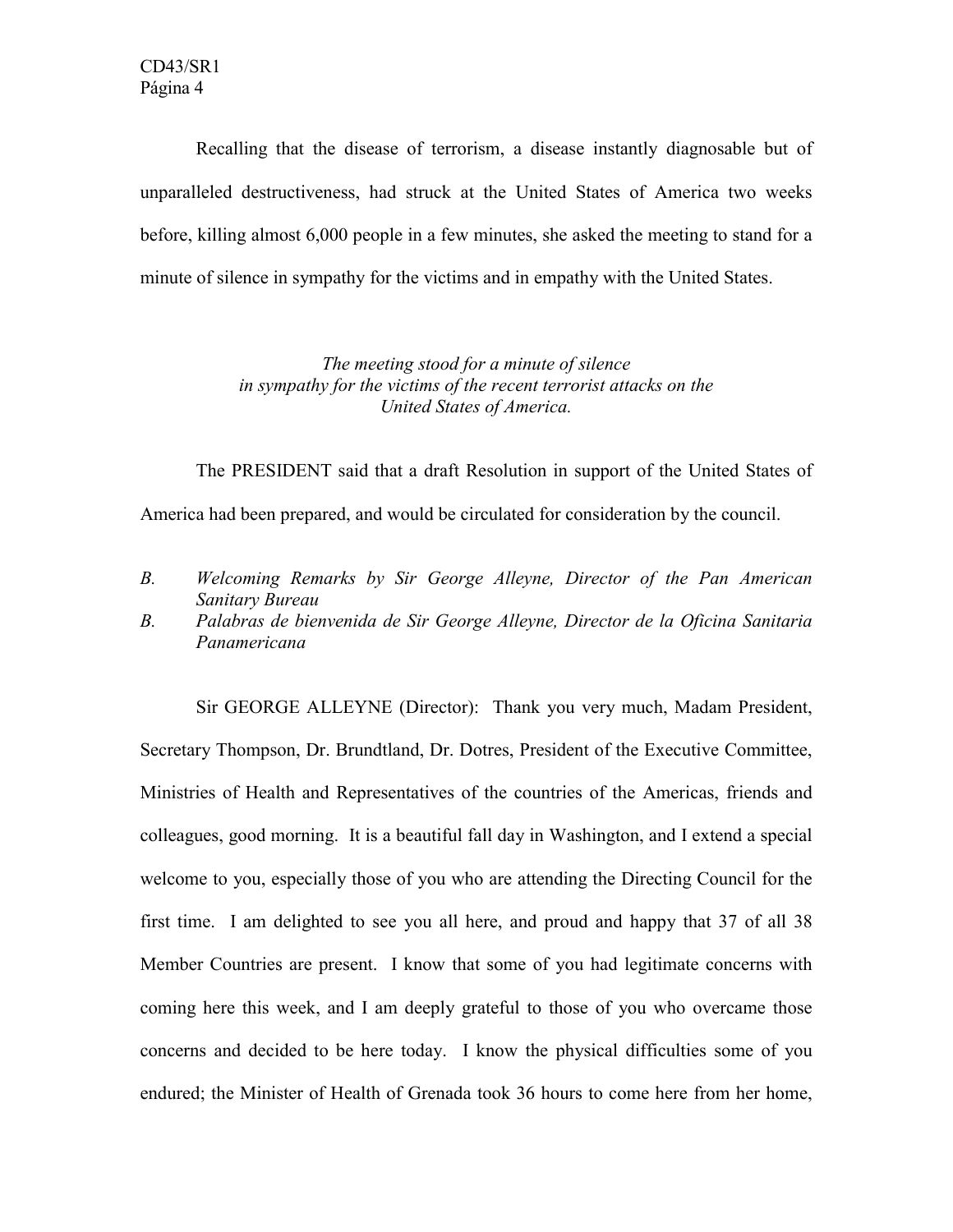but she persisted, and I would like to think that your resolve to come was based in part on your determination that the work of the Pan American Health Organization should go on, and I thank you for that.

But I also wish to think that your presence is a manifestation of solidarity with the Government and people of the United States in this difficult time, and that the Pan-American spirit of which we are so proud means that we stand together in good times and in bad.

Your presence here is in some small degree a tribute to those brave men and women, those rescue workers who gave their lives in the hope that others may live. The President quite aptly referred to terrorism as the new disease, the only treatment for which is eternal vigilance, and against which there is no vaccine or drug except the trust and confidence of men and women of goodwill. I would like to think that these are the kinds of ideals and ideas that will flourish in an organization such as ours, committed as it is to the health and well-being of the people of the Americas. We cannot let those who would bend our spirit divert us from the task that we have ahead, and I was very pleased in discussions with Secretary Thompson that he was insistent that the meeting should go on, that we should not give way to terrorism and cancel what was an important event in the life of this Organization, an important event for the health of the Americas.

I hope you will excuse the state of the building. As you know, this is the most important week in our year, and I would wish that we were as usual dressed in our best, but soon we will finish and hope that you will excuse any inconvenience, and that at the end of it you will be satisfied and pleased with the changes you have made. I will speak at greater length later when I give my report, but once again let me welcome you to your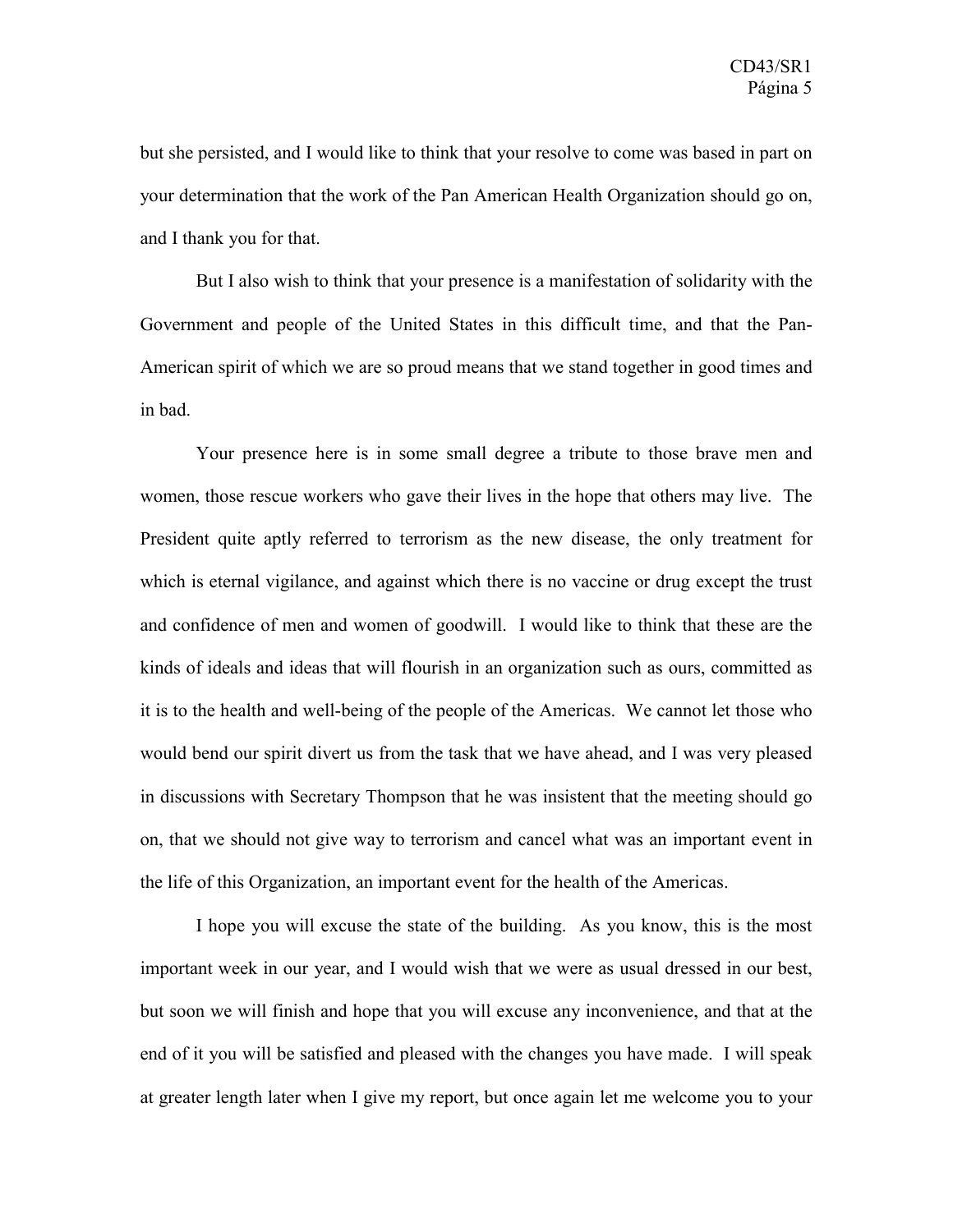house of health in the Americas, and I hope that our deliberations in the course of the week will be optimally productive.

The PRESIDENT thanked Sir George Alleyne, congratulated those representatives who had overcome fears and inconveniences in order to travel to the session, and introduced the Hon. Tommy Thompson, Secretary of Health and Human Services of the United States of America.

*C. Bienvenida en nombre del país anfitrión por el Honorable Tommy G. Thompson, Secretario de Salud y Servicios Sociales de los Estados Unidos de América*

Hon. TOMMY THOMPSON, Secretary of Health and Human Services of the United States of America: Madam President, let me start by first thanking you for your fine words, thanking you for being here and for the job you have done as President. Sir George, it goes without saying that you have become a close friend of mine, I appreciate your wisdom and your leadership and your dedication and I thank you. Dr. Brundtland, it is always a privilege and pleasure to have you in the United States and I am very pleased, of course, to welcome you once again, and Dr. Dotres, President of the Executive Committee from Cuba, thank you as well for coming. Thank you, all of you.

Ministers of Health, distinguished Ministers, Members of Delegations, colleagues and friends. This meeting is very important, not only for the World Health Organization, but also for the Americas, and specifically for the United States during these very trying times. On behalf of my President, my friend, George W. Bush, let me take this opportunity to welcome each and every one of you to the  $43<sup>rd</sup>$  Directing Council meeting,

*C. Welcome on Behalf of the Host Country by the Honorable Tommy G. Thompson, Secretary of Health and Human Services of the United States of America*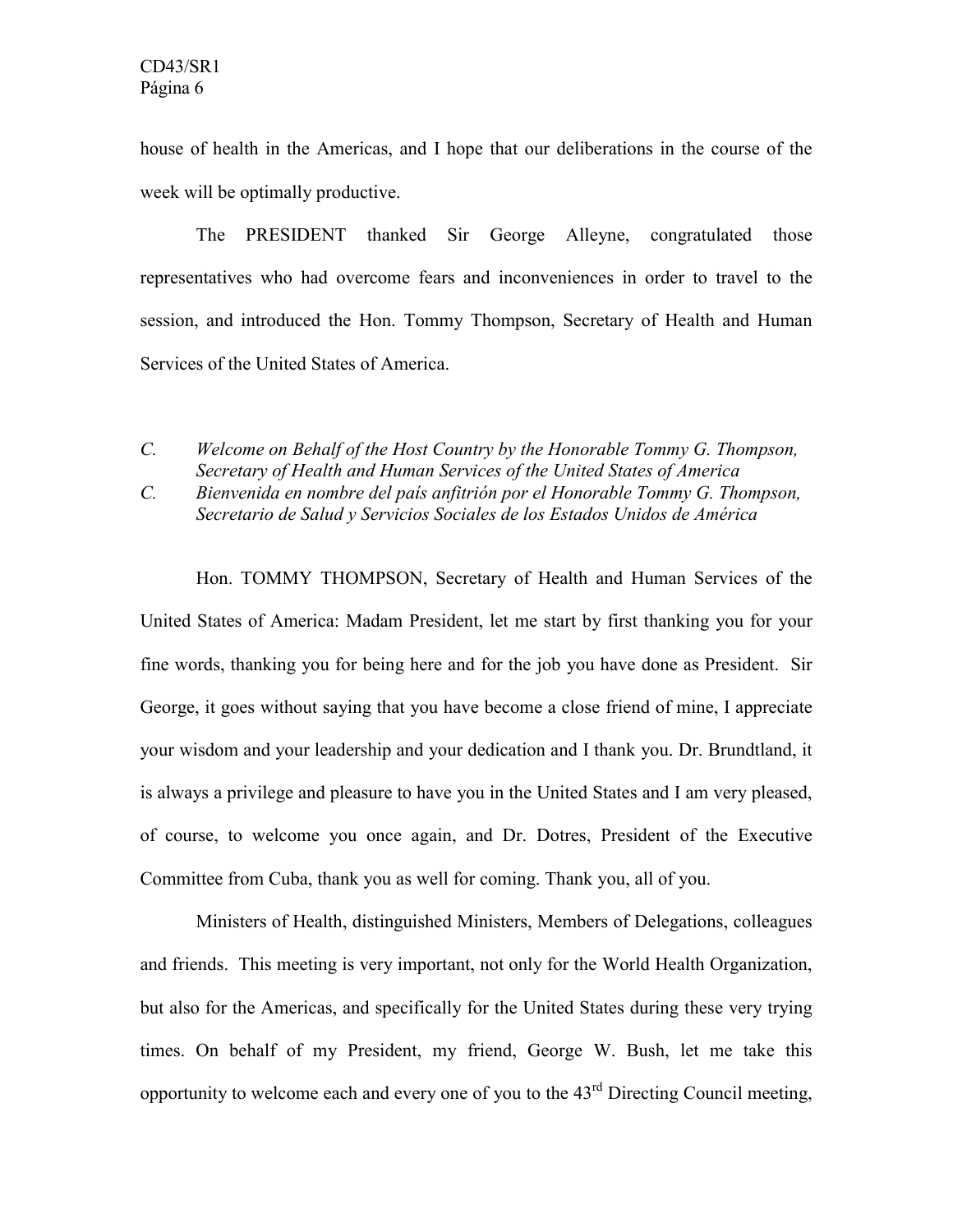and to our nation's capital, Washington, D.C. I have had the pleasure of meeting many of you already, and I certainly look forward to getting to know all of you a little better this week, as we come together, discuss, and get a chance hopefully to implement programs that are going to improve the quality of health of all our citizens.

At the beginning, just let me say thank you, for the warm words of support and condolences that so many of you have expressed to me personally, on behalf of your countries, in favor of the United States of America. The recent attacks on the United States are something that nobody, and no country, can accept, and this one, of course, impacts all of us, as this was an attack on freedom, democracy and, I believe, the world. Twenty-nine out of the countries that are here today have lost loved ones, lost one or more citizens as result of the terrorists' attacks on New York and Washington, D.C. But during these attacks, we have appreciated the support that we have received from so many friends and from allies all over the world. This is a critical time for the United States, and knowing that the broad community of nations is standing with us is something that we will never forget. I thank each and every one of you for that. We are specially gratified for the support of our friends in our own hemisphere: from Canada to Chile, old friends have expressed their solidarity with the United States of America as we heal our wounds, as we fight the terrorists who have done such great evil to all of us.

The same unity of hearts and mind animates this meeting. While we might differ from time to time, we share a common interest in the well-being of all our citizens. After all, the Americas—North, Central and South—make up our neighborhood, and as neighbors, we need to meet regularly to renew relationships and share our various perspectives on issues of common concern. These Directing Councils provide us with an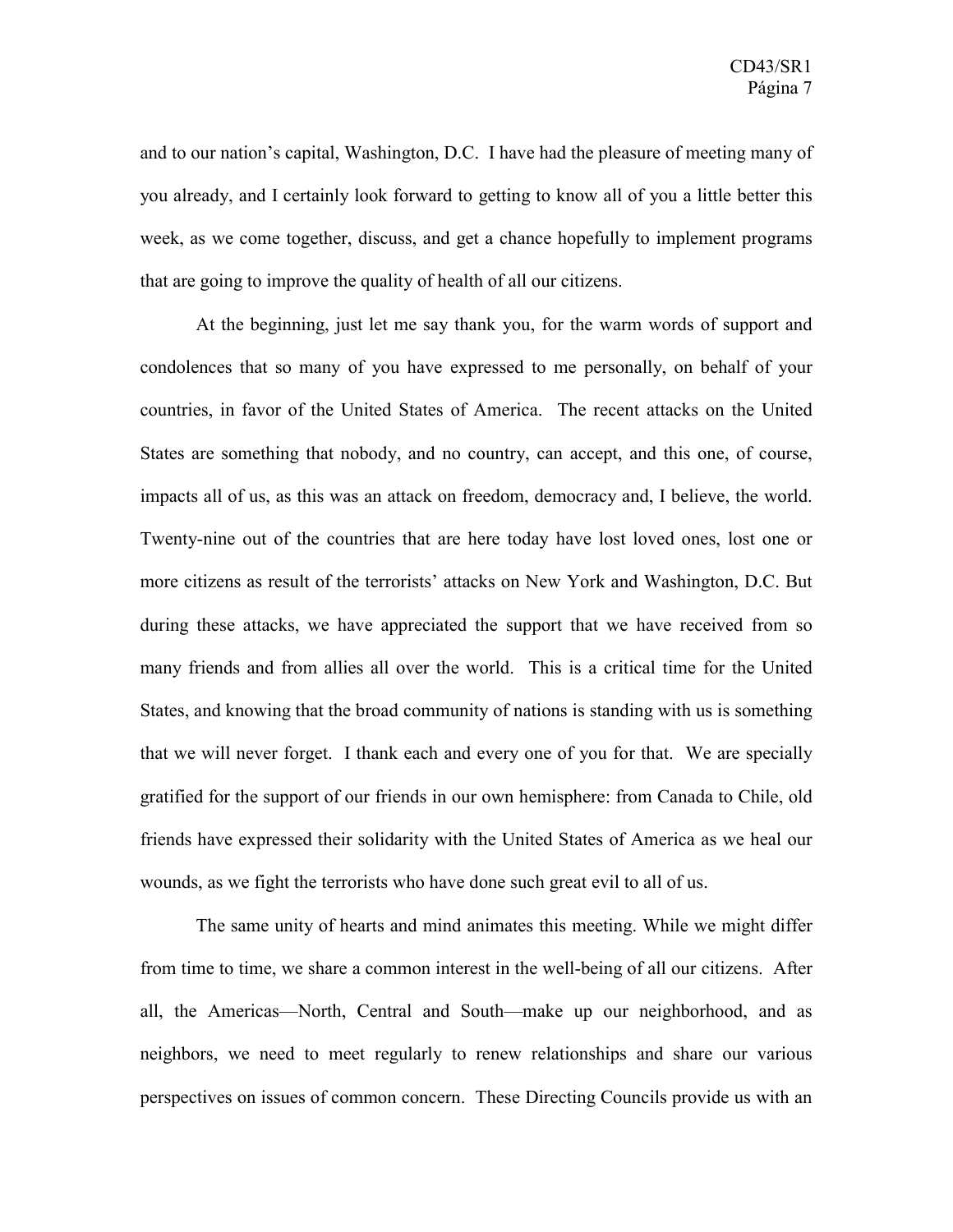opportunity to exchange ideas, to learn from each other and to develop joint actions to promote good health in our hemisphere.

Regardless of variations among countries, we share many public health challenges: the need to improve access to quality care, the increasing incidence of chronic diseases, negative environmental effects upon our health, particularly our children's health, as well as the persistent problems of the old and the new infectious diseases. We have been more successful in some areas than others. Nonetheless, we can be proud that collaboration and mutual cooperation have become central to addressing many public health challenges in our region, thanks in large part to the efforts of PAHO, your organization, and the leadership of your President and the Executive Director who has done such an outstanding job, Sir George Alleyne.

The solidarity of the Americas provides a winning team in tackling our mutual challenges. PAHO continues to play such a very valuable and essential leadership role in the development of strategies and linkages to enable collaborative actions. Such advocacy and joint actions are essential to ensure that our overall accomplishments are greater than the sum of the individual activities.

The Americas have also benefited greatly from the leadership and vision of Dr. Gro Harlem Brundtland. PAHO and WHO are critical change agencies as we move from one century into the next. Given the evolving opportunities in the reality of an uncertain future, we must work together as partners if we really want to make that difference. Many of our challenges are reflected in this meeting's agenda: HIV/AIDS, which is a growing problem as all of us know; water, sanitation, mental health, and the prevention of tobacco use easily come to mind. Other issues can also impact future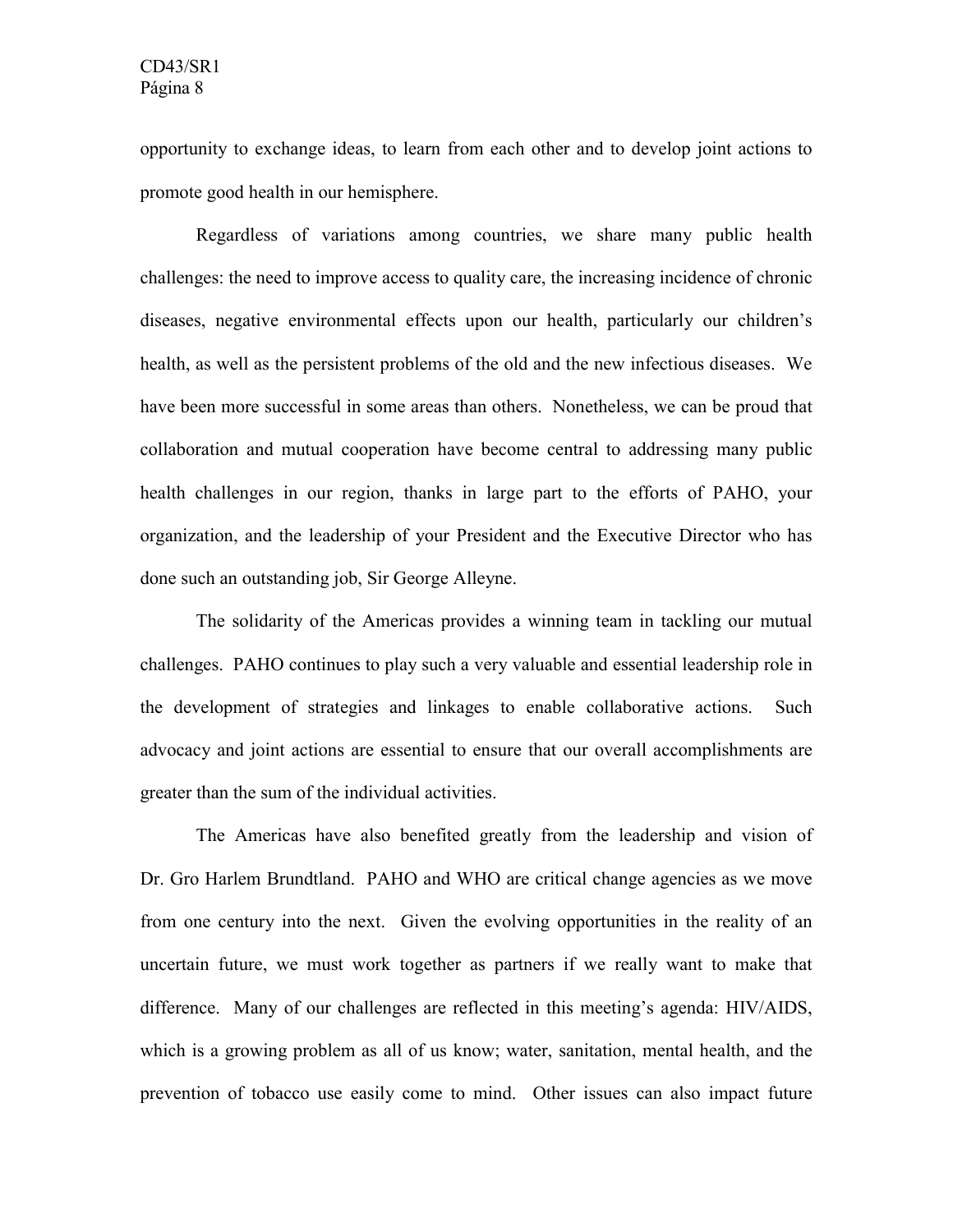health outcomes, including the proposed revision of WHO's International Health Regulations and essential drugs list, as well as its ongoing work on health system performance evaluations. The functions of WHO and PAHO are vitally important and Member States must be actively consulted and involved to ensure that policy actions are embraced and sustained at the country level.

Although each country has a responsibility to meet the health needs of its people, there are some issues which countries working alone cannot fully resolve. The need for bigger organizations and for building partnerships and alliances has never been more compelling than today. PAHO continues to demonstrate its capacity to act as a strong and a positive catalyst for health and for the improvement of that health in our Region. Such efforts also reinforce the value of the Governing Body. The work of the Directing Council is absolutely essential for guiding this organization as it reflects our collective commitment to improving the health of all of our people.

The motto of my home State of Wisconsin is just one word, and that word is "Forward." That motto captures what this meeting is all about, making plans for our common future with sound judgement, good will, and great hope. Please know that the President and the entire administration of the United States value your efforts and look forward to good things from this conference, and we thank you very much for coming to Washington, D.C. in these trying times. I wish you on behalf of my President, and myself, personally, a very valuable and successful meeting, which I know we will have. My delegation welcomes the opportunity to work with each and every one of you and all of you collectively to make our neighborhood, our region, the Americas, a better and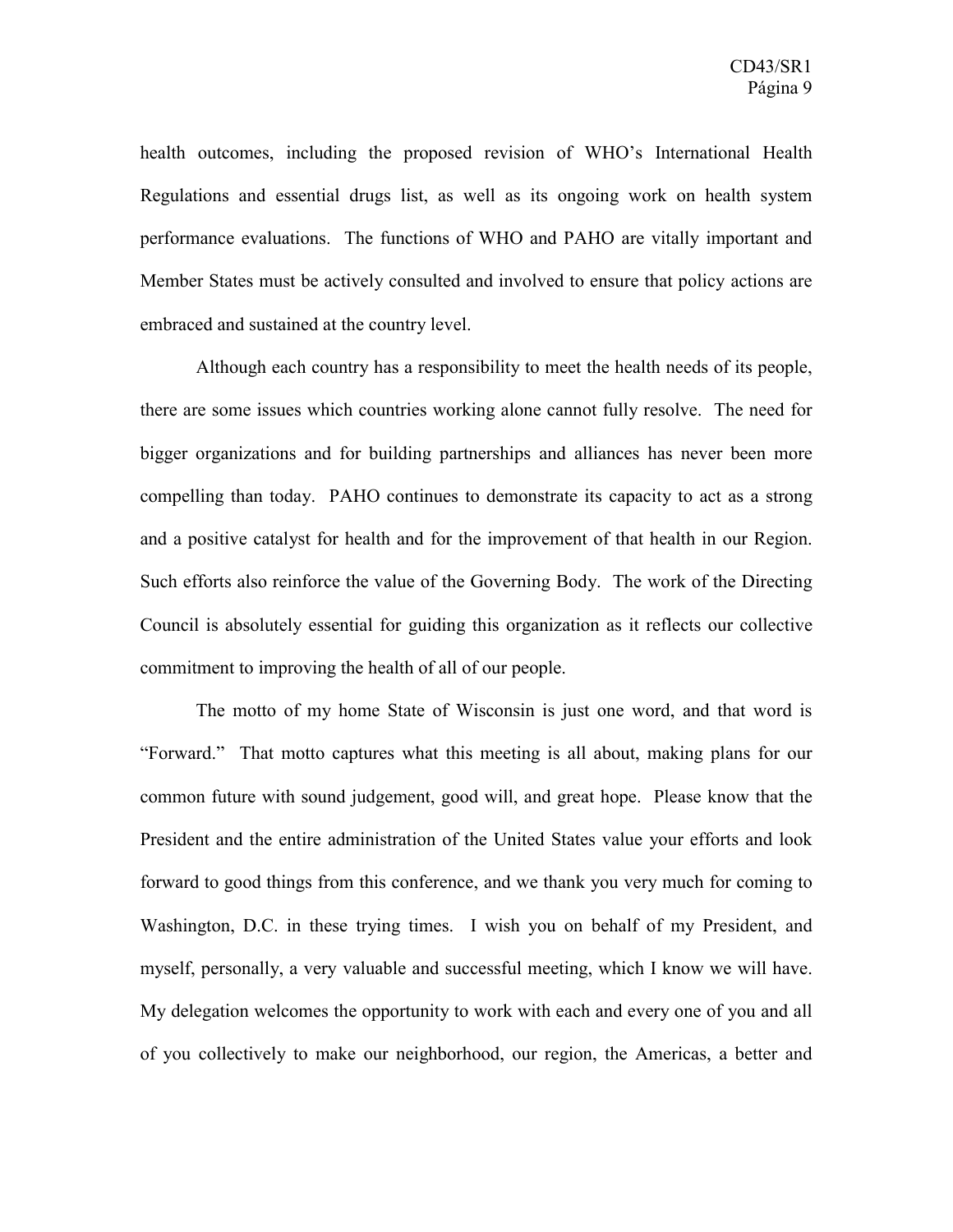healthier place to live, and to work, and to play. Thank you and God bless every one of you.

- *D. Address by Dr. Gro Harlem Brundtland, Director-General of the World Health Organization*
- *D. Alocución de la Dra. Gro Harlem Brundtland, Directora General de la Organización Mundial de la Salud*

Dr. Gro Harlem BRUNDTLAND. Thank you very much, Madam Chair. Respected Chair, Honorable Secretary for Health, Regional Director, distinguished Ministers, ladies and gentlemen: those who attacked New York and Washington on September 11, have brought unbearable grief. Their behavior shows a contempt for innocent lives, a ruthless use of pain and fear to achieve their ends. They offend against everything for which we—as public health professionals—stand.

We are proud of the thousands of doctors, paramedics, nurses, and psychologists who came together during the past two weeks and are working ceaselessly to ease suffering and heal wounds on the bodies of those injured and inside the minds of many as they cope with the horror. These health workers face an enormous and daunting task, yet their dedication and stamina are an inspiration to us all.

Those who attacked New York and Washington also provoked widespread fear, threatening the basic building blocks of our human security.

Fear, whether as a result of cruelty or violence or of disease, undermines trust among people and between groups and communities that need to function together. It undermines the safety and predictability we all need to grow, develop, and prosper. It undermines our very belief that people are good, not evil, the belief that is essential if we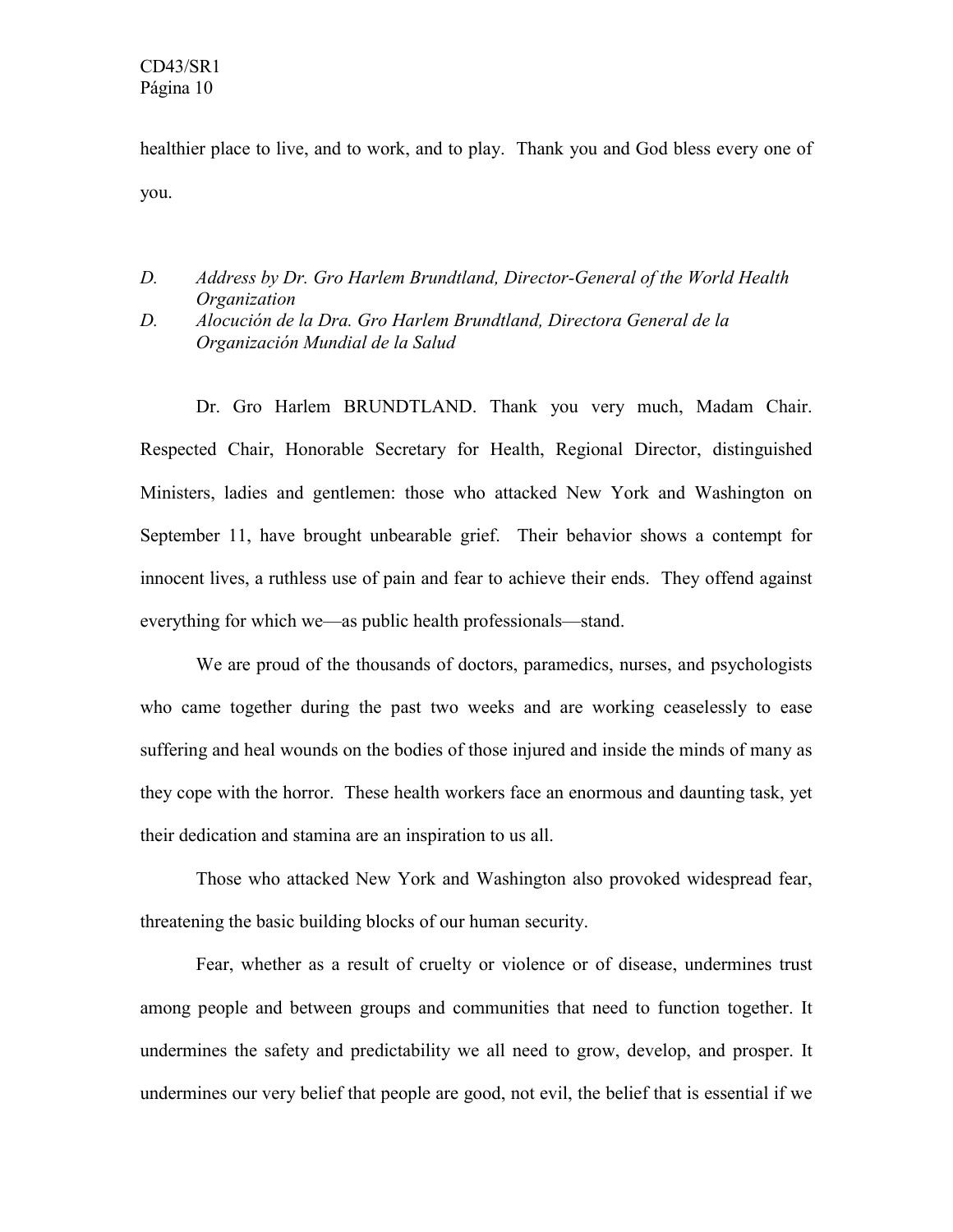are to give meaning to what we do. It undermines our freedom to engage with others, to improve our societies.

Within this context of fear our global community is being tested as never before. Can nations continue to work together to tackle the great problems that affect the future of humanity? Can they sustain the impetus for freedom and democracy so that all people can live and grow together? Can their leaders control the forces that provoke terror and promote human values? Can we all maintain the campaign against global poverty so essential for our global future?

Poverty is the most significant determinant of suffering and grief in today's world. We must carry forward the fight against global poverty with all the energy we can muster. We know that poor people are bound to remain poor if they lack physical and human security. This means that freedom from terror, violence, and disease are critical foundations for poverty reduction and a secure future for our world.

Colleagues, we are all part of a vast global community working for a world free of suffering and fear. We know that good health—and accessible health care—are vital for peace and security. We work together for the common good, seeking the best ways to bridge the health divide. As we confront economic hardship and ever-shifting world priorities, we are inspired by the knowledge of what can be achieved. We know of numerous success stories, catalyzed from within civil societies, supported by governments and NGOs, sustained through health systems and backed from within the United Nations. Like the pioneering efforts to promote health or eradicate measles within this region, they often do not get the headlines they deserve.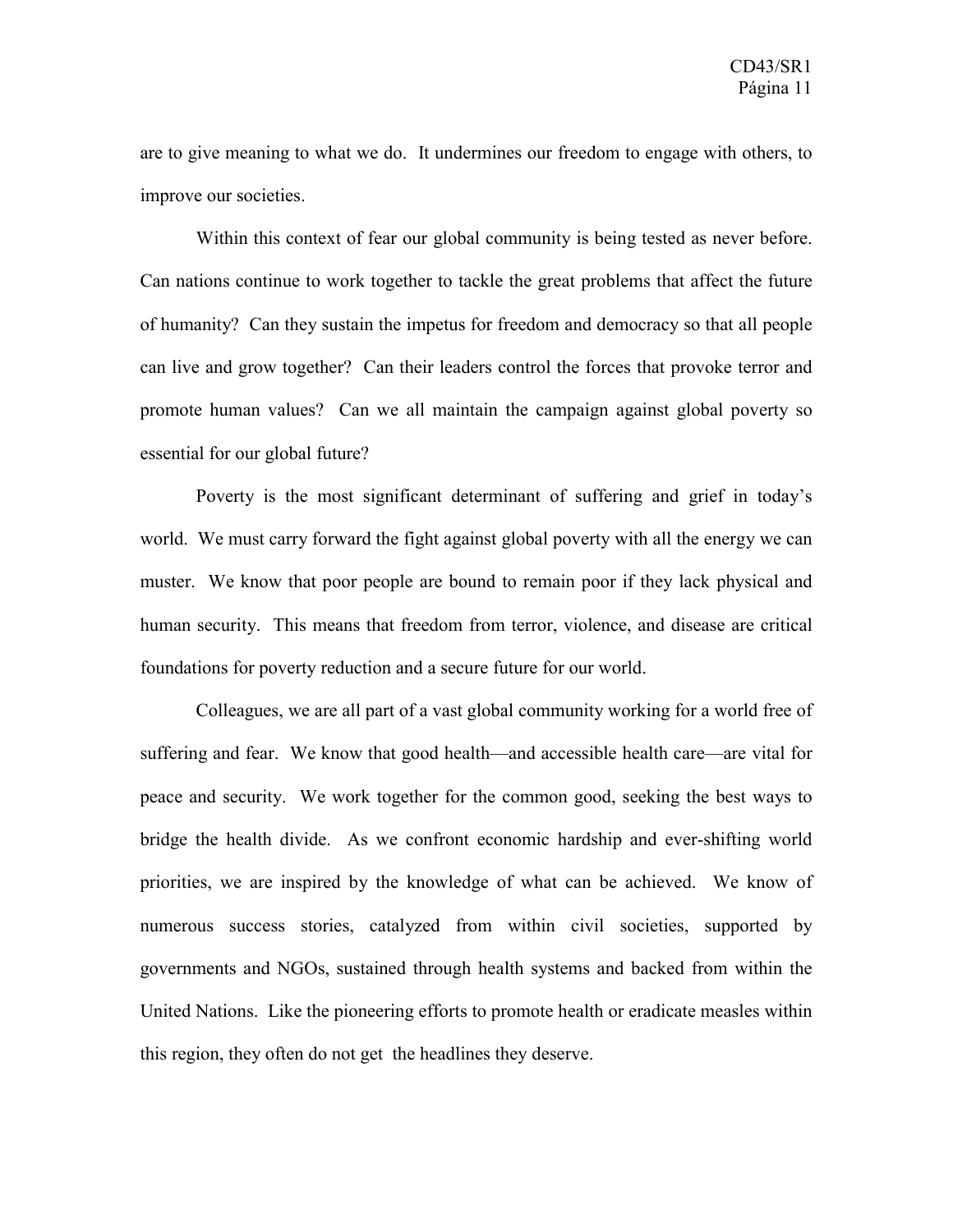Many of the world leaders have put health at the center of the development action, because they recognize that investment in health is a critical contribution to the human and economic development of their nations.

Health professionals are responding to this new disability by striving harder. We are doing more to roll back the diseases—like HIV and malaria—that undermine wellbeing among poor and marginalized populations. We focus particularly on the needs of women and children. We are ruthless in our attack on leading risk factors for ill health, such as tobacco, violence, and unsafe environments. We are reforming health systems, so that they are effective, responsive, and fair for all. And we work hard to ensure that development policies in all sectors contribute optimally to better health.

In all of these ways we make a vital contribution to reductions in poverty and to human security.

Madam Chair, at the end of last week, the Secretary of Health of the United States, Tommy Thompson, our colleague, spoke of the increasing incidence of posttraumatic syndrome following the wounds suffered on September  $11<sup>th</sup>$ . He said that this would require "increased counseling and mental health services throughout the country" and "a lot more funding." Indeed, the mental well-being of millions of people is threatened by trauma, fear, stigma, and uncertainty.

This year WHO launched a global campaign, to end the stigma around mental health—a stigma that denies people access to the health care they need, leads to discrimination in job, housing, and other opportunities and—still too often—to the neglect of the whole area by health planners.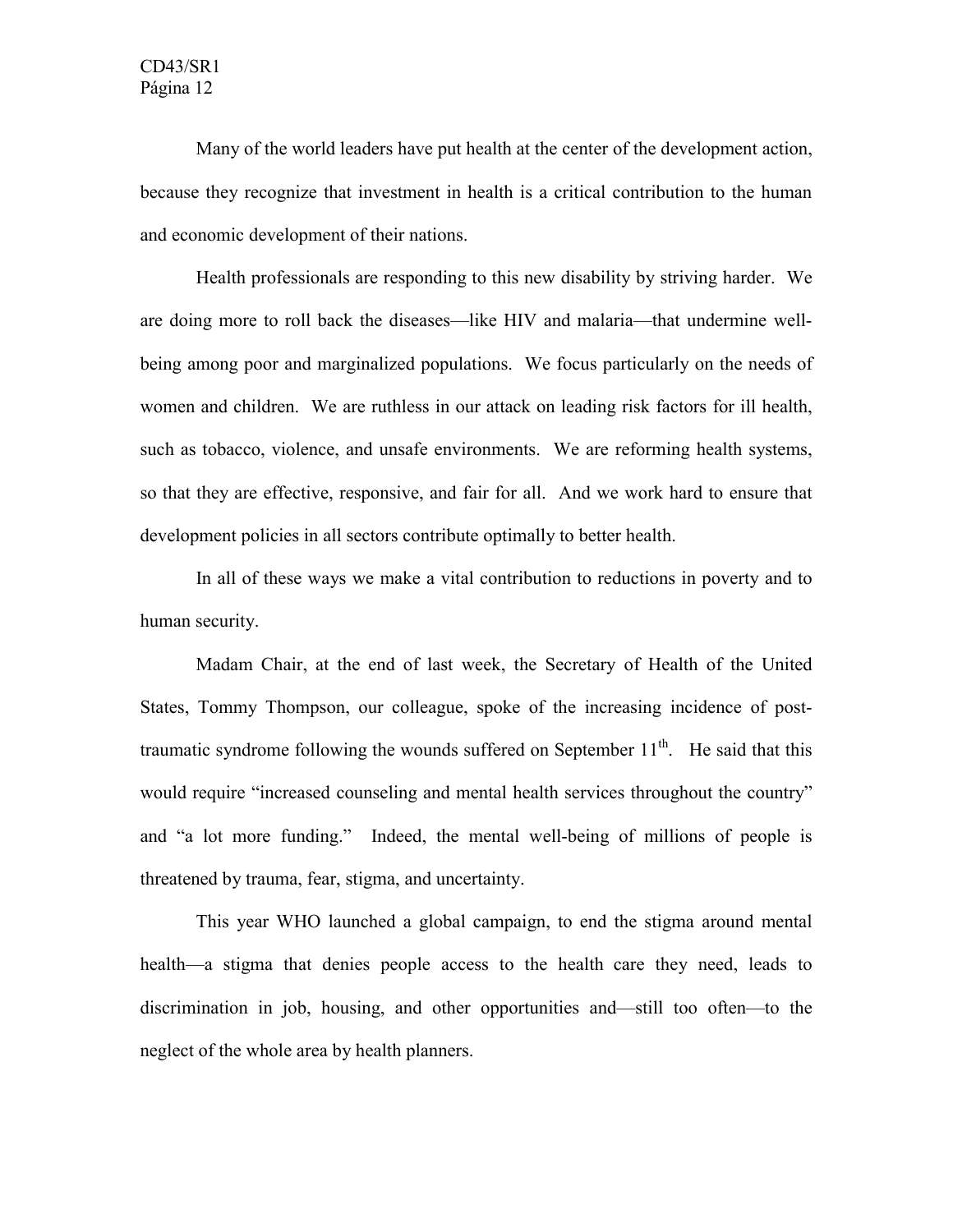We have invited health professionals, voluntary organizations, and governments everywhere, to stop excluding the mentally ill, and to "Dare to Care."

The response is impressive. The World Health Day this year showed an overwhelming desire and determination in almost every country to strengthen health systems so that they offered better mental care and mental health services and to work through the media to increase awareness and reduce stigma.

The countries of Latin America declared in Caracas in 1990 that they would reform mental health policies. Their principles are right. The current and future burden of mental ill-health has been underestimated. To respond, we need better strategies for mental health. These should include access to effective prevention and treatment and a focus on the family within its community. Strategies are set out in more detail in this year's World Health Report to be released at the beginning of October.

Madam Chair, the WHO's Commission on Macroeconomics and Health will report at the end of the year on the need for dramatic and rapid increase in action to improve the health—and prospects—of the world's poorer people. Commissioners will indicate the levels of new resources needed. At least ten billion dollars a year, perhaps as much as 25 billion.

We have heard commitments to the better health of poor people from world leaders at this year's World Health Assembly, at the UN General Assembly Special Session on HIV/AIDS, at regional summits and at the G8 Summit in Genoa. Governments, voluntary and private bodies are undertaking to increase resources for health action.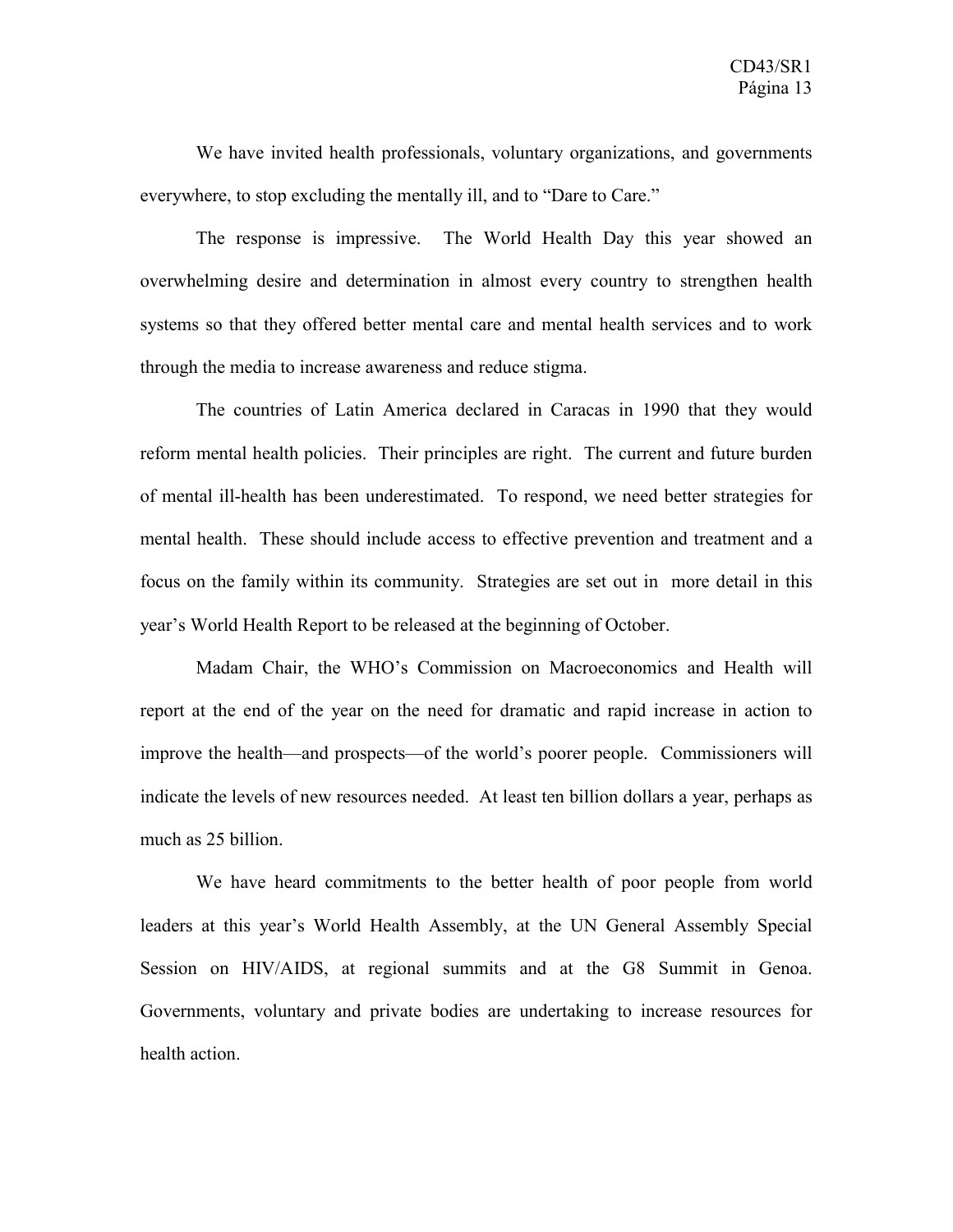#### CD43/SR1 Página 14

No government agency, voluntary body or pressure group can make a big difference to health through working alone. So we link action and advocacy, through working both with civil societies and the political leadership. We encourage productive exchange between Ministers of Health and Finance. We seek regular dialogue between governments and providers of external resources within donor agencies, foundations, development banks and voluntary organizations. We increase effectiveness through joint efforts of groups within an outside government and alliances with the private sector that are based on shared goals and shared values.

We know that the resources available for health will never be enough. So we must use what we have as effectively as possible. That explains our emphasis on coordinated action by governments, research institutions, private sector companies and international organizations. We seek that elusive mix of shared goals and strategies, respect for each others' mandates and priorities and the need to reflect "comparative advantage" in all that each of us does.

The power of shared goals and synergy in health action is remarkable. On the other hand, consequences of poor coordination are measured in human suffering and that—for all of us—is a clear sign of failure.

Madam Chair, we must all do more to reduce the impact of HIV on human security. When Heads of State met together in New York in June, there was powerful political commitment to a much stronger response. We agreed on priority strategies to halt the spread of HIV. We made commitments to help individuals better protect themselves from infection and to increase the number of people who can access care for HIV-related illnesses.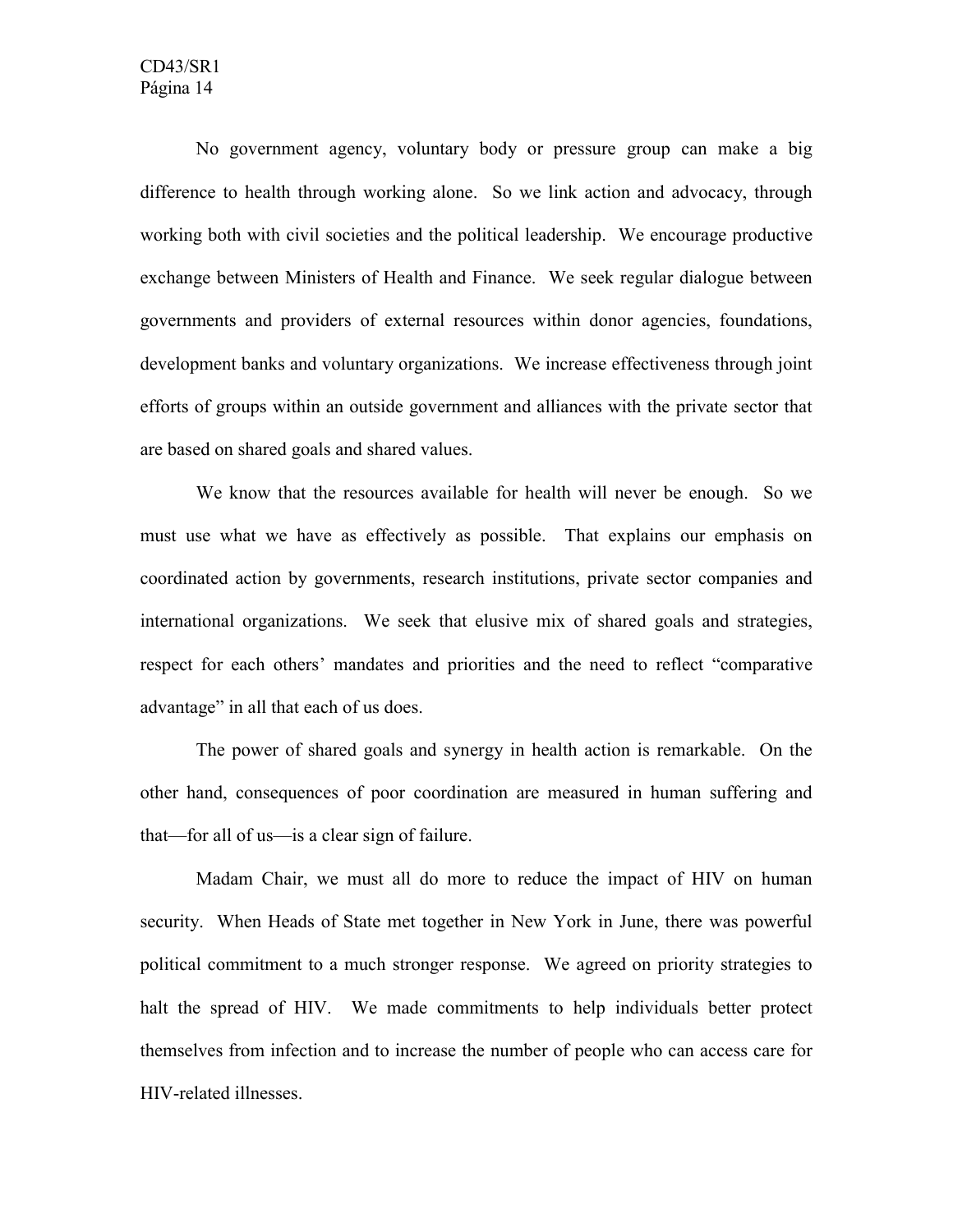Within this Region, there are examples of strong responses to HIV infections that offer care for people with HIV using well-tested and effective treatments. They take advantage of the increasing availability of low-cost anti-retroviral medicines—made possible through the combined effort of national governments, pharmaceutical companies, NGOs, and the manufacturers of generic medicines.

As a result, the regional response to HIV is firmly anchored within the health system, involves the full range of health professionals, and reflects a comprehensive approach. Increased access to care is reported to improve the impact of preventive actions—particularly among those most at risk—and reduce the proportion of hospital beds occupied by persons with HIV.

HIV infection and AIDS still pose extraordinary challenges for the Americas and the Caribbean. We must intensify efforts to reach those in need, particularly in poorer communities. We must always confront stigma and discrimination, two adversaries of an effective health system response. We must remember that special efforts are needed to reach women, especially adolescent women, and help them avoid the twin threats of HIV infection and reproductive ill health.

WHO is scaling up its contribution to the struggle. Our goal is to help identify more effective responses and support their implementation in ways that take account of people's culture, traditions and social realities.

Now we know that TB is spreading globally, in the wake of HIV. I expect to meet with many of you next month here in Washington, at the first Stop-TB Partners' Forum. We will find a way forward for the global partnership. We should also agree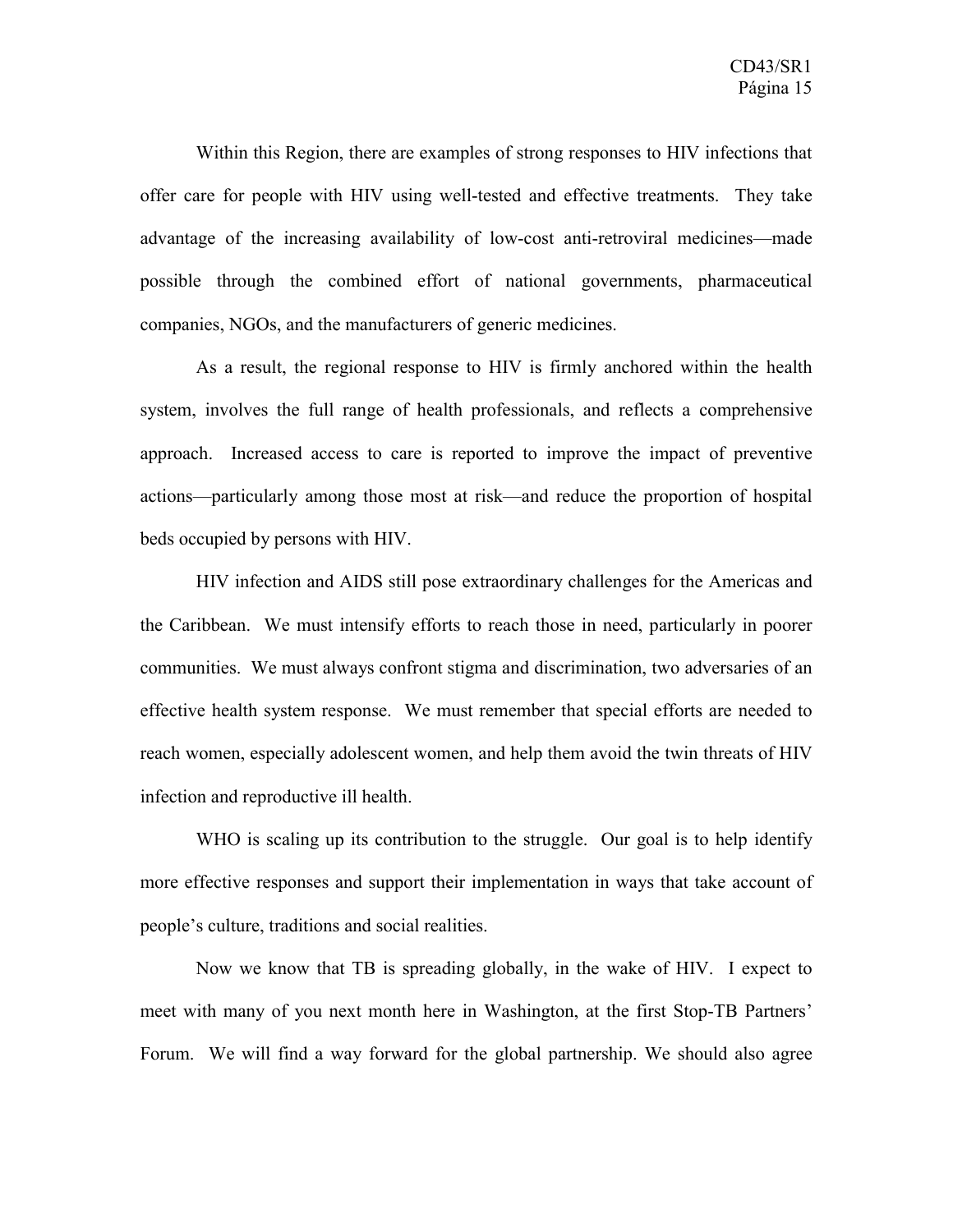strategies for better implementing country actions to stop TB in pursuit of national and global TB control targets.

The omens are good. Prices of key TB drugs, including some needed to fight multi-drug-resistant strains, are falling. Observed treatment regimens are working. We know better now how to reach everyone who needs affordable treatment. And, national TB action plans have been developed, though they do need financial resources.

The Global AIDS and Health Fund will help national health systems respond better to HIV, TB and malaria. In helping with the design and operation of the Fund, WHO will seek to ensure that it has a global reach, uses resources effectively and builds capacity for sustained and effective action within countries. It is vital that the Fund's efforts be successful and that it be in a position to attract the kinds of resources it needs for years to come. It can't just be a flash in the pan.

Madam Chair, health systems within this Region are being reformed. System goals are being defined and a diversity of private, voluntary and public channels is being used to deliver essential care to those in need.

In many countries, health financing questions dominate the agenda. The challenge is to extend financial risk protection while ensuring that services provided are of good quality. WHO is developing model health financing policies for use by countries as they address such issues. Much is being learned from the quality of care initiatives now under way within the Region.

As stewards for health, governments are accountable for the extent to which the health system's outcomes match up to the goals they have set and for getting the best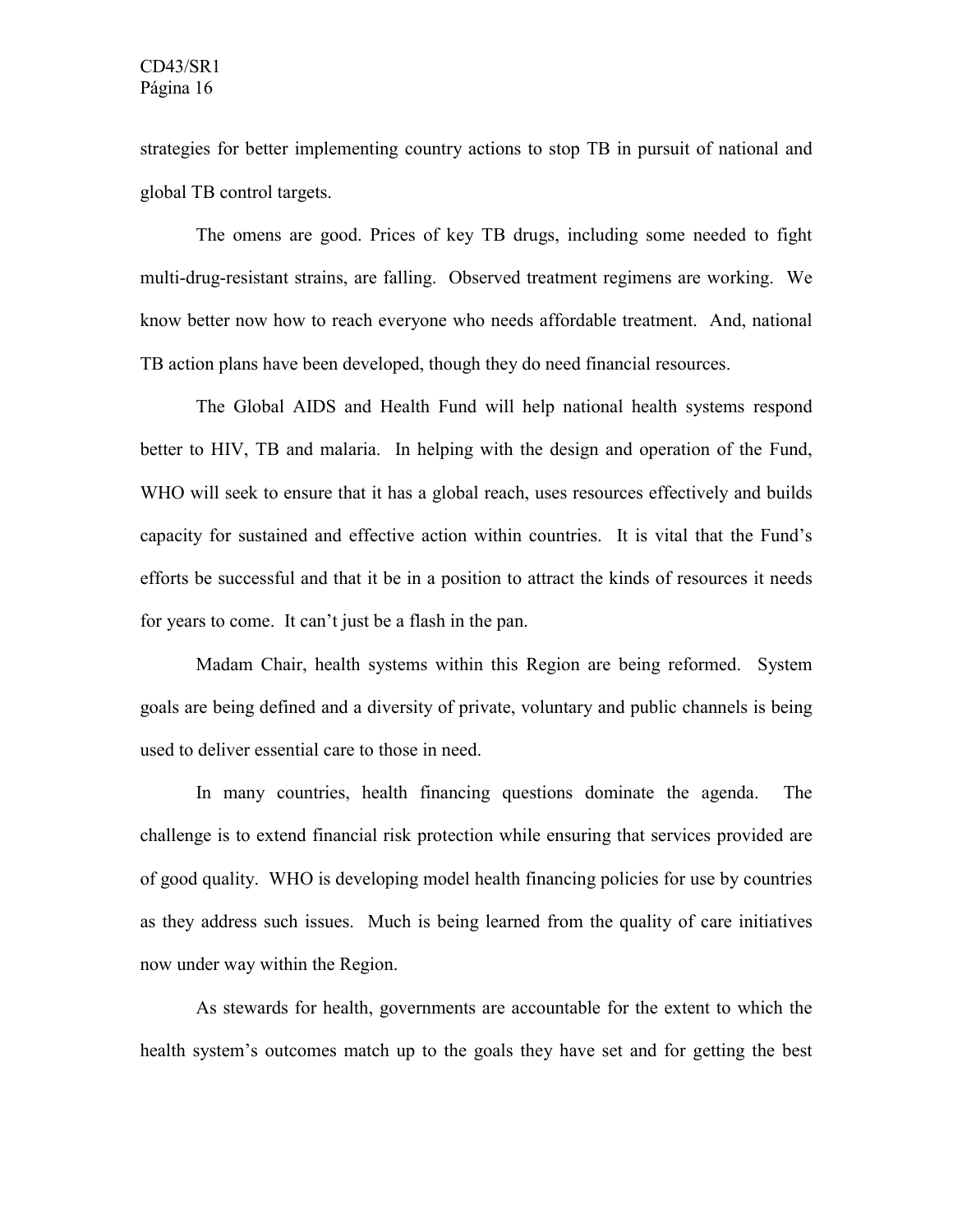from their health systems with the funds available. This explains the increasing importance given to effective health system stewardship within the Region.

Health stewardship involves difficult decisions. WHO offers decision-makers technical guidance based on global or regional analyses of health issues. For example, we are now pulling together benchmark information about the contribution of different risk factors to people's health and the cost-effectiveness of different population-based health interventions.

Health stewards are also dependent on reliable intelligence from within their countries. This has to cover both the burden of disease experienced by different population groups, and ways in which the health system responds.

Decisions about when to respond to specific threats to health are best based on reliable population-based information. Within this Region countries are working together on national disease surveillance and response systems.

These national systems are networked together as a global system backed by WHO with expertise, pre-positioned resources and support from more than 250 laboratories. The global system is linked to the International Health Regulations—the legally binding instrument, which governs the reporting of epidemic-prone diseases and the application of measures to prevent their spread. The global system also has the capacity to work with countries in investigating dangerous pathogens and confirming case diagnoses.

Scientists and laboratories from this Western Hemisphere are critical to the global disease surveillance system. They have also joined the international response to many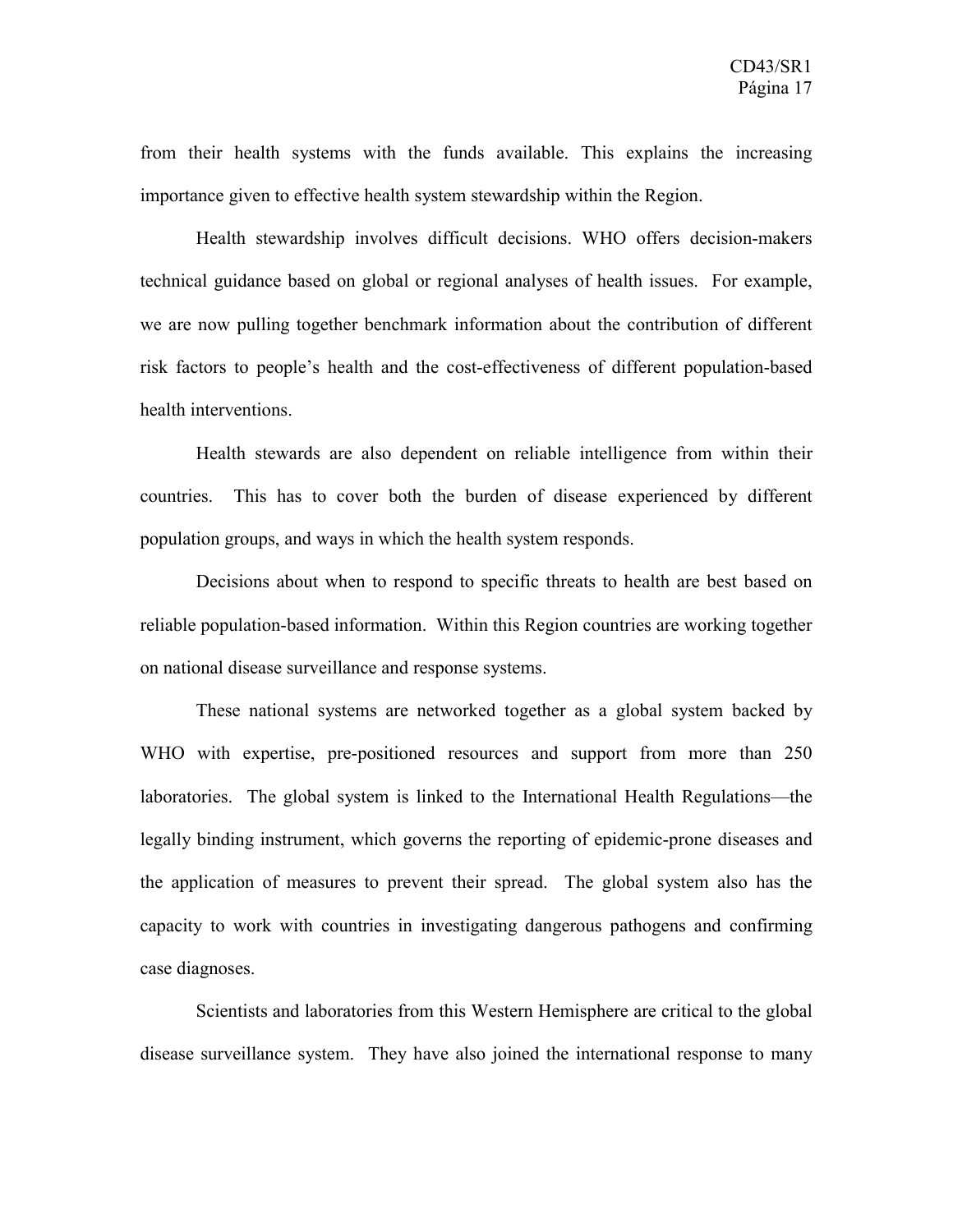outbreaks—including containment of the largest recorded outbreak of Ebola, which began in Uganda in October of last year.

Surveillance is critical, within this Region, as we respond to the threat of dengue and dengue hemorrhagic fevers. Responding is not easy. There is no simple effective intervention for preventing and controlling dengue and, again, the key is joint action through organizations working in partnership.

As with malaria, the nature and combination of these actions may vary from country to country. But what is universal is the need to mobilize political commitment for doing what is necessary to control the spread of dengue, and the suffering it causes.

Surveillance becomes all the more vital as we must prepare for the possibility that people are deliberately harmed with biological or chemical agents. The right response is important. Protocols for containing the resulting disease outbreaks—whether caused by anthrax, hemorrhagic viruses, other pathogens, biological toxins or noxious chemicals are available to the medical profession through the WHO website. During the last week, we have upgraded our procedures for helping countries respond to suspected incidents of deliberate infection.

Madam Chair, within this Region PAHO's program of supporting national health information systems has contributed to the range of indicators available for monitoring health system performance.

At the same time, many countries have indicated the need for internationally standardized methods for data collection. WHO is responding with support for regular national health surveys through helping countries adapt different elements of the protocol for the World Health Survey developed during the last year.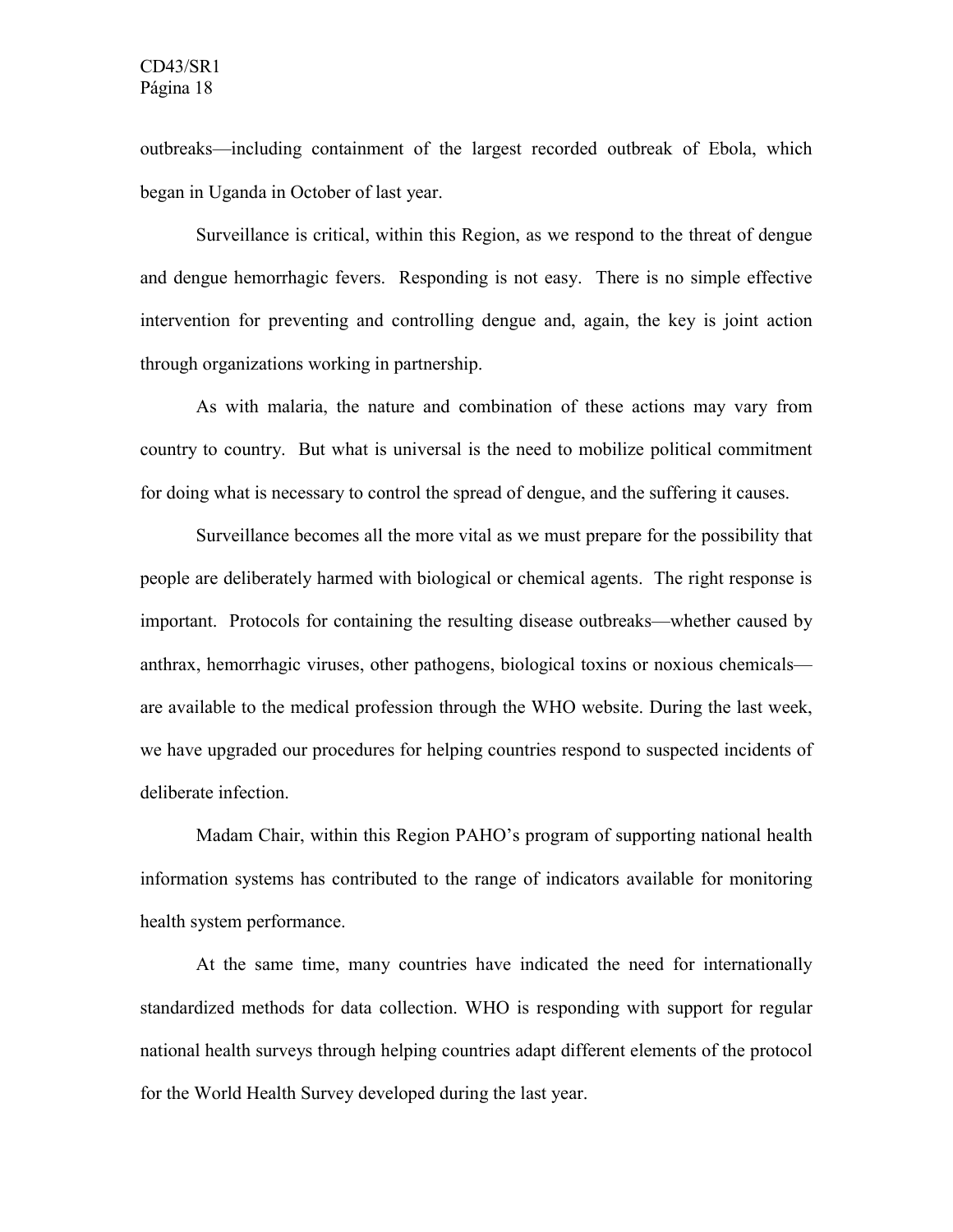Another kind of information may be needed to help a head of State, or a Health Minister, answer the question "How well is our health system working?" and to permit the comparison of health system performance between different provinces or states within a country. To this end, WHO has been working on composite indices of health system performance which take account of the extent to which a health system produces health, responds to people's expectations, is fairly financed and contributes to equity.

Preliminary results, as you know, were published within the World Health Report 2000. Many Members States valued this new approach, though some also have had questions about methodology, about data sources, ranking procedures and utility. Concerns were expressed in this regional meeting last fall.

At the Executive Board in January of this year, I proposed a series of consultations on approaches to assessments of health systems performance, a peer review of the methodology used by WHO, and the provision of expert advice on how best to take this work forward. This is now underway, and many of you are involved.

I also note the recent wish by some countries that this review be expanded to cover measures like "Disability-Adjusted life expectancy," which has been in use for some years and was recently renamed "Healthy life expectancy."

I am taking a personal interest in the consultations and the peer review and will be submitting a report based on the findings to the Executive Board in January 2002. I anticipate that we will then be able to decide on a well-accepted approach for the assessment of the overall performance of national health systems to be published by WHO in 2002.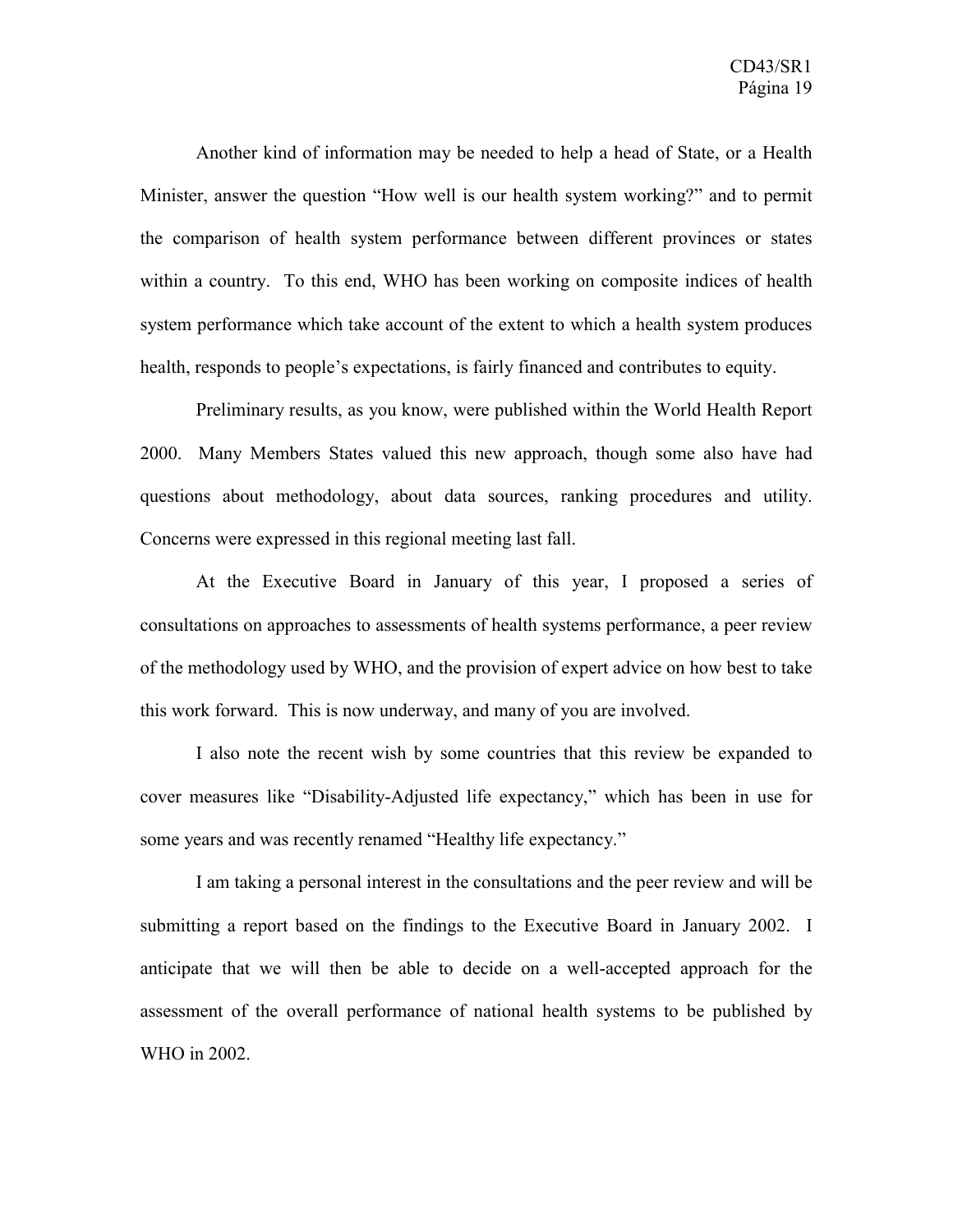Madam Chair, tobacco continues to be a tremendous threat to the health of people throughout this Region. Yet I must commend the Region, and Dr. Alleyne in particular, for the expanded emphasis on activities to reduce tobacco use over the past few months.

I am pleased to see the number of countries taking action to reduce the number of young people who begin smoking or to help those who wish to quit to do so. You will agree that much more needs to be done given the increased effort by tobacco companies to circumvent these efforts. That is why governments must remain fully engaged in negotiation of WHO's Framework Convention on Tobacco Control until the Convention has been finalized, hopefully in 2003.

I am particularly encouraged by the efforts of Brazil's Health Minister, José Serra, to find a common approach among a group of Latin American countries in Rio during November.

We face other controversies as well as those associated with tobacco. Publicprivate research partnerships, regimens for disease management, the revision of lists of medicines essential to tackle priority health problems, strategies for procuring quality medicines at low cost, and recommendations on nutritional or environmental health issues are all the subject of intense debate. Member States want increased interaction with the Secretariat on these issues—both directly and through the Executive Board and the World Health Assembly. The challenge is to insure that WHO's normative work always reflects the best available evidence, while enabling Member States to debate ways in which this normative work is taken forward.

Further controversies surround the difficult choices made by health professionals about how to allocate resources for health. These are complex, and frequently have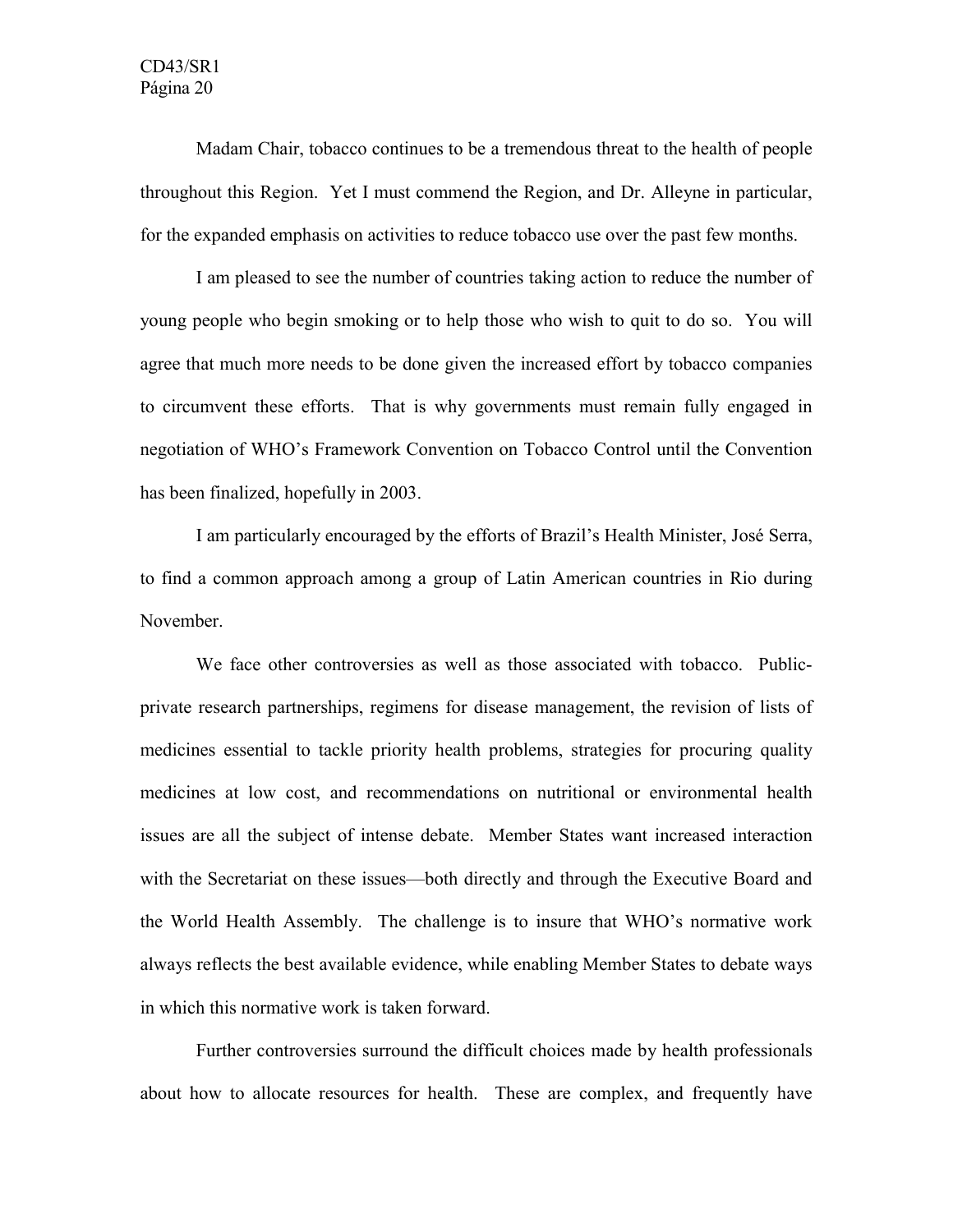ethical dimensions.

Human genome studies show that not only are we all of one race with one shared humanity and gene pool: despite our diverse builds, colors, shades and shapes we are more alike than we ever thought. Our common nature needs protection and nurturing. That is why I would like to upgrade WHO's work on ethics and—in the words of the USA Surgeon General, David Satcher, make sure that "our ethics are as good as our science."

So we will gear up to support Member States more on health and ethics—to help with Ethics in Public Health and Health Research. We will also address ethical aspects of biomedical science, including work on the human genome, stem cell research and cloning. The initiative will link up with other UN system agencies, particularly UNESCO. Initially it will report directly to me. I look forward to discussing plans with the Executive Board and the Health Assembly next year.

Madame Chair, all our work is for countries but only a part of it is in countries. Country work, though, is critical and our Country Representatives are at the center of all we seek to do.

We are committed to improving the capacity of the WHO teams in countries who need us most, so that they are better equipped to contribute to better and more equitable health outcomes. Country representatives and Regional Offices will play a central role in making this happen. They will built on our recent experiences with establishing strategies for cooperation with individual countries, and link effectively with the global initiatives established in support of country action.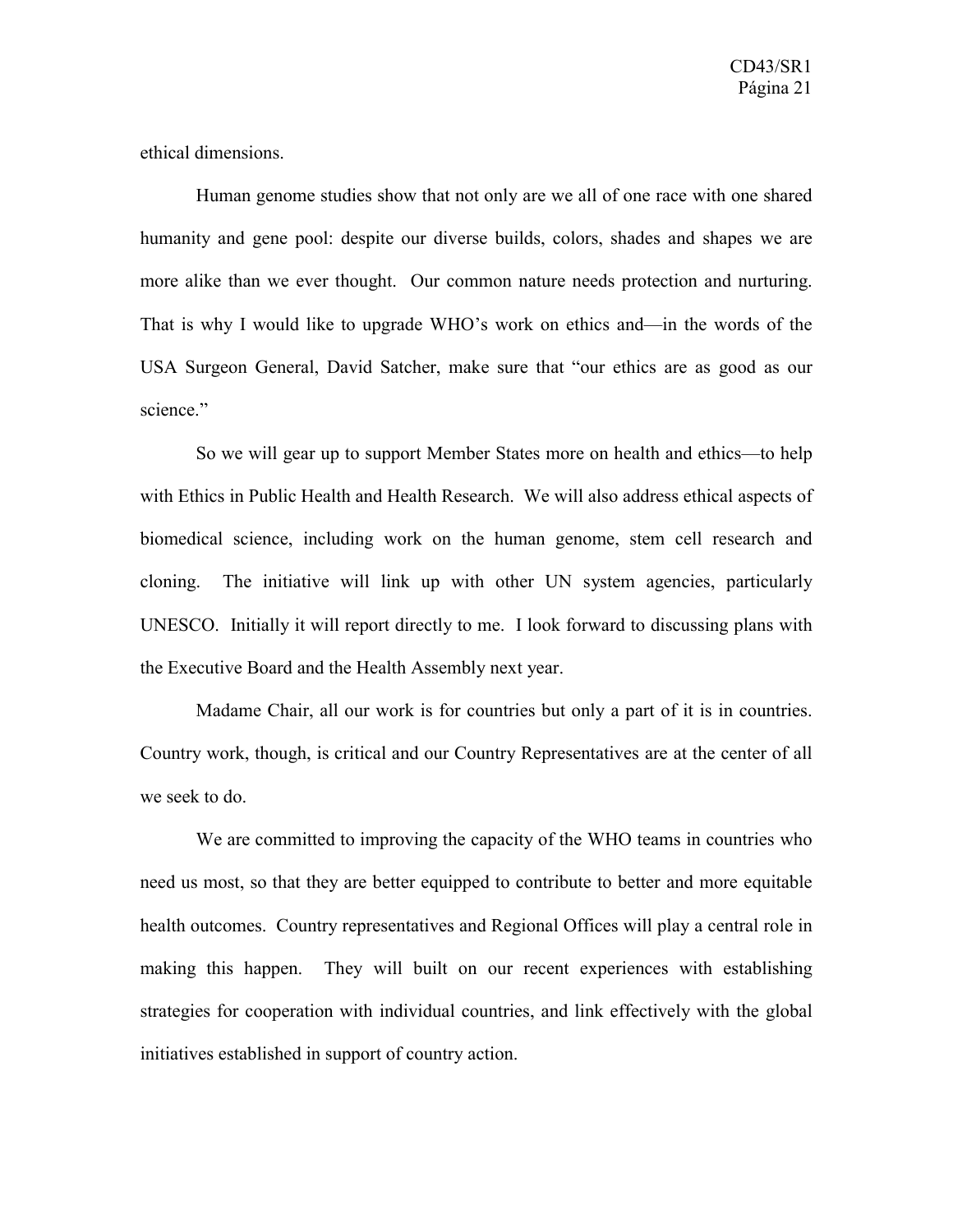The work of WHO's Regional Offices and departments in Headquarters is summarized within the corporate strategy for WHO's Secretariat that was agreed by Member States during 1999. This is the basis of the General Programme of Work for 2002 –2005.

During 2000, the Secretariat established a Strategic Programme Budget, identifying 35 areas of work across the Organization. This formed the basis for the expected results, milestones, activities and allocation of regular and extrabudgetary resources for the 2002-2003 biennium.

I will now be working with the Regional Directors over the coming months to develop a proposed set of global priorities for the next period, 2004-2005. We will draw on your deliberations at this Regional Committee. My proposals will then be presented to the Executive Board when it meets in Geneva in January 2002.

Finally, Madam Chair, as health professionals, the challenges we face today are greater than ever. We are united in our struggle against poverty and inequity, and we are intensifying our response. We know that the actions to tackle terror, hunger and disease will require careful decisions and sensitive responses. Demands for humanitarian action are already on the rise, and we can expect them to increase further.

The WHO Secretariat will respond as best it can to the legitimate expectations of all—wherever they live, whatever their beliefs, whether wealthy or poor, woman, child or man—in ways that reflect our underlying respect for the dignity and potential of all people everywhere. This is what all people expect of our Organization, and the professions that we represent.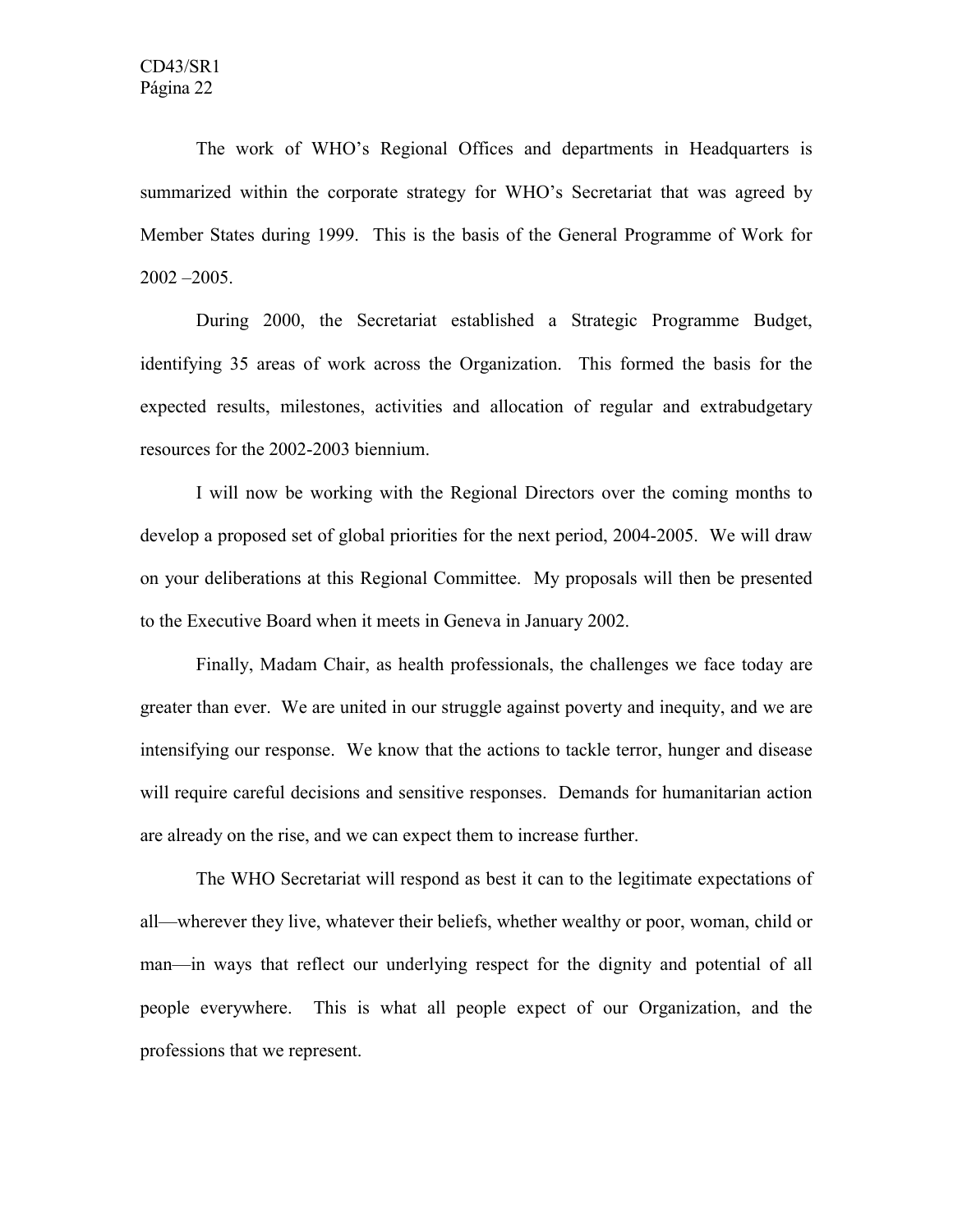I wish you well as you take forward the important agenda of this week and of the coming year. Thank you very much.

### ITEM 2.1 APPOINTMENT OF THE COMMITTEE ON CREDENTIALS PUNTO 2.1 NOMBRAMIENTO DE LA COMISIÓN DE CREDENCIALES

The SECRETARY stated that under Rule 31 of the Rules of Procedure, the Committee on Credentials consisted of three delegates of Members or Associate Members. The Committee was to be appointed by the Council at the beginning of the first meeting to examine the credentials of the delegates of Members and Associate Members and representatives of Observer States and report to the Council thereon without delay. The Committee on Credentials would meet as soon as the Members had been appointed and the Council would suspend its meeting until the Committee was ready to report back.

The PRESIDENT said that at the meeting of Heads of Delegations earlier in the morning, Brazil, Nicaragua and St. Vincent and the Grenadines had been proposed to form the Committee on Credentials. If there were no objections, Brazil, Nicaragua and St. Vincent and the Grenadines would be nominated to the Committee on Credentials.

*It was so decided. Así se acuerda.*

> *The meeting was suspended while the Committee on Credentials met. Se suspende la reunión mientras se reúne la Comisión de Credenciales.*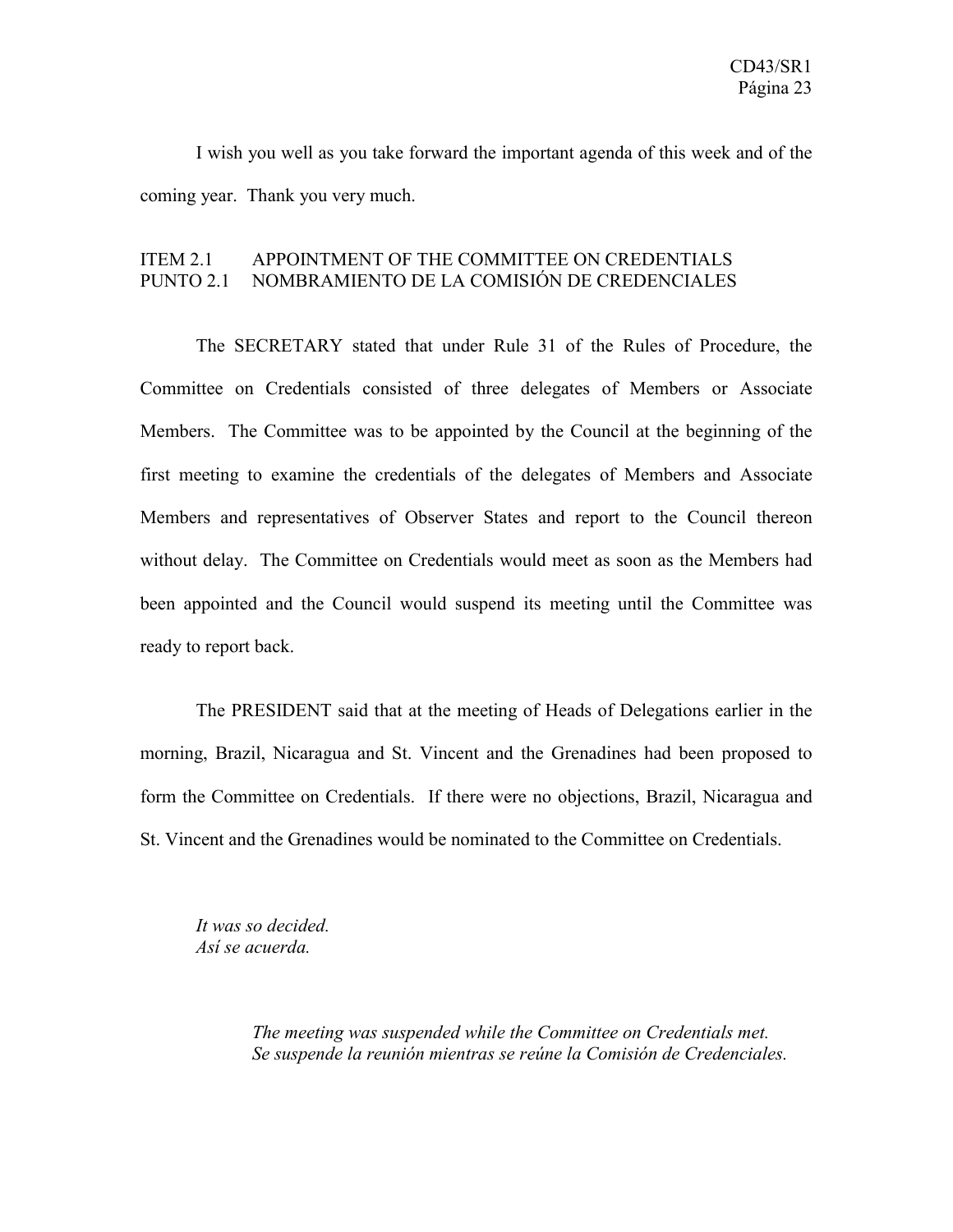## FIRST REPORT OF THE COMMITTEE ON CREDENTIALS PRIMER INFORME DE LA COMISIÓN DE CREDENCIALES

El representante de la COMISIÓN DE CREDENCIALES dice que, de acuerdo con el artículo 31 del Reglamento Interno del Consejo Directivo, la Comisión de Credenciales, integrada por los delegados de Brasil, Nicaragua y San Vicente y las Granadinas, llevó a cabo su primera reunión el 24 de septiembre de 2001 a las 10:00 a.m. La Comisión examinó las credenciales entregadas al Director de la Oficina de conformidad con e artículo 4 del Reglamento Interno del Consejo, y encontró que las credenciales de los delegados de los Estados Miembros, Miembro Asociado y Representante del Estado Observador que se citan a continuación se presentaron en buena y debida forma, razón por la cual la Comisión propone que el Consejo reconozca su validez, con algunas observaciones. Los Estados Miembros que presentaron sus credenciales son: Antigua y Barbuda, Argentina, Bahamas, Barbados, Bolivia, Brasil, Canadá, Colombia, Costa Rica, Cuba, Dominica, Ecuador, El Salvador, Estados Unidos de América, Francia, Grenada, Guatemala, Guyana, Haití, Honduras, Jamaica, Perú, Reino Unido, República Dominicana, San Kitts y Nevis, Santa Lucía, San Vicente y las Granadinas, Suriname, Trinidad y Tobago, Uruguay y Venezuela. Estado Asociado: Puerto Rico. Estado Observador: España.

*Decision:* The first report of the Committee on Credentials was approved *Decisión:* Se aprueba el primer informe de la Comisión de Credenciales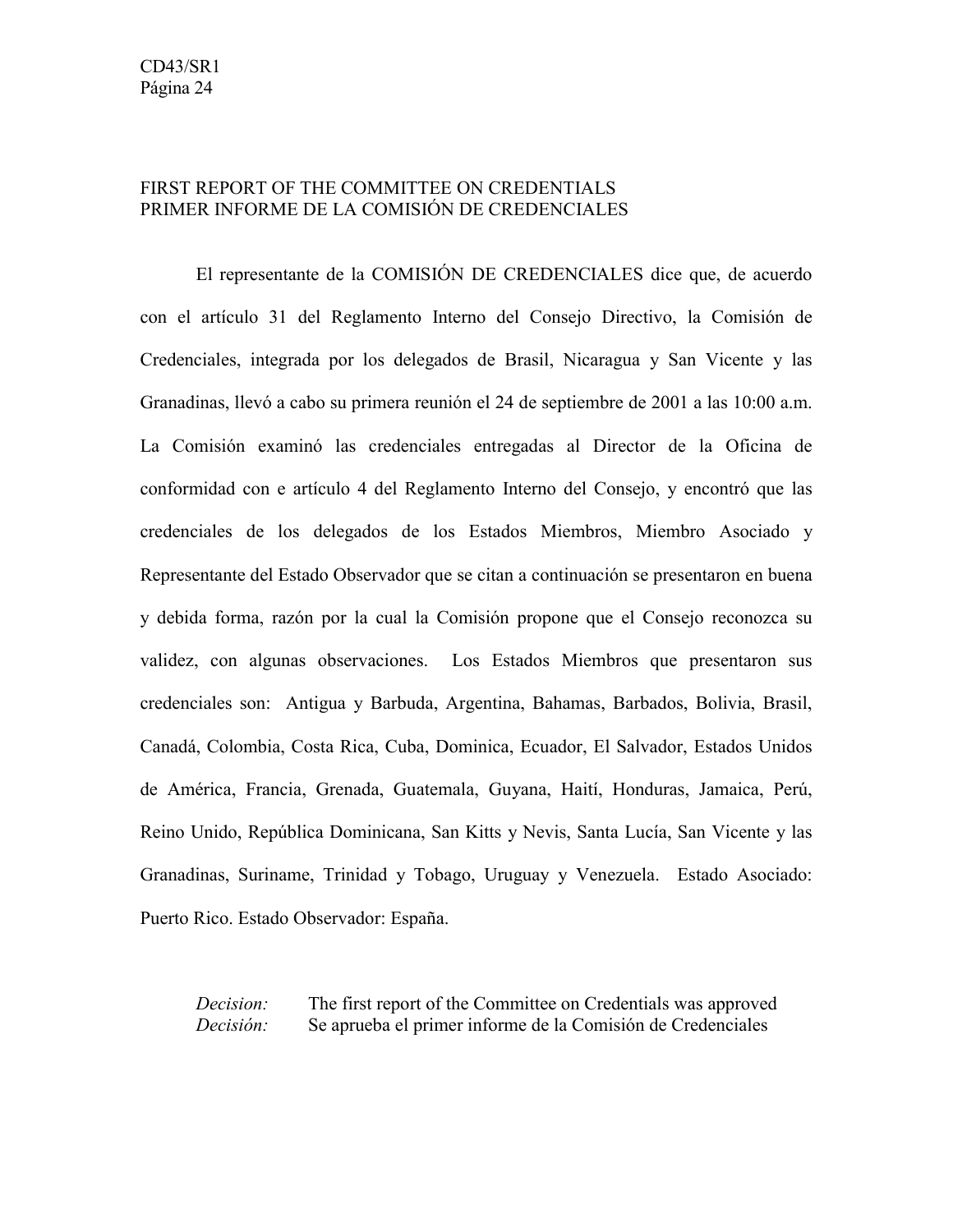#### ITEM 2.2: ELECTION OF THE PRESIDENT, TWO VICE PRESIDENTS, AND THE **RAPPORTEUR** TEMA 2.2: ELECCIÓN DEL PRESIDENTE, LOS DOS VICEPRESIDENTES Y EL RELATOR

The SECRETARY stated that, under Rule 16 of the Rules of Procedure, the Directing Council was to elect Members or Associate Members to the Presidency, the two Vice Presidencies, and the office of Rapporteur, respectively, who would hold office until their successors were elected. Each elected member or associate member should designate a person on its delegation to serve in that office for the duration of the session.

The Delegate of the United States nominated Colombia.

*Decision*: Colombia was unanimously elected to the Presidency *Decisión*: Colombia es elegida por unanimidad para ocupar la Presidencia

La PRESIDENTA agradece el honor que le hacen a Colombia, al designarla Presidenta de la Sesión. Está convencida de que los temas que serán tratados a lo largo de la semana son de enorme interés para los Estados Miembros de la OPS y espera que las deliberaciones, así como las decisiones que se tomen, reflejen la unidad de los ideales panamericanos en torno a la salud y el fortalecimiento de la Organización.

Lamenta que la presente Sesión haya sido procedida del repudiable ataque terrorista que ha afectado no solamente a los Estados Unidos sino al mundo entero y especialmente a países como el suyo que han conocido por años ese flagelo. Sin embargo, la presencia de los delegados en esta ocasión ratifica que nada les impedirá seguir adelante para tratar de alcanzar la meta de todas las gentes de bien: tener un mundo en paz, equitativo y saludable.

Seguidamente dice que corresponde elegir a los dos Vicepresidentes.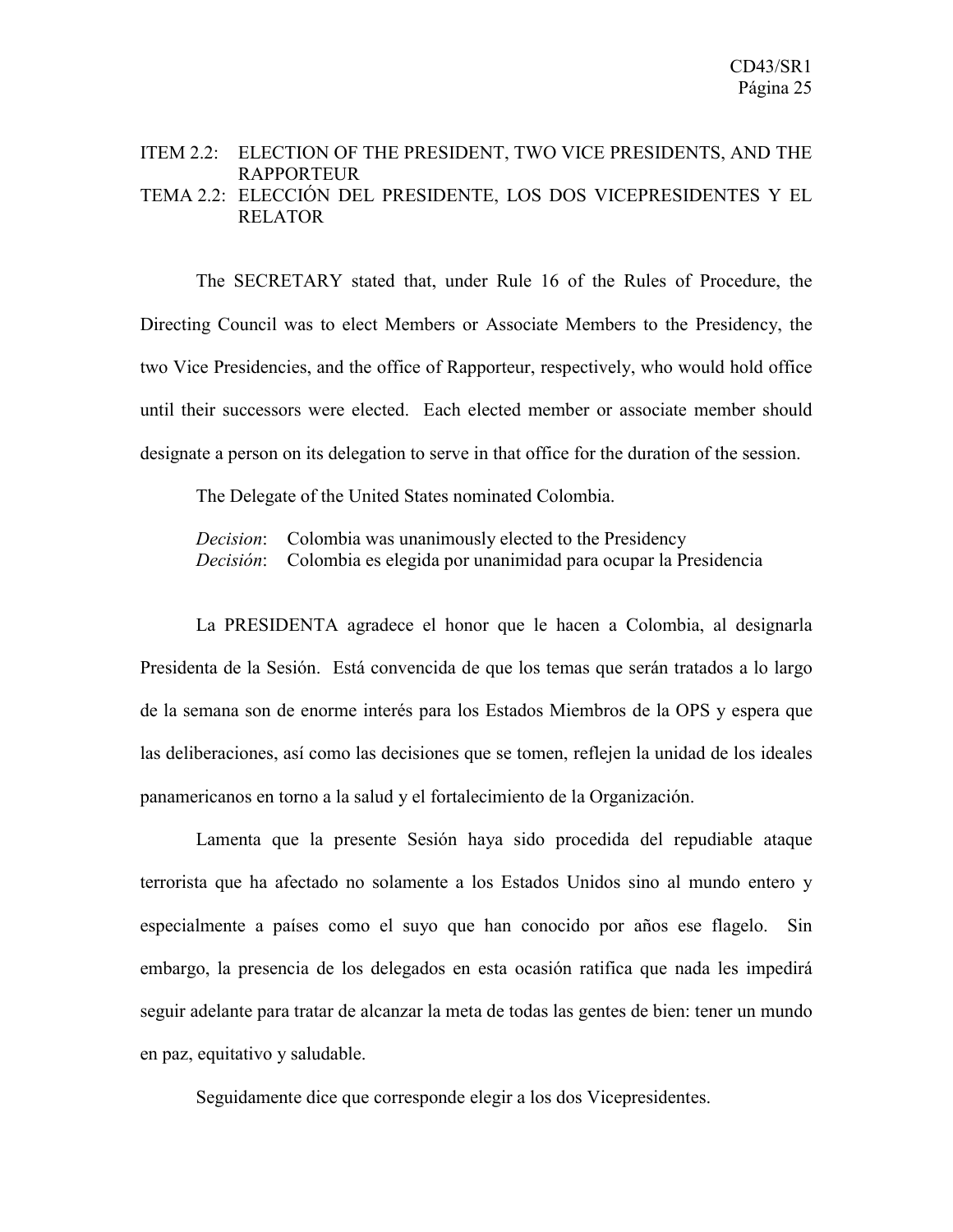The Delegation of CANADA nominated Haiti.

El Delegado de ARGENTINA propone a Costa Rica.

*Decision*: Haiti and Costa Rica were elected to the Vice Presidencies *Decisión*: Haití y Costa Rica son elegidos para ocupar las Vicepresidencias

La PRESIDENTA pide que se nominen candidatos para Relator.

The Delegation of BAHAMAS nominated the United States.

*Decision*: The United States was elected to the office of rapporteur *Decisión* Estados Unidos es elegido para ocupar la relatoría

## ITEM 2.3: ESTABLISHMENT OF A WORKING PARTY TO STUDY THE APPLICATION OF ARTICLE 6.B OF THE PAHO CONSTITUTION TEMA 2.3: ESTABLECIMIENTO DE UN GRUPO DE TRABAJO PARA ESTUDIAR LA APLICACIÓN DEL ARTÍCULO 6.B DE LA CONSTITUCIÓN DE LA OPS

The SECRETARY referred to the provisions of Article 6.B of the PAHO Constitution, pertaining to the suspension of voting privileges of any Member State in arrears in an amount exceeding the sum of two full years' annual payments at the opening of a session of the Directing Council. In keeping with past practice, the Directing Council was asked to appoint a Working Party consisting of the delegates of three Member States to study the application of that article.

La PRESIDENTA informa que los jefes de delegación se reunieron temprano en la mañana y decidieron proponer a Bahamas, Canadá y Chile para constituir el grupo de trabajo. De no haber objeción a esta propuesta, los delgados de esos países formarán parte del Grupo de Trabajo, que recibirá el apoyo del señor Mark Matthews, Jefe del Departamento de Presupuesto y Finanzas.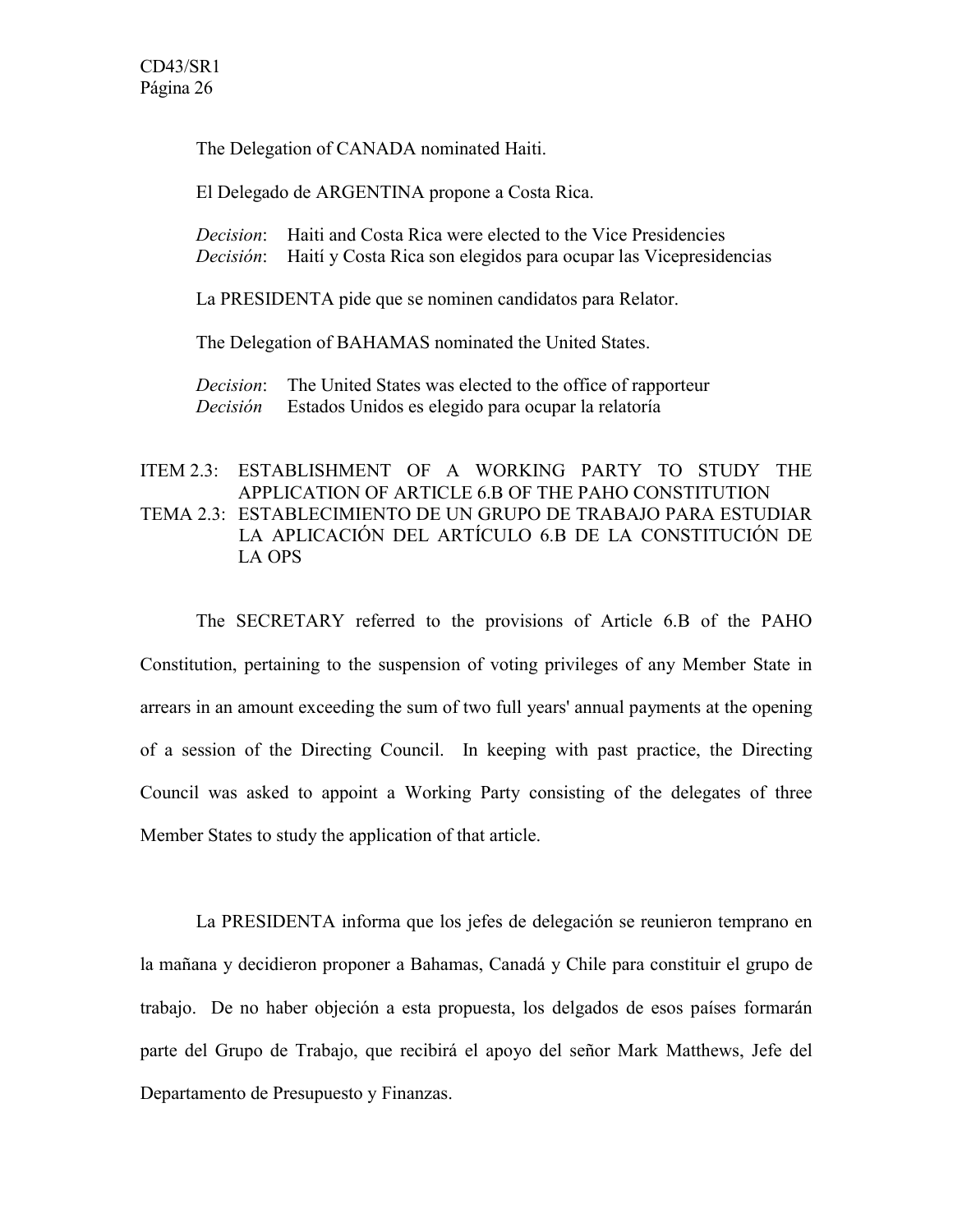## *Decision*: The delegates of Bahamas, Canada, and Chile were appointed members of the working party *Decisión*: Los delegados de Bahamas, Canadá y Chile quedan nombrados miembros del grupo de trabajo

## ITEM 2.4: ESTABLISHMENT OF THE GENERAL COMMITTEE TEMA 2.4: ESTABLECIMIENTO DE LA COMISIÓN GENERAL

The SECRETARY indicated that, according to Rule 32 of the Rules of Procedure, the Directing Council was to establish a General Committee consisting of the President of the Council, the two Vice Presidents, the Rapporteur, and three delegates to be elected by the Council. The President of the Council would serve as President of the General Committee.

La PRESIDENTA dice que, en el marco de conversaciones habidas en la mañana, los jefes de delegación han convenido en que Cuba, México y la República Dominicana integren la Comisión General.

*Decision*: The delegates of Cuba, Mexico, and the Dominican Republic were elected member of the General Committee. *Decisión*: Los Delegados de Cuba, México y República Dominicana quedan elegidos miembros de la Comisión General.

## ITEM 2.5: ADOPTION OF THE AGENDA TEMA 2.5: ADOPCIÓN DEL ORDEN DEL DÍA

The SECRETARY explained that, pursuant to rule 10 of the Rules of Procedure, it was incumbent on the Council to adopt its own agenda, and that in so doing it might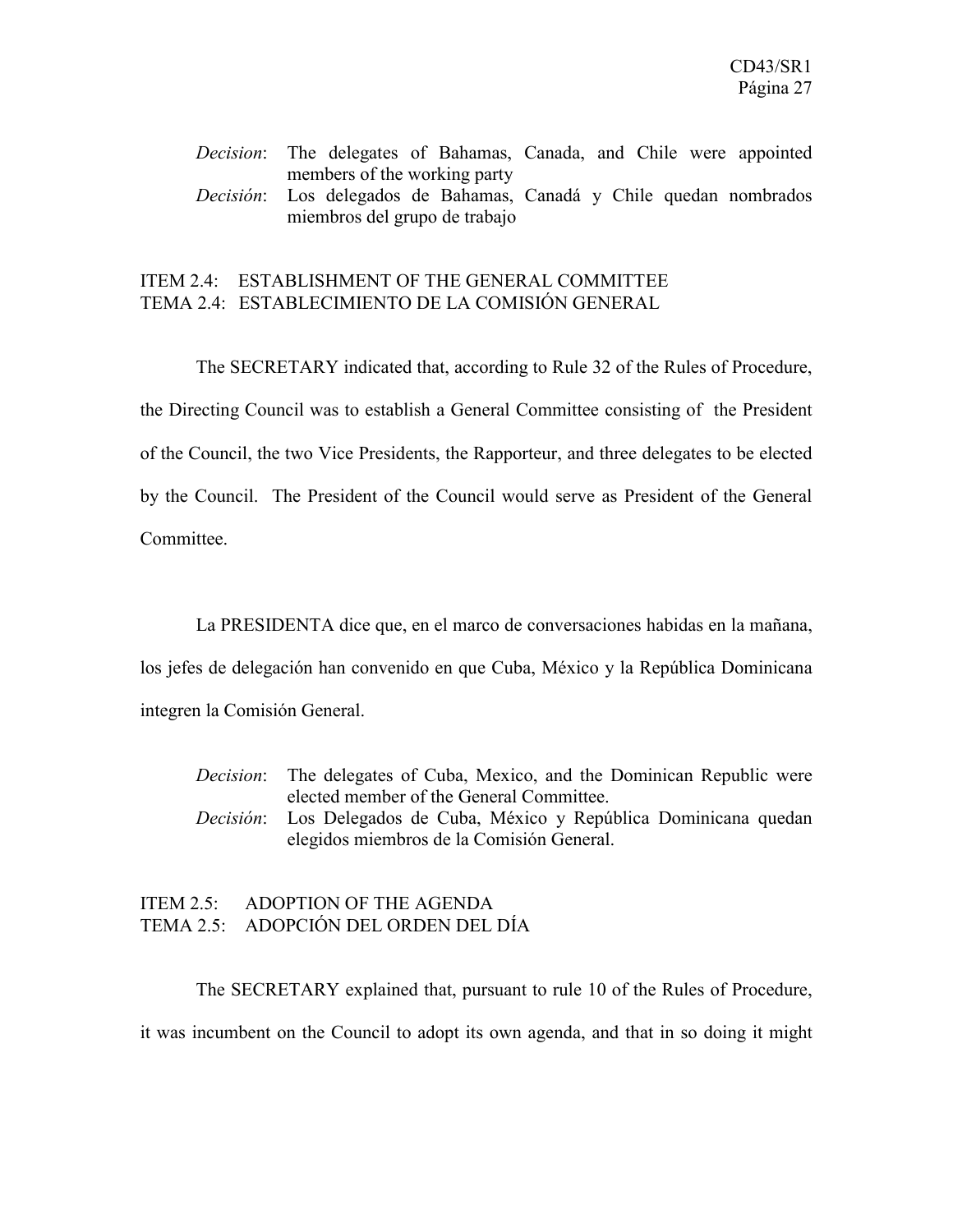make modifications or additons to the provisional agenda prepared by the Executive Committee and distributed in advance (CD43/1, Rev.2).

La PRESIDENTA pregunta si alguien desea hacer alguna observación sobre el orden del día.

El delegado de COSTA RICA señala que en el temario figura un análisis sobre el VIH/SIDA y solicita que en el momento oportuno, la delegación del Brasil informe al Consejo sobre los tratamientos exitosos que hayan aplicado a los enfermos de VIH/SIDA en su país.

*Decision*: The agenda was adopted *Decisión*: Se aprueba el orden del día

### ITEM 3.2: ANNUAL REPORT OF THE DIRECTOR OF THE PAN AMERICAN SANITARY BUREAU TEMA 3.2: INFORME ANUAL DEL DIRECTOR DE LA OFICINA SANITARIA PANAMERICANA

The DIRECTOR noted that in its overview of the performance of the countries of the Region during the year 2000, the Inter-American Development Bank had stated that the international environment in 2000 had generally been favorable to Latin America and the Caribbean. That was due mainly to growth in the United States, higher international prices for oil and other major commodities, and the continued access of all countries to international capital markets. The governments of the Region had held firmly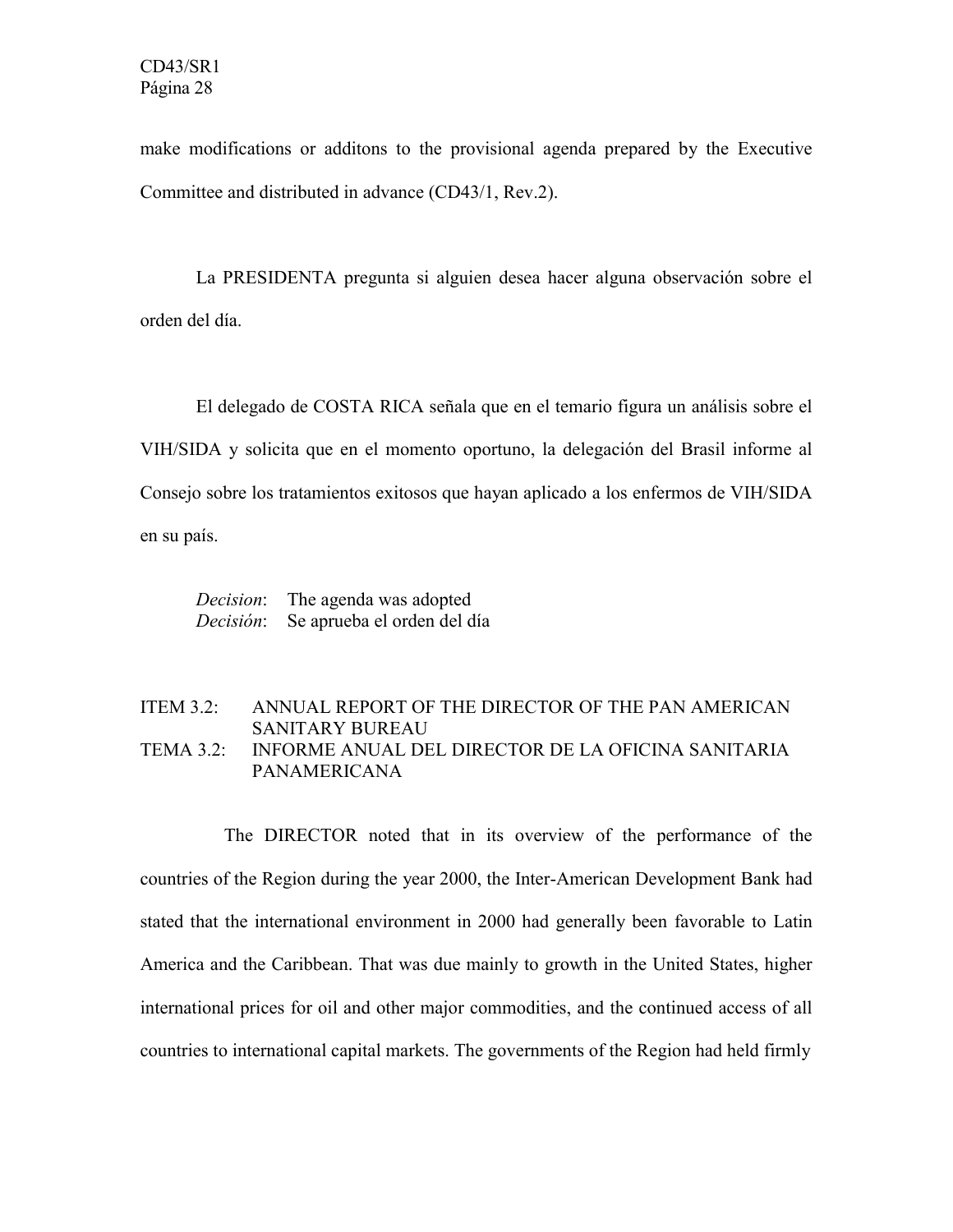in the year 2000 to their commitment to macroeconomic stability and to structural reform; thus, the availability of external financial resources for the countries had improved, especially considering the difficult conditions that had prevailed during the series of crises in South East Asia. It was a positive sign that the net inflows of private capital into Latin America and the Caribbean had risen from around \$51 billion in 1999 to approximately \$67 billion in 2000. Economic growth in the Region had exceeded 4% in year 2000, indicating a significant recovery with respect to the previous year. Moreover, all the countries that had experienced some decline in GDP in the previous year had posted positive growth rates. The year 2000 had seen a strong and encouraging recovery of Latin American trade flows, and after a steep decline in the mid-1980s and 1990s, there was a lot of optimism in the Region of the Americas in the year 2000. The integration movements in the Region were moving forward and, in some cases, expanding their membership or seeking closer links with other groups in the Region.

The President of the Inter-American Development Bank had pointed out that had the countries of the Americas not put in place their basic infrastructure and had they not been so diligent in applying macroeconomic stabilization programs, the problems that had beset the Region in the first part of 2001 would have been an absolute disaster. On the political front, the Region had been very stable; elections had been held in nine countries, leading in some cases to changes of government. A measure of that internal stability had been the relative permanence of ministers of health. Health issues had been a major plank in the Summits of the Americas, and he was pleased with the support that the highest levels of government had given to health in their deliberations. PAHO continued to support subregional initiatives in the year 2000. It had continued to serve as Secretariat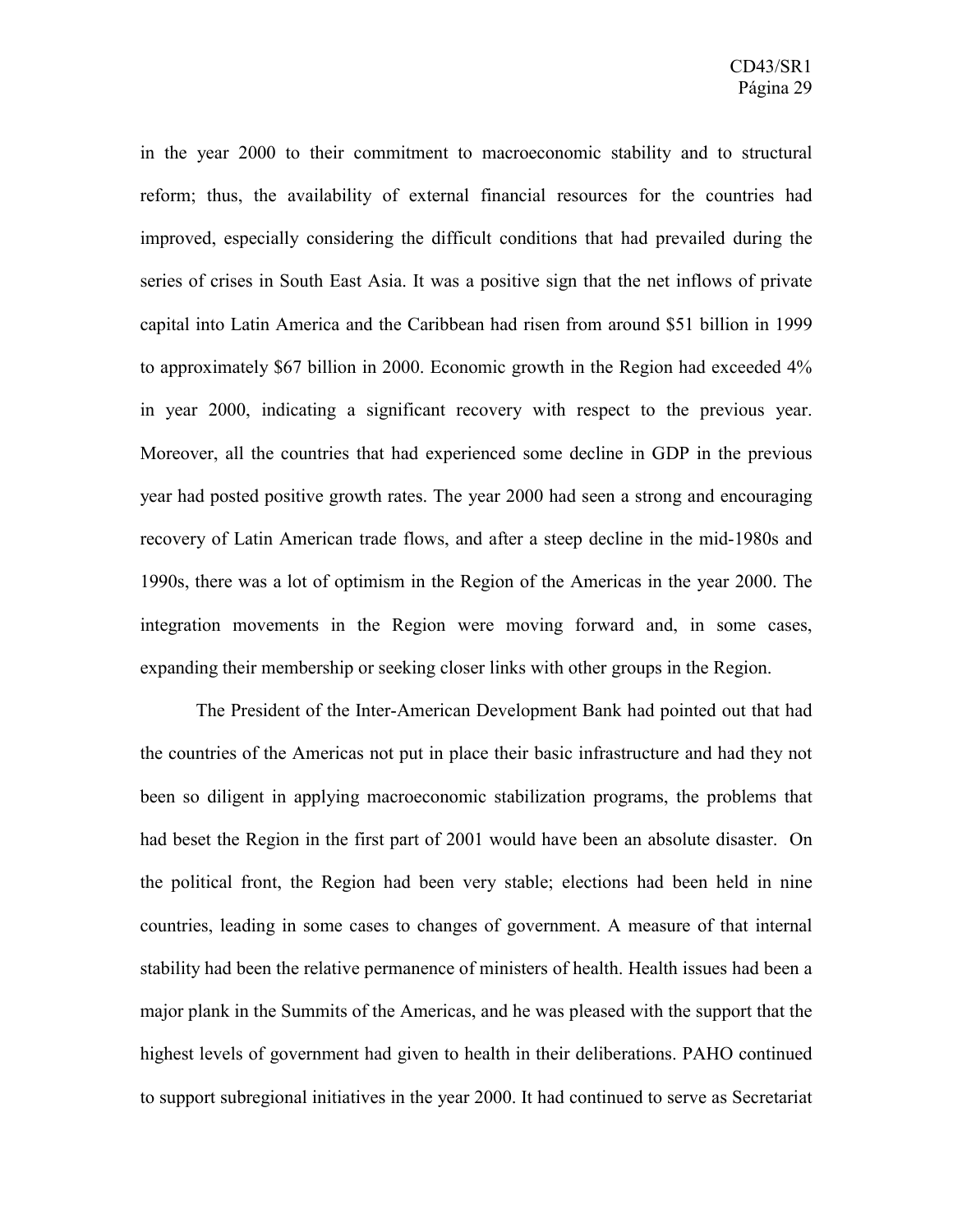for the Meeting of the Health Sector of Central America and the Dominican Republic (RESSCAD). He was particularly pleased that the heads of government of the Caribbean region had adopted the slogan that "The health of our region is the wealth of our region".

In spite of the positive economic growth, however, some 220 million persons were still living in poverty. Although recent studies had demonstrated that the level of poverty had not actually increased, the situation of inequality between countries continues to be a matter of concern. The question of how to stimulate economic growth and at the same time to diminish poverty remained a conundrum. He remained convinced that health was going to be instrumental in the fight against poverty. The progress that had been made had not been reflected in a reduction of the inequality for which the Region had a dubious reputation. The principles of equity and the spirit of Pan Americanism remained valid.

It had been a saying of his father's that there was nothing new under the sun, and indeed, the current concern for health promotion was not really new. The great medical historian, Henry Siegrest, had been the first person to speak of health promotion and to point out what needed to be done to promote health. There had been numerous attempts to define the kind of health that Siegrest had wanted to promote and the kind of health that was enshrined in the WHO constitution. Almost all such attempts had been rooted in the concept of the wholeness or integrity that constituted health. They had sometimes been criticized because they did not give quantifiable measures, but one of the great challenges for people was to be able to grasp those things that they knew intuitively to be real and vital for wholeness, but could not be seen or touched or measured. Perhaps the most important advance in health promotion had come from Canada with the landmark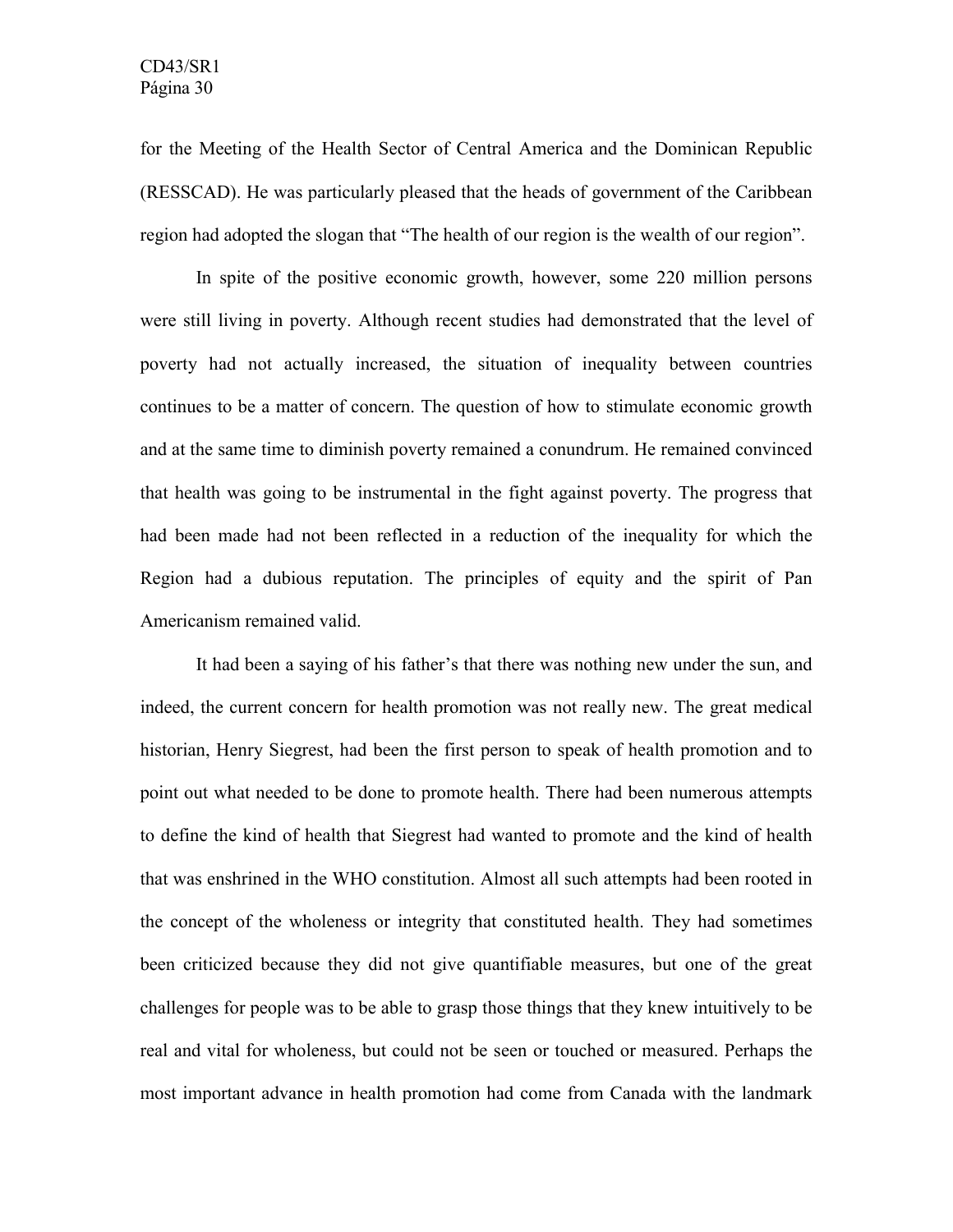publication of the Lalonde report. Thus, the world, at least the Western world, had moved from an aristocratic approach of the promotion of health of the few through the prevention of disease for the many, to a stage in which the emphasis was on the complementarity between the prevention for the disease of the many and the promotion of the health of the many. There was speculation as to whether the growth of interest in applying health promotion to the many would ever have taken place if there had not already existed a sizable portion of the world's population that could afford to be less preoccupied with the prevention of the diseases of the many. Perhaps it was not so accidental that the imperative for the focus on health promotion of the many should have arisen in Canada, which was often credited with maintaining a more egalitarian approach in many health matters.

On the issue of health promotion, various strategies had been set out very clearly in the Ottawa Charter, but it was important not to lose sight of the responsibility of the State to elaborate public health policies that would make a fundamental contribution to health promotion. He understood public policy to mean the guiding framework for State action and healthy public policy to mean those guidelines that sought to promote or restore health.

From the perspective of an organization such as PAHO, one of the most important decisions it could make was to advance and advocate specificity in addressing healthy public policy. The principal strategy of health promotion could be applied in almost all the work of an organization like PAHO, and health promotion was applicable to the actions taken to prevent and control communicable diseases as well as noncommunicable diseases, although the early focus had been on the non-communicable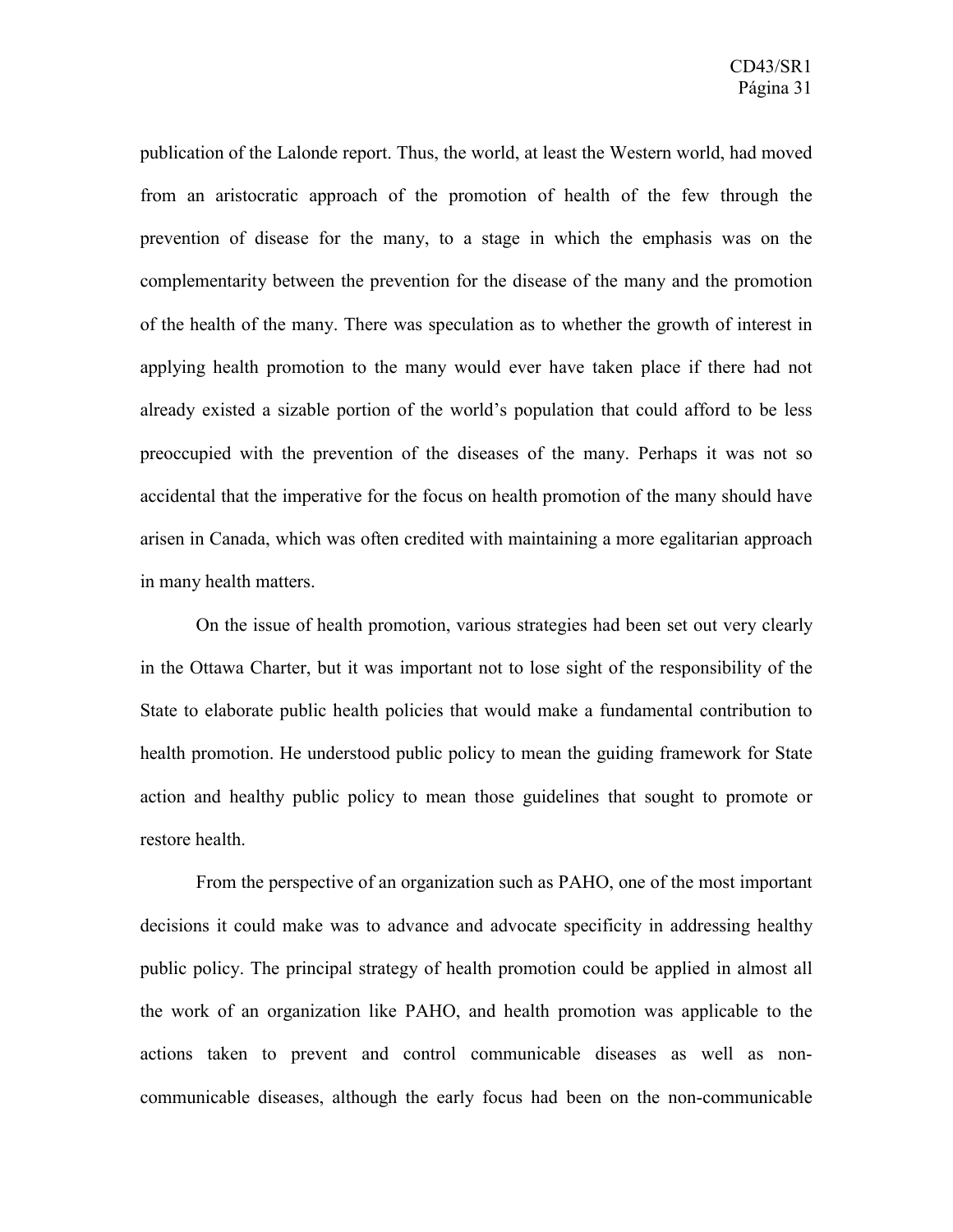diseases. Health promotion could also be applied in the area of environmental health. He had decided when the Bureau was restructured to have a division of health promotion and protection, not because health promotion and protection did not have a place in other areas, but because he wanted to be able to demonstrate that in at least three programs, one could find clear application of the essential strategies of health promotion.

He would try to examine some of the work carried out in 2000 under that heading, and try to show how all of PAHO's programs could apply some if not all of the essential strategies of health promotion. The focus on equity was not being neglected, because the focus on health promotion was in fact conducive to or contributed to reducing inequity in the Americas. Perhaps the most outstanding event of the year 2000 had been the Fifth Global Conference for Health Promotion—"Health Promotion: Bridging the Equity Gap"—held in June 2000 in Mexico City. He was grateful to the Government of Mexico, both for the physical and logistic arrangements and for its intellectual contribution to the Conference, which had brought together over a hundred countries to review the lessons learned since the first conference, held in Ottawa, and to renew the commitment to promote the health of the world's people. The participating delegations had signed the "Ministerial Statement for the Promotion of Health: From Ideas to Action", also known as the Mexico Declaration. The Organization had made every effort to support the preparation of nationwide health promotion plans of action which were tailored to each country's circumstances. It did so also because it was required to inform the Director General of the World Health Organization of the progress made in the performance of the above actions.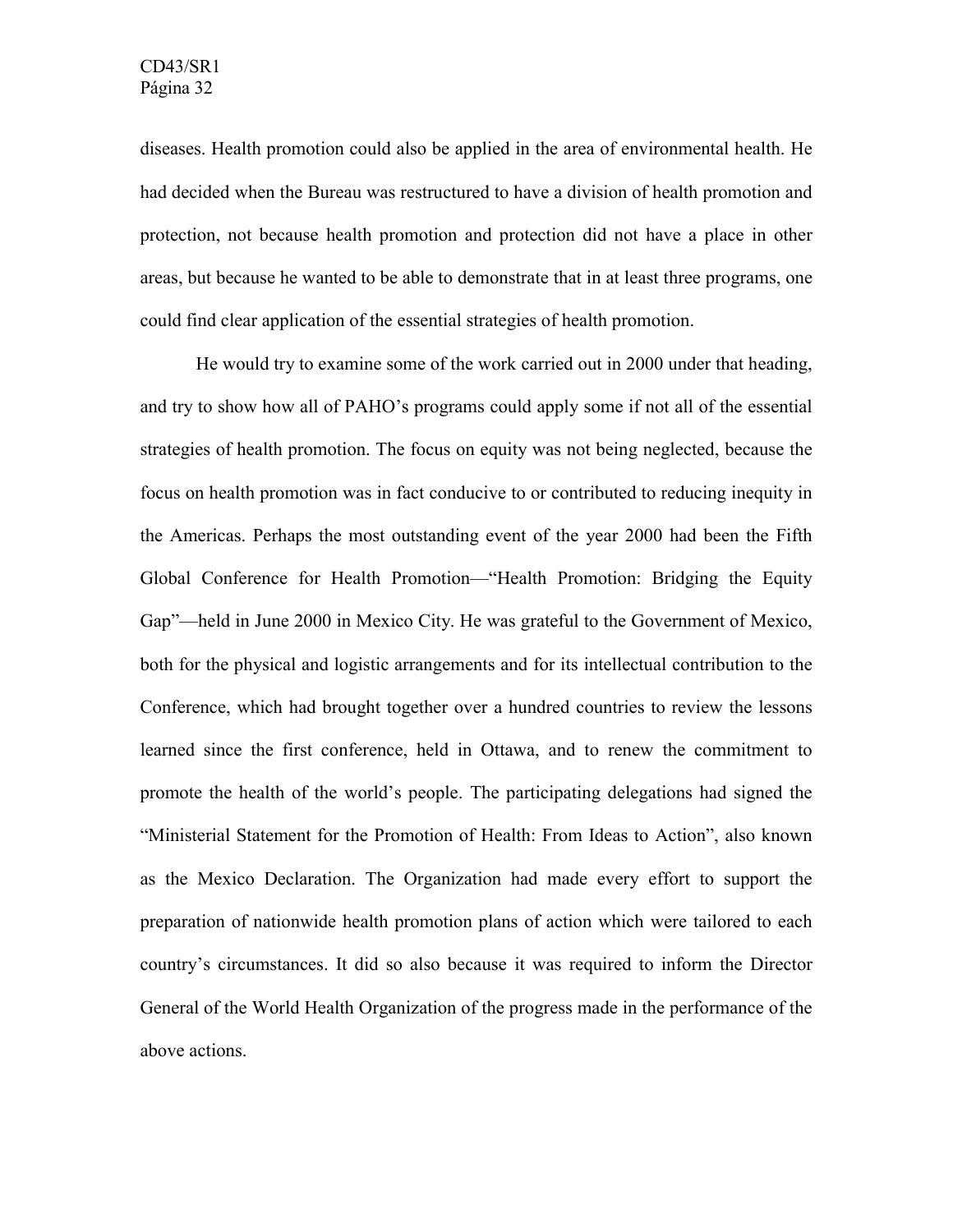Although he could not refer to all the activities related to healthy public policy that had been carried out in all of the countries, he wished to mention the experience of Chile, where health promotion had been established as a State policy. The Ministry of Health was working with some 24 national agencies through the National Council for Health Promotion known as VIDA CHILE.

The Organization's technical cooperation in adolescent health was firmly planted within the context of health promotion. Technical cooperation was a key to the incorporation of adolescent health issues on the agenda of the Fifth Ministerial Meeting on Children and Social Policies of the Americas held in Jamaica in October 2000 and the Kingston Consensus on Children and Social Policy in the Americas that had resulted from that meeting and was an important document of which everyone should take cognizance.

One of the most significant public policy developments in health promotion had been the beginning of negotiations on the Framework Convention on Tobacco Control, which would be the first international health treaty of its kind. Approximately 25 countries in the Region had participated in the process, and in the year 2000 significant tobacco policy developments had taken place in the countries, including Brazil's passage of a wide range of restrictions on tobacco advertising which were now the most comprehensive in Latin America. Canada had introduced new health messages that covered half the surface area of any tobacco packaging and provided advice to smokers. The enthusiasm with which the issue had been taken up by all the countries of the Americas was gratifying.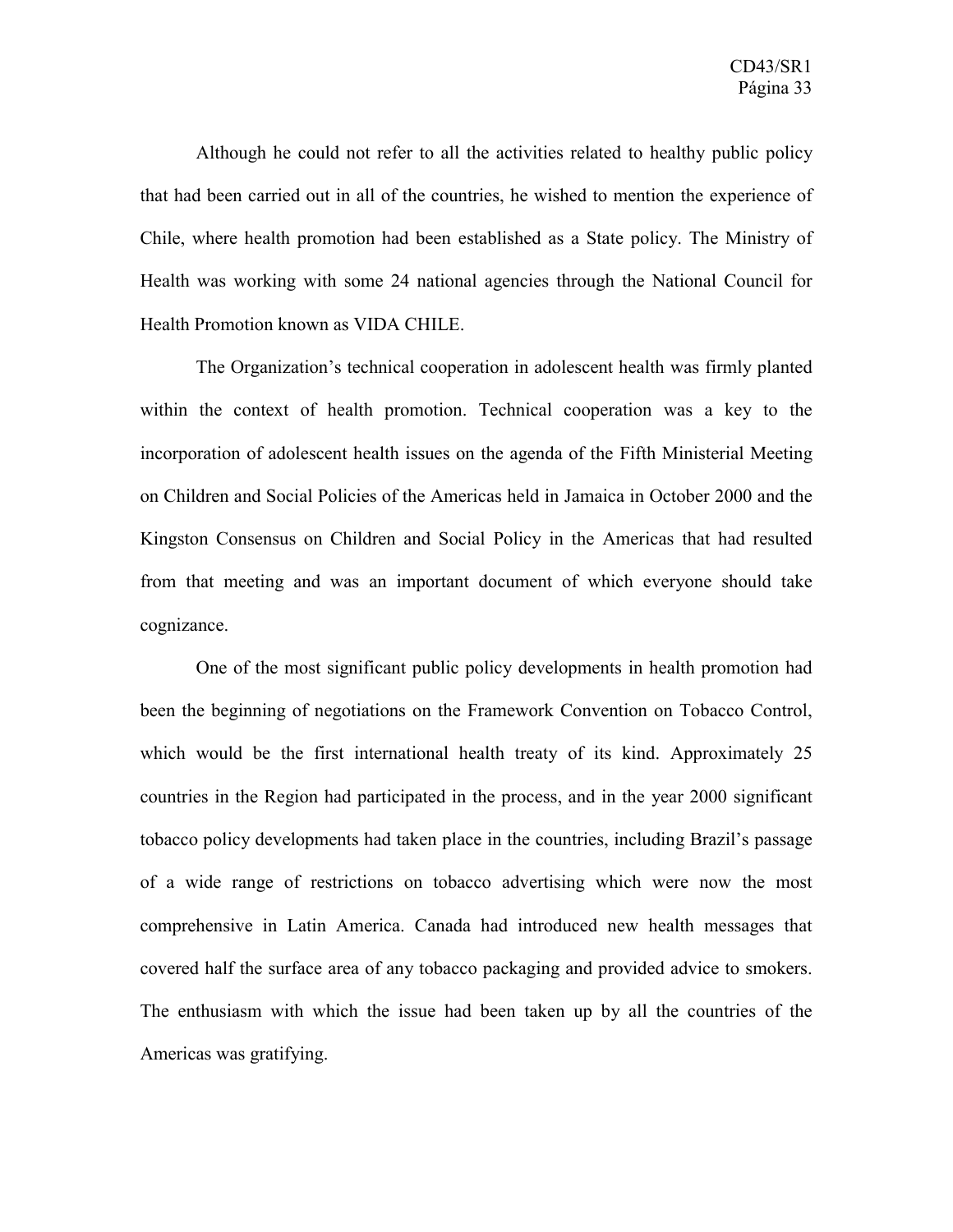Although a lot of attention had been focused on the young, it was important not to forget that the elderly continued to be a rapidly growing segment of the population and that the strategies of health promotion applied equally to the elderly. Canada and Mexico had been working together to advance the development of a model of healthy public policy for aging. In the Caribbean, the Charter on Health and Aging had gained significant support and attention. PAHO and the Governments had made a special effort to enlist the media in the area of health promotion; in the Caribbean, the annual media awards were seen as an opportunity for the media to showcase their work in the area of health.

Much of the traditional foundation of public health had been in the area of maternal and child health. A significant event in the year 2000 had been the consolidation of the regional inter-agency task force on maternal mortality reduction. One of the early applications of the findings of that task force would be in Haiti, where the Minister of Health had drawn attention to the situation existing in his country, where five of every thousand women who gave birth died. It was a collective responsibility of all members of the Organization to see what could be done within the context of a strategic plan to reduce maternal mortality in Haiti.

 In the area of health systems and services, attention must be paid to mental health. The Director General had mentioned the Declaration of Caracas, and the Government of Venezuela had continued to be enthusiastic and interested in putting in place the kinds of programs that would strengthen their mental health services. During the year 2000, PAHO had also focused not only on the psychiatric care that was an essential part of the Declaration of Caracas, but had paid much more attention to the issue of depression.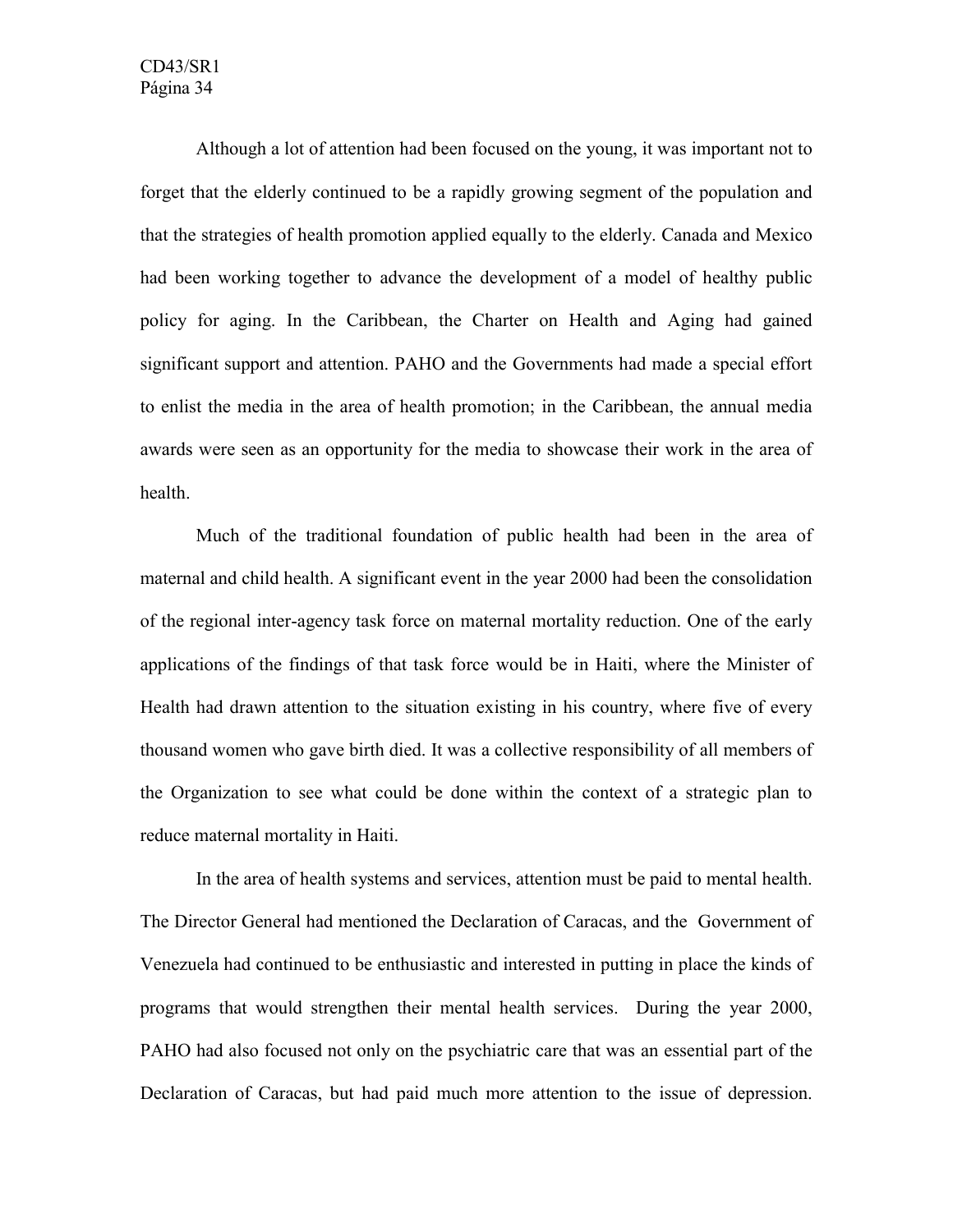Some 24 million persons in the countries of the Americas suffered from depression and were not being adequately treated. He was very grateful to the Government of Panama for the effort that they had made to introduce innovative measures for dealing with depression, including looking for new actors in the fight against depression. They were convinced that the problem of depression could not be overcome if it was left only to the psychiatrists; consequently, an effort was being made to involve other actors, including priests and hairdressers, in identifying persons with symptoms of depression and encouraging them to seek appropriate therapy. It was to be hoped that such programs would be extended to other countries of the Americas, given that a curse such as depression could not be treated only at the therapy level, but needed to be treated at the primary level as well.

One of the divisions of the Organization has been that of health and development. Many of the efforts of that division had been in the identification/clarification of the meaning of equity and what needed to be done to identify the inequities that arose in the determinants of health outcomes. As a result of the publications, meetings, and technical cooperation in that field, the issue of equity had become an area in which concrete work was being done at the level of the member countries. He was very pleased to see that during the course of 2000, Brazil, Canada, Ecuador, El Salvador, Mexico, and the United States had worked together to provide training to measure and analyze inequities in health, as well as to develop and analyze policies designed to reduce those inequities. In collaboration with WHO, PAHO had initiated a study on health and poverty reduction in 19 low-income countries of the Region, given the instrumental role played by health in the reduction of poverty.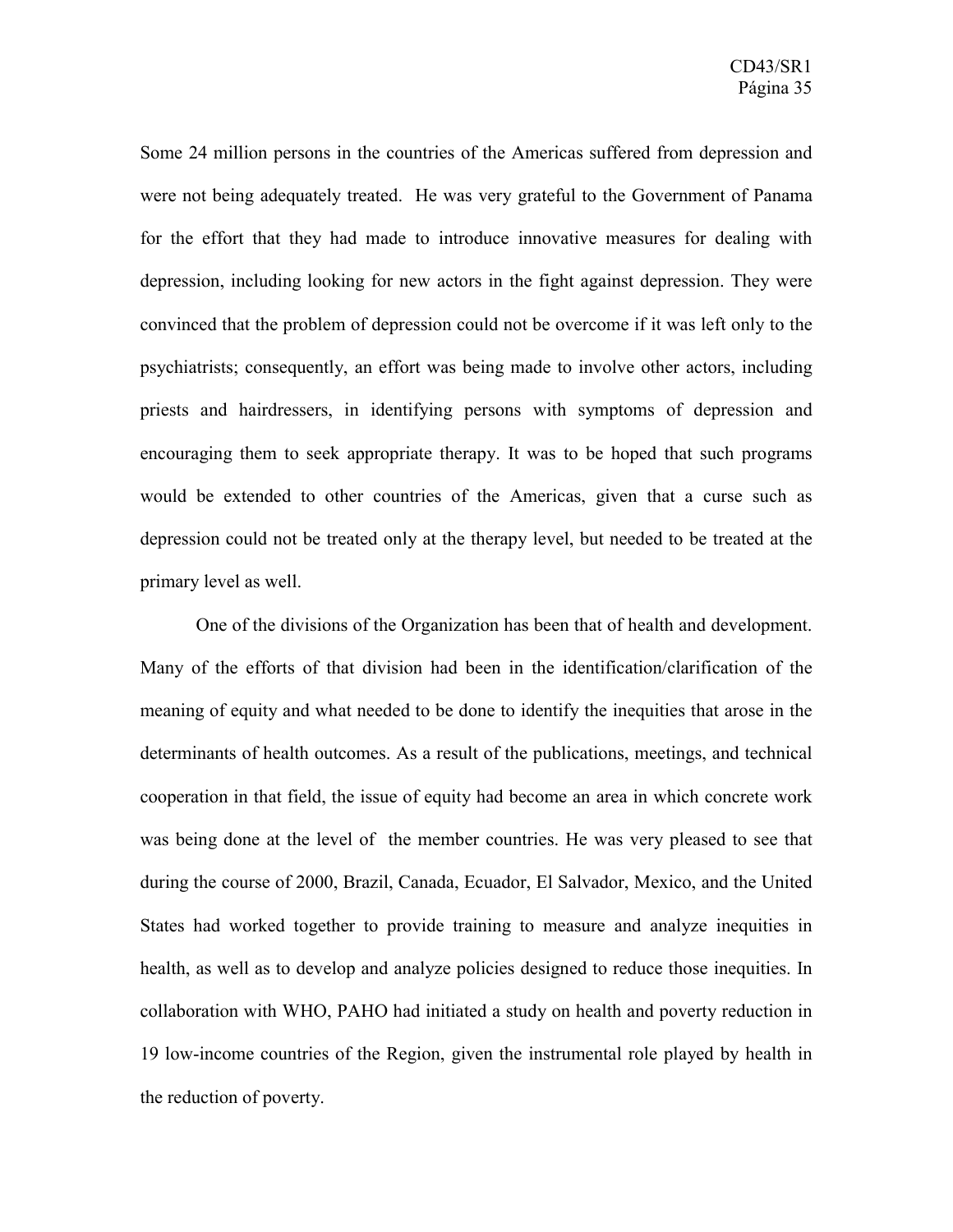He had been pleased to hear the Director General mention the issue of bioethics. The Organization's regional program, situated in Chile, had made major advances in the course of 2000 and was expanding its reach to other countries. A training course had recently been completed in the Dominican Republic with a view to ensuring that more and more people in the Americas were aware of the importance of ethics, not only to research, but also in terms of resource allocation. He wished to thank the Government of Chile for the support it had given to the maintenance of the Center on Bioethics.

There was a need for adequate dissemination of information about health and human development. The Virtual Health Library provided an excellent means for disseminating such information. The Latin American and Caribbean Center on Health Sciences Information (BIREME) had put together all the documentary resources of the Region so as to make them available to everyone. He wished to thank the Government of Brazil for their participation in BIREME. He was fully confident that the day would come when the Virtual Health Library would be the "Yahoo.com" of health information in the Region.

Environmental protection and development was a key issue that ministers of health must not neglect. Within the framework of the Regional Plan of Workers' Health, PAHO had sought to work with the countries on standardizing legislation on workers' health, beginning with the Central American region. That effort would be presented to the International Labour Organization, the Commission for Labor Cooperation of the North American Free Trade Agreement, and the Ministers of Labor in order to sensitize the ministers of labor once again, if they needed sensitization, to the fact that workers' health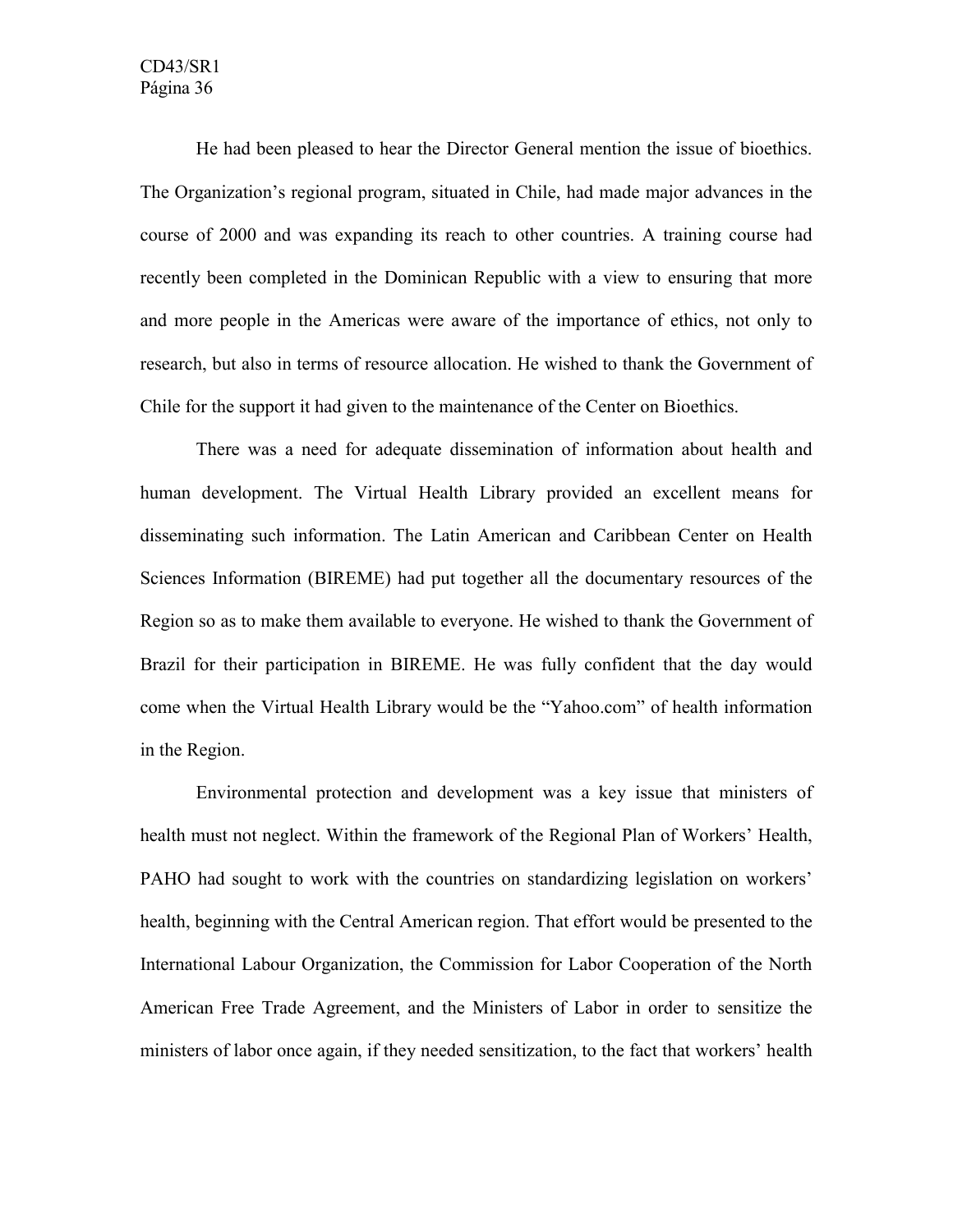constituted a point of convergence between themselves and their fellow ministers of health.

Progress in water sanitation and solid waste would be discussed under a separate agenda item. Although much remained to be done, some advances had been made. PAHO had tried to look at many other areas, including communicable and non-communicable diseases and health promotion. The promotion of healthy communities and the promotion of primary environmental care was essential for the control of dengue.

On his visit to Paraguay in May 2000, he had visited the delightful community of Atyrá, a city that had the nomenclature of being a healthy city, to the extent that there was no dengue reported in that particular little community. It was important not only to think of things that could be done internally in the area of environmental health; external noxious agents also created difficulties within the environment. He had been pleased to see during 2000 the Central American countries taking firm measures to prevent pesticide poisoning. At the tenth meeting of RESSCA, the Ministers of Health of Central America had agreed to restrict the use of 12 pesticides that caused most of the pesticide-related illnesses and deaths in that region. They had subsequently moved very aggressively to reduce the use of pesticides and try to identify more clearly some of the noxious health effects of pesticides.

A fast-growing movement in the Americas was that of the Ecoclubs, which had started in Argentina. There was nothing more gratifying than to see those young people, their fresh faces full of enthusiasm, believing that they could play a role in preserving the environment, not only for their own use but for generations to come as well.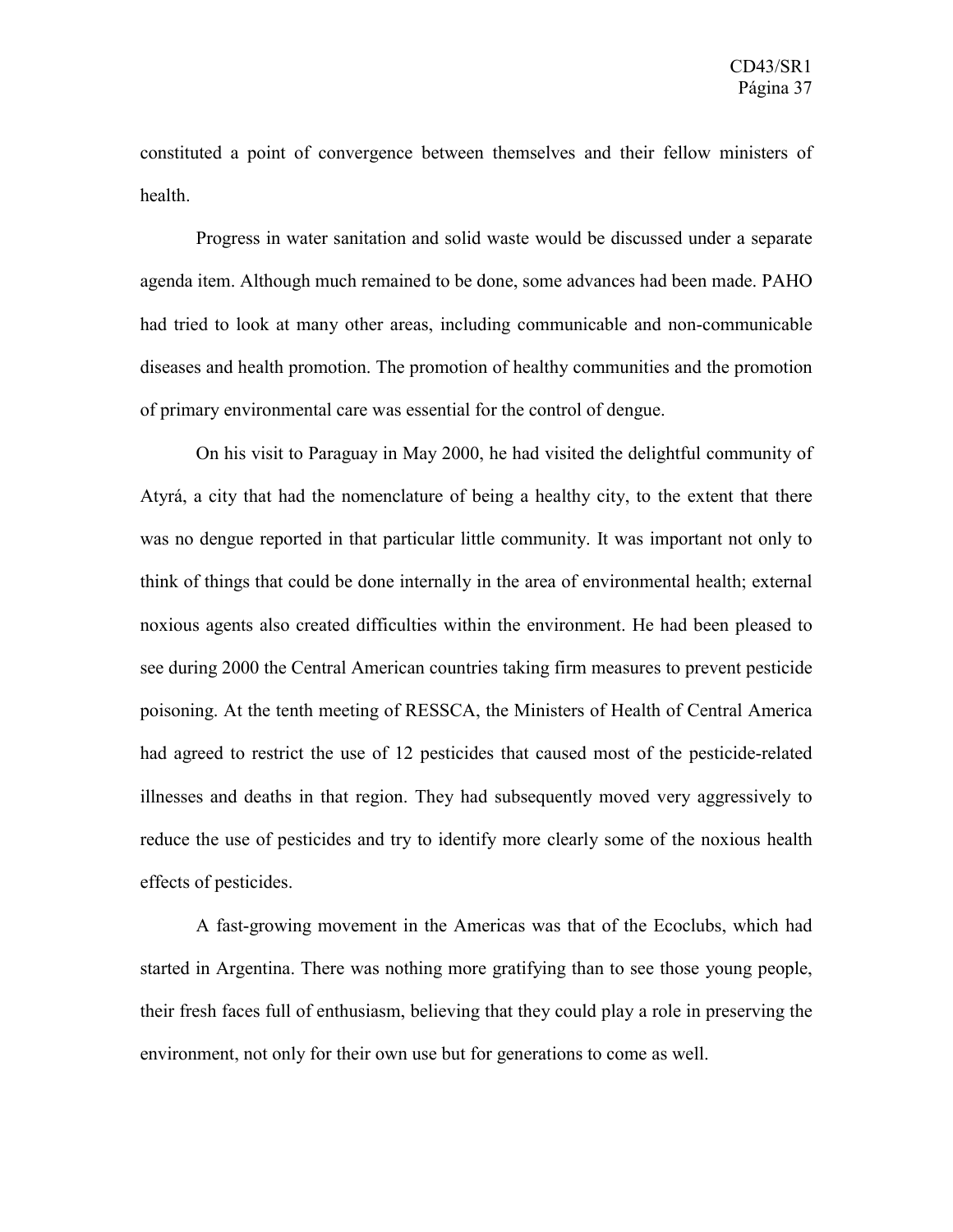In the area of health systems and services, one of the major challenges that the Americas had faced in the year 2000 was the Public Health in the Americas Initiative, given that in much of the enthusiasm for reform, many of the essential functions of public health had been left aside. PAHO had engaged all countries of the Americas in an exercise to look at the extent to which essential public health functions were being carried out. The Director Emeritus, Dr. Carlyle Guerra de Macedo had helped in that effort, in collaboration with many of the countries, especially the United States Centers for Disease Control and Prevention and the Center for Latin American Health Systems in Chile. PAHO had developed an instrument for measuring the extent to which essential public health functions were being carried out. That was one of the major challenges facing the Organization.

Another major challenge was that of human resources in health sector reform. Although everyone agreed that human resources were important, very little attention had been given to human resources management. Much attention had been given to training and less attention to policy issues, while very little attention had been given to the management of the health of human resources once they are in the services. One of the great challenges that PAHO had embarked on in the year 2000 was the establishment of the "Observatory of Human Resources in Health Sector Reform", a regional initiative for the production and dissemination of information on human resources. The aim was to improve the management of human resources once they have been trained.

In the more traditional areas of disease prevention and control, the project on cervical cancer, which was supported partly by the Gates Foundation, had made considerable progress. He was deeply chagrined at the appearance of foot-and-mouth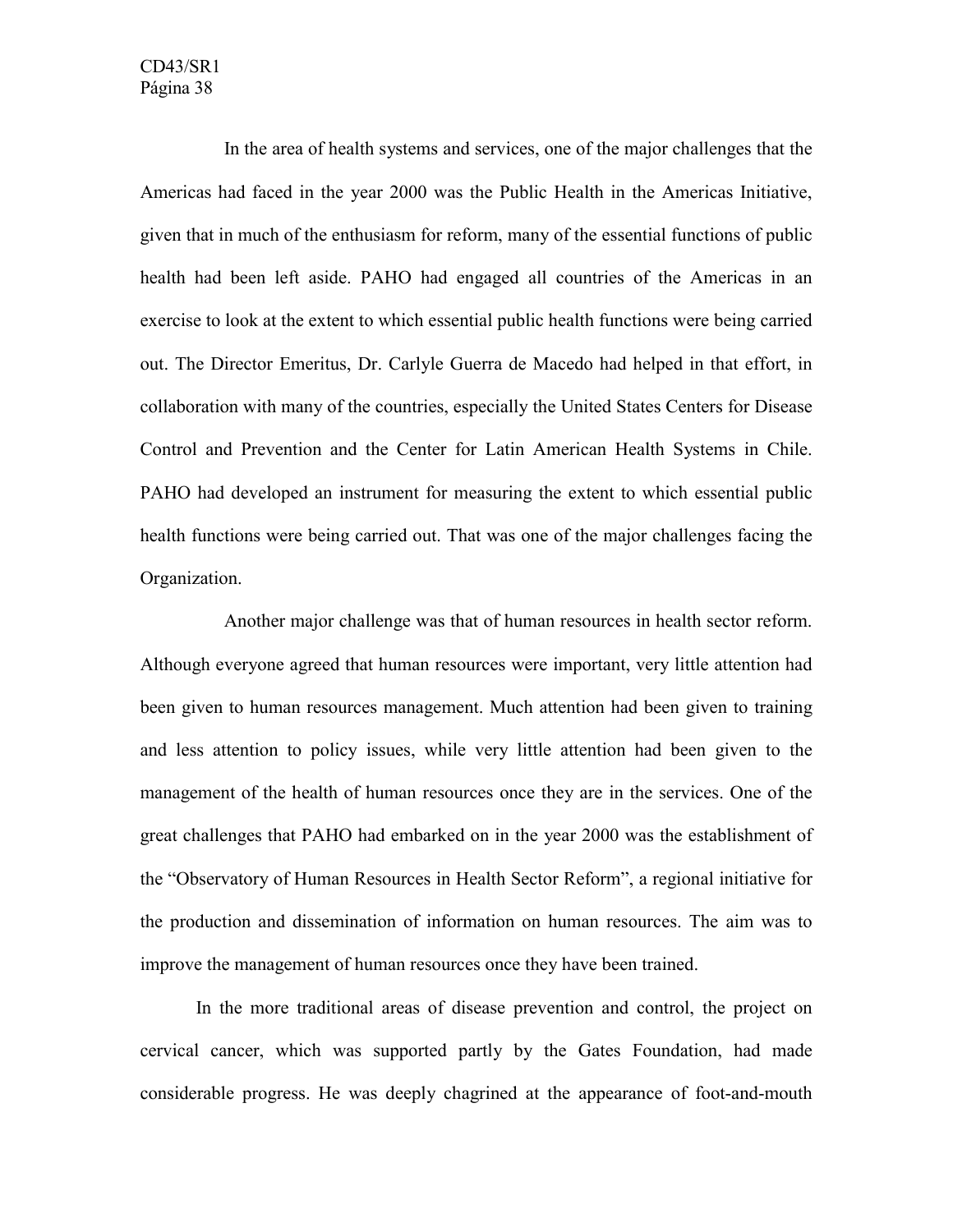disease in the Southern Cone; however, it was encouraging that at the recent Meeting of Ministers of Health and Agriculture, very firm decisions had been taken about the role that PAHO could play in order to put an end to that disease, which affected not only animal health, but human health as well.

He wished to draw attention especially to the integrated management of childhood illness, where significant progress had been made in the year 2000. It was expected that by the year 2002, 100,000 children's deaths would have been prevented.

He would not discuss the issues of dengue and HIV/AIDS because they would come up for discussion later in the session, as would the area of immunization. He wished to point out, however, that in the year 2000 there had been only around 1,760 cases of measles in the whole of the Americas. That achievement was due to the dedication of the health workers of the Americas and the support of the Ministers of Health.

Turning to the area of external strategic approaches, he said that he was pleased to report that in the year 2000, he, the President of the Inter-American Development Bank, and the Vice-President for Latin America of the World Bank had signed an agreement which they had called a Shared Agenda. The Pan American Health Organization was as much a development agency as were the Inter-American Development Bank and the World Bank. They should be able to put their heads and their hands together so as to ensure that a more coordinated approach was taken to health development in the countries of the Americas. Indeed, progress had been made in several areas. In the area of national health accounts, of pharmaceutical policies, of HIV/AIDS, the three agencies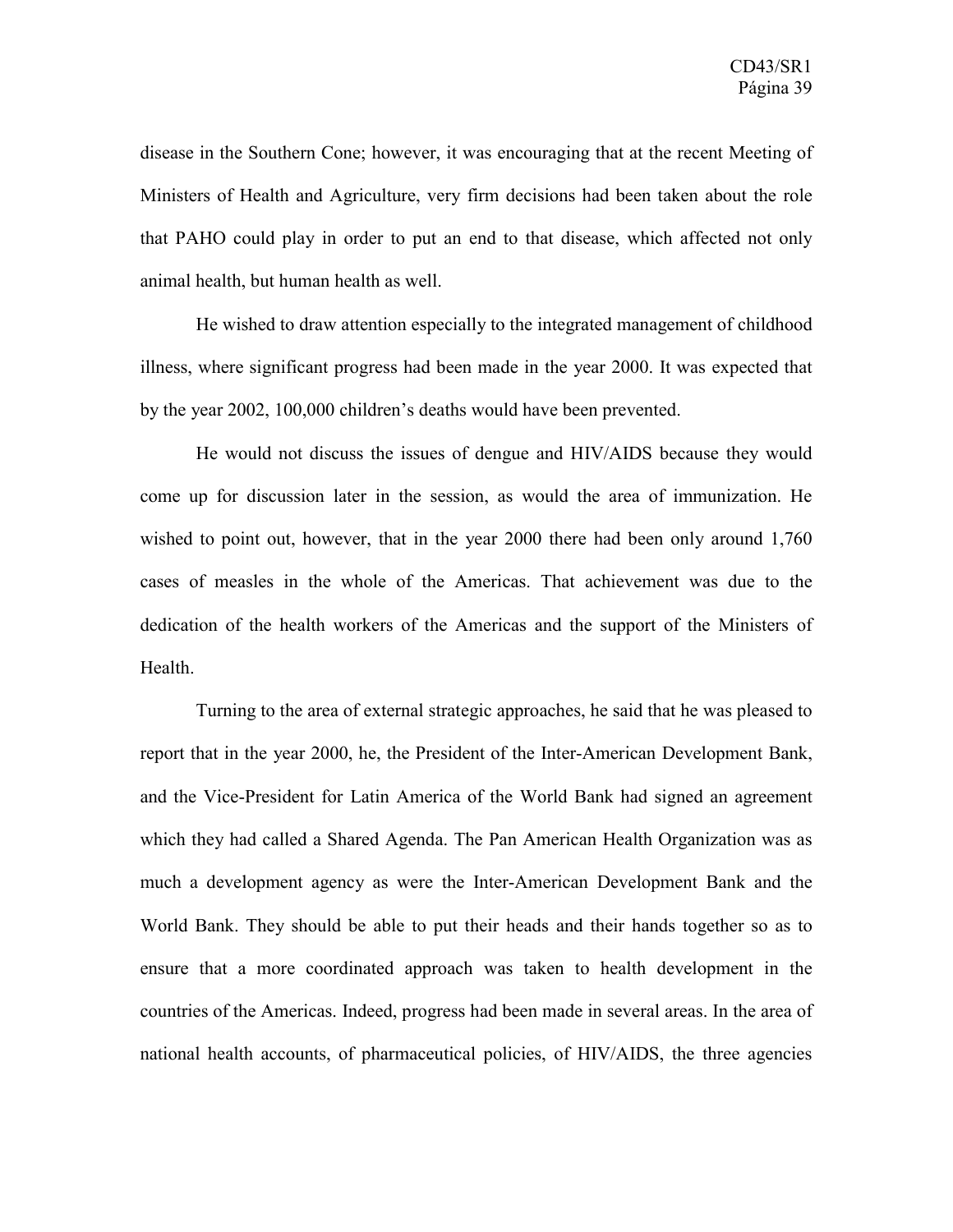had been working together in the countries, both at the regional level and hopefully, more and more at the country level.

In terms of external approaches, he had already mentioned the summits, specifically the 1994 Summit of the Americas, the 2001 Summit of the Americas, and the Ibero-American Summit held in Panama. PAHO took the mandates of those Summits seriously and would continue to work with the Member Countries so as to ensure that the mandates originating in those summits were reflected in the work of the Organization.

He was also enthusiastic about the issue of information, i.e., promoting health through public information and through the various health days, such as World Health Day, AIDS Day, and others. In Manila, he had seen an advertisement on CNN about health in the Americas. The Organization did not pay for it; it was provided voluntarily by CNN.

During the course of 2000, work had begun more in earnest on the streamlining of the Organization's programming processes, even though the National Accounting Office of Great Britain had given it very high marks in that area. Work was proceeding on a strategic plan for the Secretariat which would be submitted to the Governing Bodies in 2002. That effort involved a complete revision of the Organization's vision, its mission and the essential strategies to be followed. The underpinning for organizations like PAHO was not only political, it is often legal, and he was proud to report that thanks to the skill and hard work of PAHO's Legal Office, no judgments had gone against the Organization in the past 7 years.

Improvements had continued in the PAHO building, and in the year 2000, several resources had been dedicated to the training of the staff. In 2000, the Administration and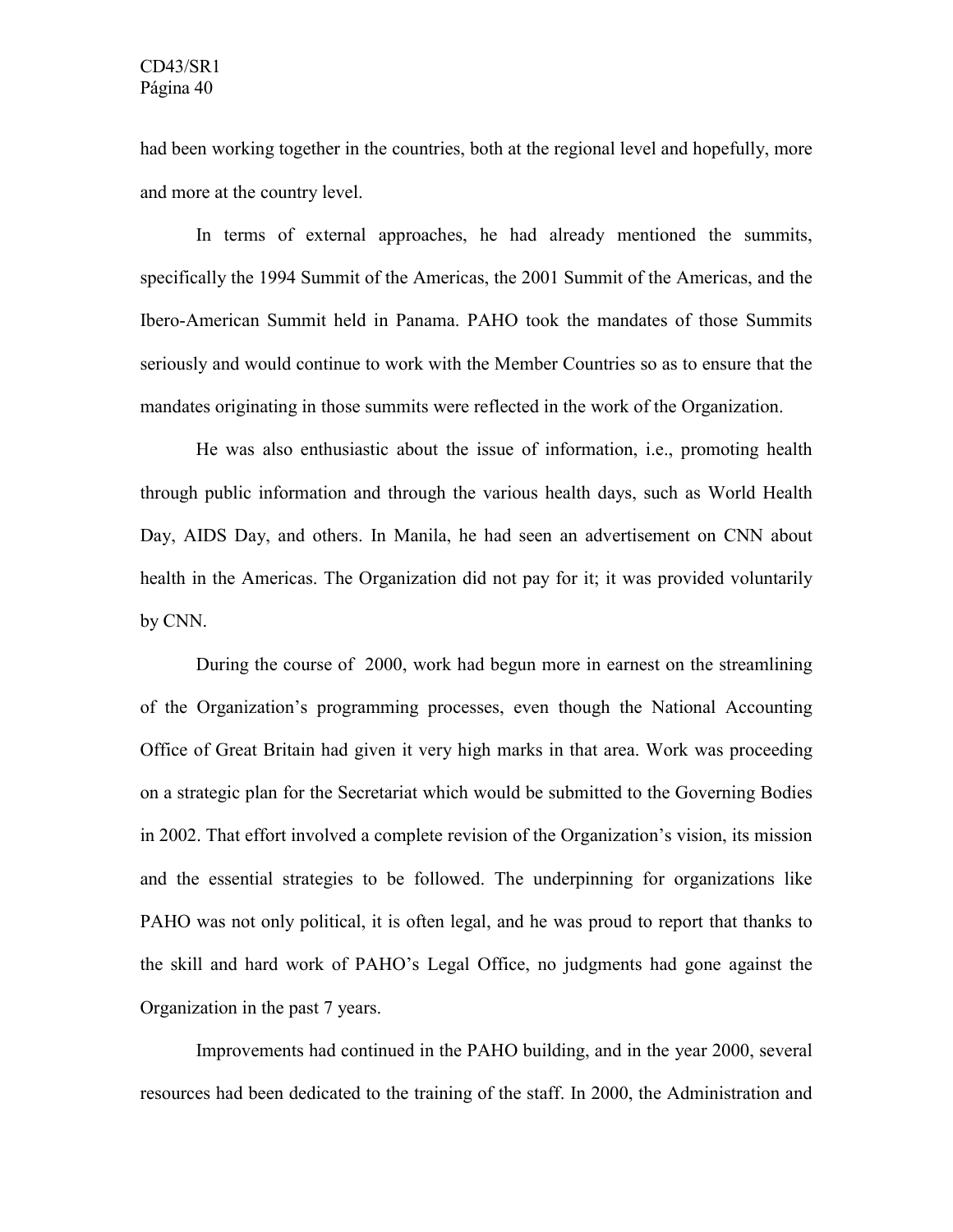the Staff Association had launched a joint initiative to promote a healthy work environment within the Organization. One of the aspects of that healthy environment had been the hiring of women: 44% - 45% of the professionals hired had been women.

He now wished to refer to some of the traditional areas of administration, including the Organization's Conference and General Services. The remodeling and maintenance of the main building had been a heroic task which had been undertaken by the administrative services with great skill. The areas of Budget and Finance had performed efficiently as well. When the Head of Budget and Finance and the Head of Treasury had gone to New York to discuss PAHO's portfolio with Citibank, the delegates from Citibank had stated that the Organization was doing such a good job they had nothing to offer. Fiscal prudence is the Organization's watch word.

Considerable progress had been made in the area of information technology, in spite of the problems of costs. The Administration had made every effort to keep reasonably up to date.

Finally, he wished to express his appreciation to all the staff, not only in Washington but throughout the countries of the Americas. He was really very proud of them, because they had done a good job, and he hoped that Member States were equally proud of them.

The Delegate of CANADA, alluding to the earlier remarks of Secretary Thompson, affirmed his Government's support for the United States in the wake of the terrorist attack of 11 September 2001.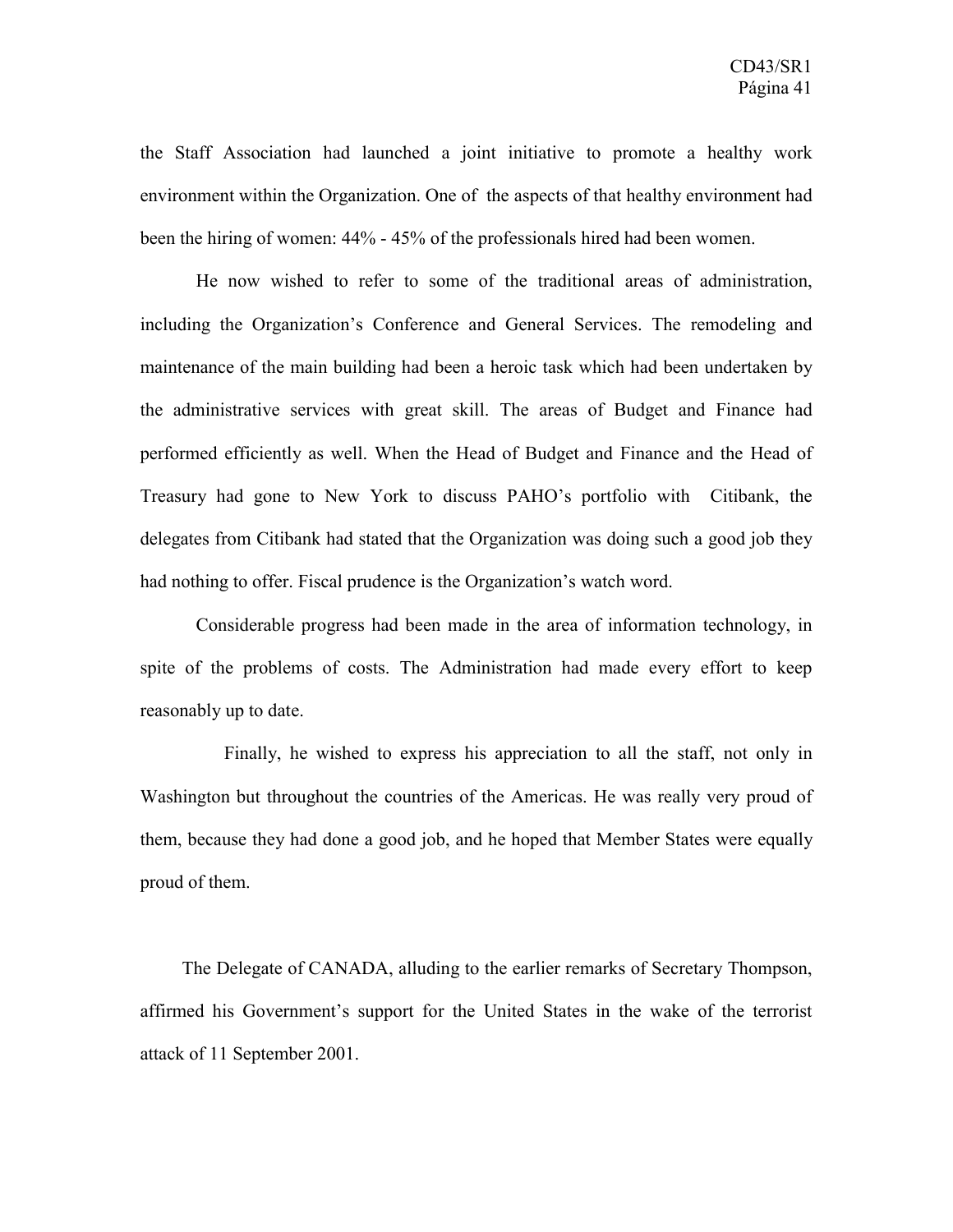Continuant en français le Délégué du CANADA a dit être bien conscient du travail que nécessite la production du rapport et être particulièrement heureux que le Directeur ait choisi la promotion de la santé comme thème central. La promotion de la santé est un domaine en plein essor ou l'on continue d'innover. La cinquième Conférence Mondiale sur la promotion de la santé tenue à Mexico et la récente conférence à Paris de l'Union Internationale de la promotion de la santé et d'éducation pour la santé ont bien illustré les changements apportés à la théorie et à l'application des principes de promotion de la santé afin de répondre aux nouveaux défis en santé.

La tendance vers l'analyse et la documentation des données probantes liées à la promotion de la santé présentent un intérêt particulier pour le Canada afin de pouvoir améliorer efficacement la santé et le bien-être de sa population. Il faut examiner les mesures qui ont donné de bons résultats et celles qui n'ont pas été fructueuses. Le Canada serait heureux de collaborer avec l'Organisation afin de fournir des exemples d'activités de promotion de la santé menées aux échelons national, provincial, territorial et communautaire.

Continuing in English, he said that Canada was pleased to see that health promotion was being integrated into the work of all divisions of the Organization. In his delegation's view, health promotion would play an important role in the future work of PAHO in three key areas. The first was tobacco control. Canada urged the Organization to continue its efforts to promote tobacco control in the Region and congratulated Brazil on its proposal to host a meeting in the fall prior to the negotiating session for the international Framework Convention on Tobacco Control. The convention process was not a process involving only governments; it was a process that should result in real change and affect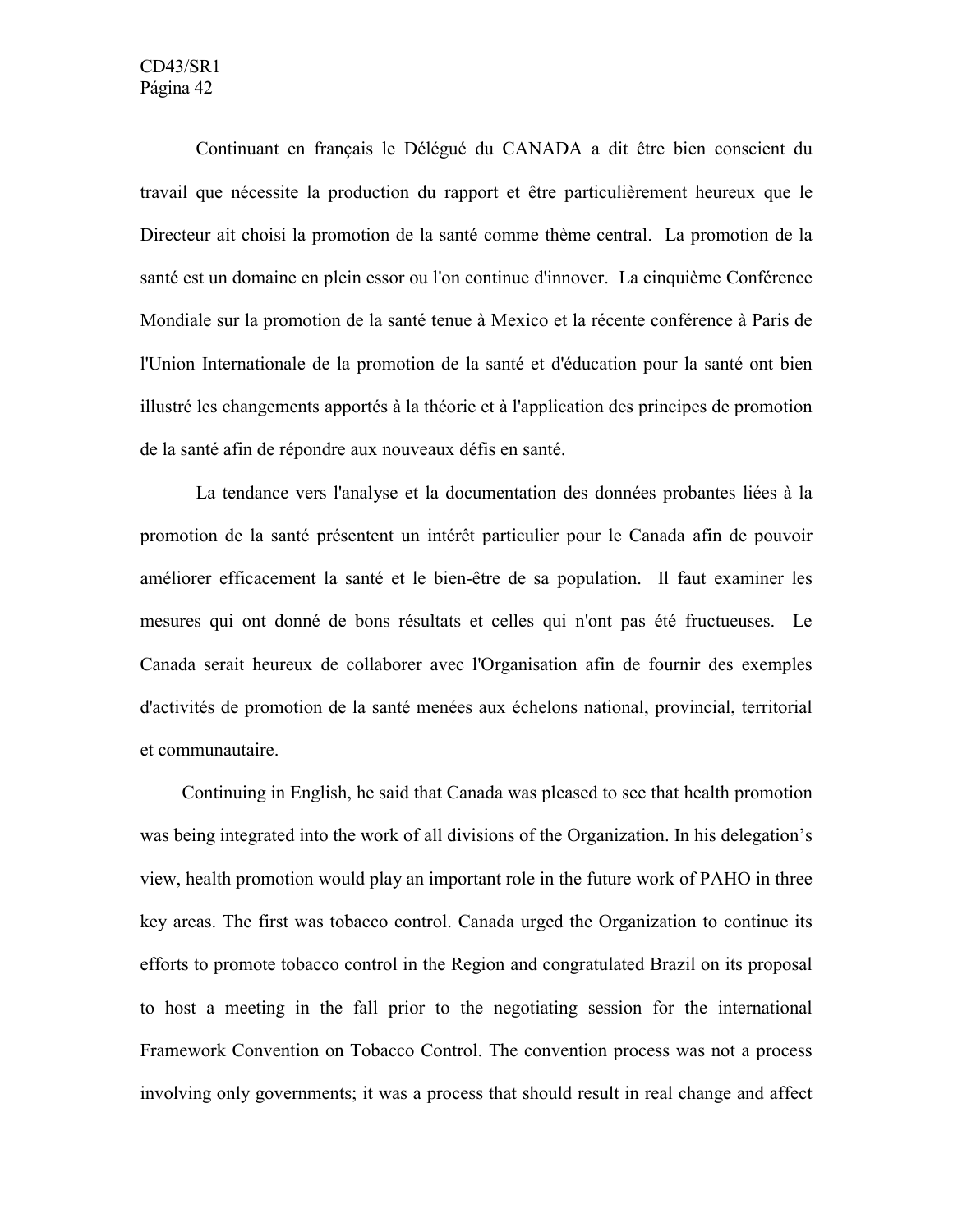the lives of real people. The engagement of civil society was crucial therefore to the success of the convention and other health promotion interventions.

The second important area for health promotion was environmental health. At the Third Summit of the Americas, held in Quebec City, Canada, in April 2001, it had been proposed that a joint meeting of ministers of health and environment be held to address the impact of unsustainable environmental activities on health. His delegation was pleased that PAHO was playing an active role in organizing that meeting, which would probably take place in Canada in the spring of 2001, and urged colleagues in the health sector to attend the meeting and solicit the support of counterparts in the ministries of the environment. The final area of importance was bioethics. Issues such as assisted human reproduction and other issues associated with bioethics were of great interest not only to the Government of Canada, but to a growing number of governments of both developed and developing countries throughout the world.

The Director's report made it clear that much remained to be done to achieve better health in the Americas. Canada was privileged to have worked closely with a number of the other countries and with the staff of the Organization on its technical cooperation efforts, and it looked forward to renewing and strengthening those relationships in the future.

The Delegate of the UNITED STATES OF AMERICA thanked the Delegate of Canada for his words of support and expressed his Government's gratitude to all the delegations for their expressions of sympathy and solidarity. His delegation congratulated the Director on his Annual Report, which thoughtfully emphasized a theme that was an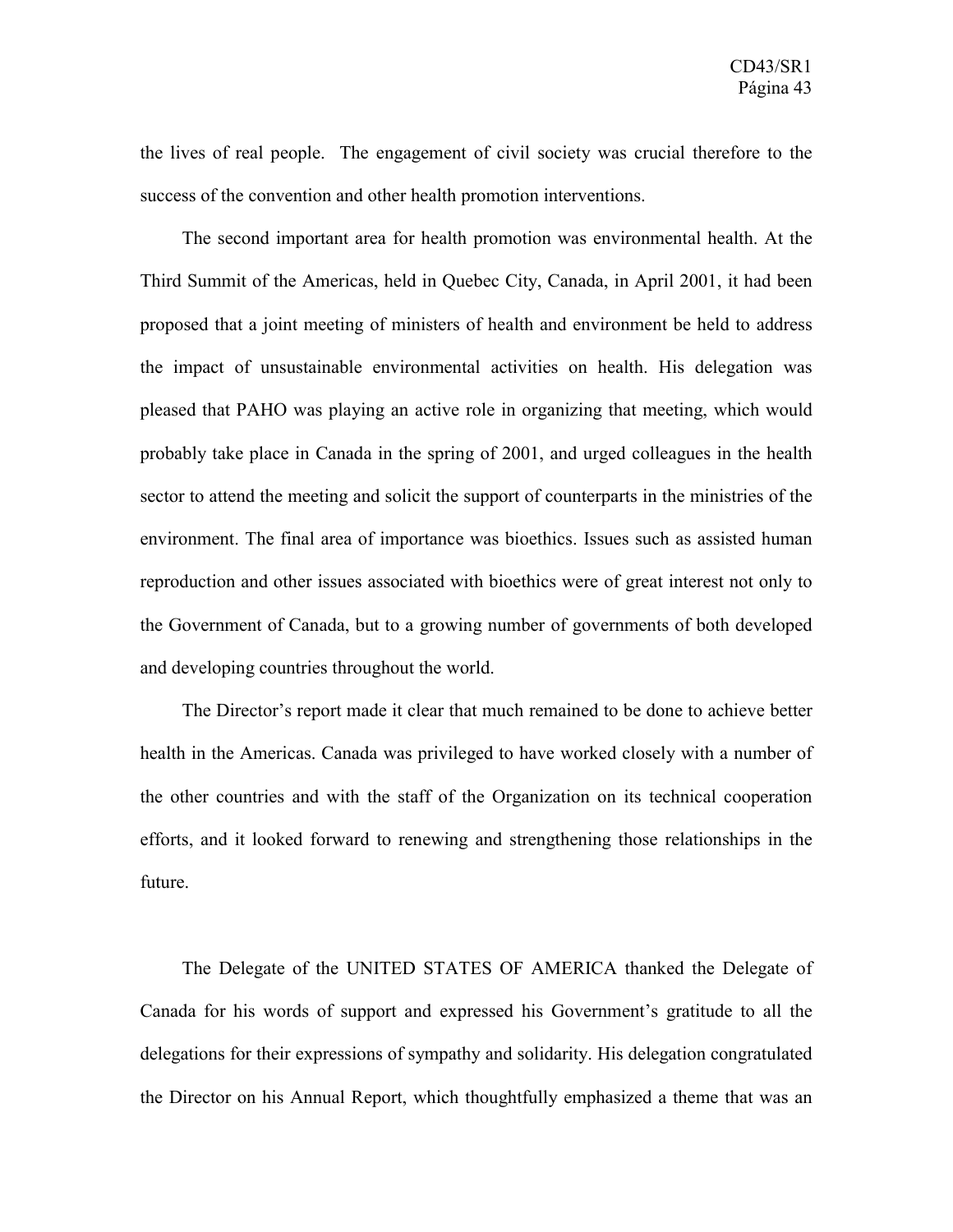integral part of the mission of PAHO, namely, health promotion. The report highlighted the importance of public policy and its impact on health. It also reflected the strong partnership and shared vision of health in the Americas, which would enable collective action for the development of healthy public policies to benefit all citizens of the Region. His delegation appreciated the efforts of the Director to help provide the Member States with an evidence base that would enable them to better assess how health promotion could influence health outcomes and how good policies could have a positive impact on health.

He was pleased to report that the United States was launching a major initiative on health promotion and preventive health care. The campaign would be conducted bilingually, in Spanish and English, with a view to reaching as many segments of the population as possible. In addition, Secretary Thompson would be visiting both Canada and Mexico in the fall and would emphasize health promotion during those visits.

El Delegado de ARGENTINA aprovecha la oportunidad para dejar constancia de la solidaridad de su país con el pueblo estadounidense a raíz de los ataques terroristas del 11 de septiembre y propone que se redacte un proyecto de resolución como manifestación de repudio al terrorismo y de condolencia a los Estados Unidos de América por la situación que está padeciendo. El documento debe condenar abiertamente el terrorismo y brindar apoyo, solidaridad y consuelo a sus víctimas.

A continuación el orador afirma que en la figura del Director y sus colaboradores su país ha encontrado una fuente permanente de apoyo a medidas de prevención con las que se pretende mejorar la salud con una visión nueva y diferente, sin limitarse a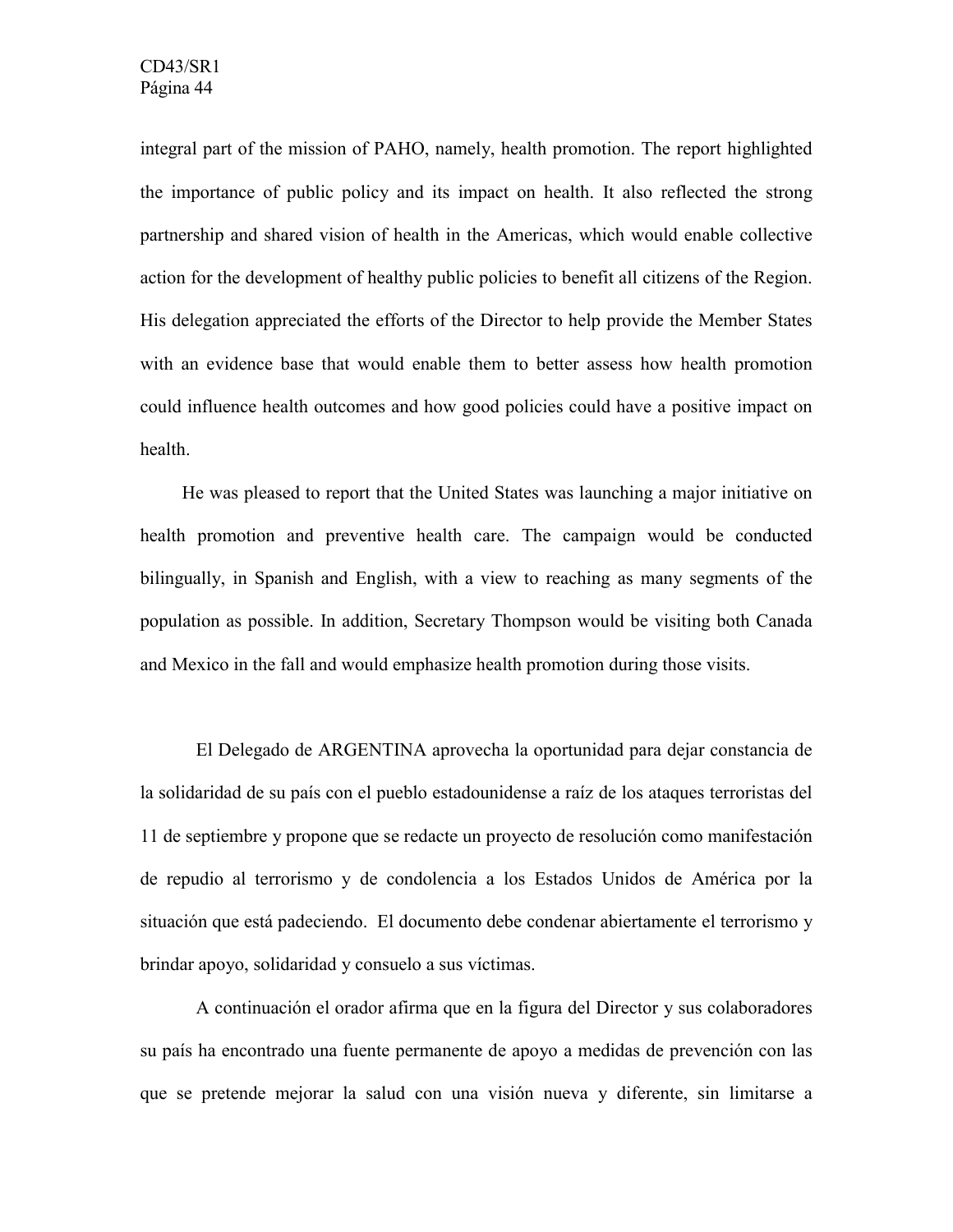responder a casos de enfermedad. Cita como ejemplo el caso de la vacunación, y expresa su fe en que, mediante acciones preventivas, se puede mejorar las condiciones sociales y erradicar algunos problemas que son endémicos en esta Región.

Recuerda que, para hacer frente a la escasez de vacunas, en otra oportunidad se destacó la importancia de contar en el futuro con tres fuentes de producción en las Américas, siendo una de ellas un instituto argentino de producción de vacunas que podría concentrarse en la lucha contra las enfermedades prevenibles.

Señala entonces los aspectos éticos que habrá que afrontar en el futuro en relación con la inseminación artificial, el desarrollo del embarazo y de la vida y, la medida en que habrá que invertir en estas tecnologías que plantean tan gran desafío en el futuro. La OPS deberá determinar cómo deben invertirse los recursos tecnológicos de un modo racional para poder ofrecer a todos la mejor protección de la salud mediante un enfoque preventivo y medidas de promoción de la salud. Ello conlleva la necesidad de modificar la formación de los recursos humanos en el campo de la salud en conjunto con las universidades, según la estrategia de atención primaria adoptada en Alma-Ata.

Reitera que es posible alcanzar la meta de salud para todos mediante acciones de prevención y menciona el ejemplo de Argentina, en donde tras muchos años de padecer una enfermedad endémica como la de Chagas, que afectaba a 19 provincias, ya hay cuatro provincias libres de la enfermedad y una quinta que ha registrado solamente un caso. En este tipo de iniciativas se debe contar con la participación activa no sólo de los sectores que guardan relación con la salud, sino de toda la comunidad. La salud debe ser una política del Estado y hay que luchar por protegerla más allá de los procesos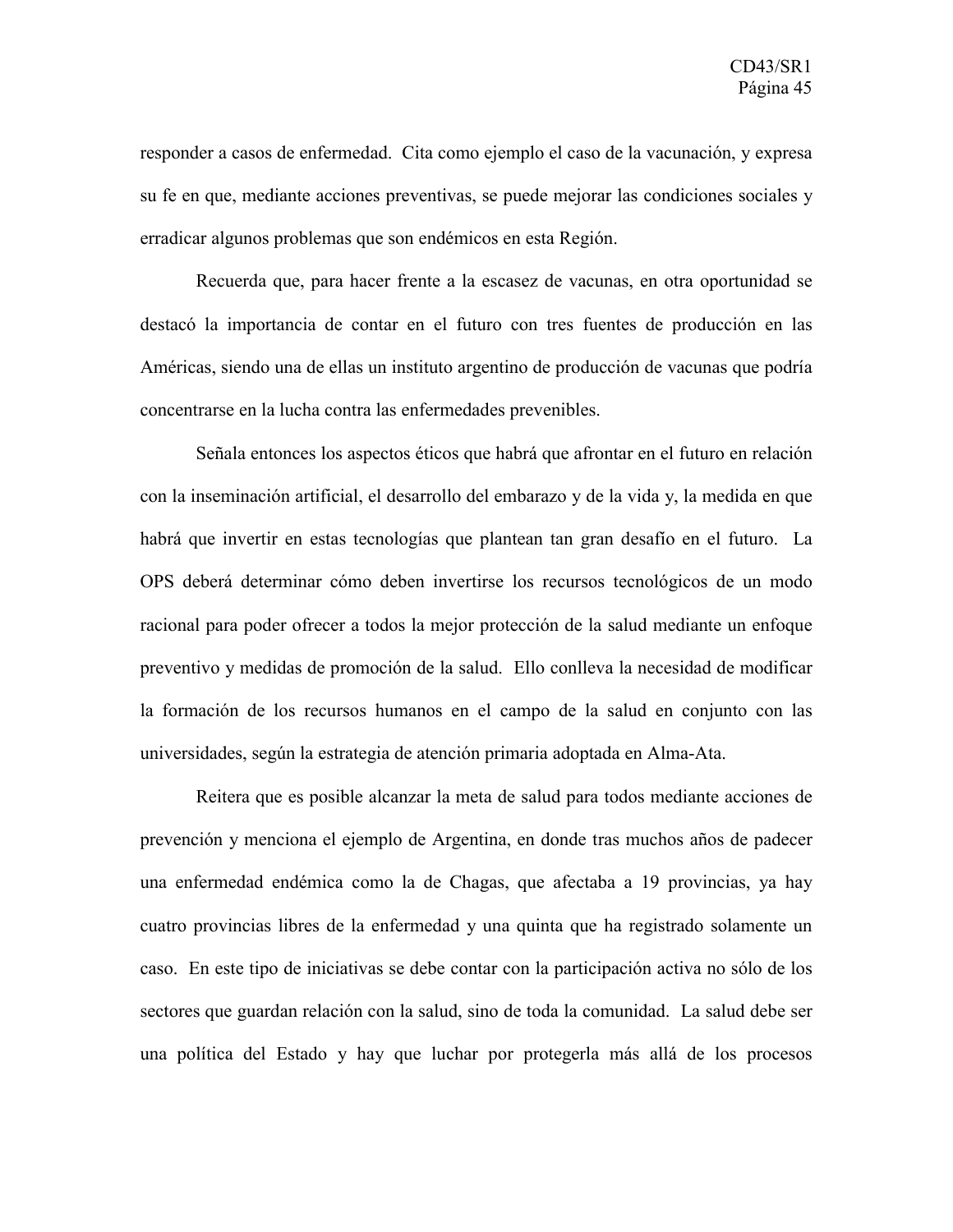electorales y de cambios de gobierno, favoreciendo procesos transformadores que tengan continuidad.

Para terminar agradece al Director y a la OPS su apoyo a las iniciativas orientadas a lograr que la salud para todos sea pronto una realidad.

El Delegado de BOLIVIA también expresa la solidaridad de su país con los Estdos Unidos de América tras los recientes actos terroristas.

Dice que el Presidente Jorge Quiroga ha encomendado mejorar la agenda político institucional de Bolivia mediante el fortalecimiento del sistema electoral, una reforma constitucional y reformas institucionales y judiciales conducentes a la institucionalización del sector de la salud. Simultáneamente se estará trabajando en una agenda económica globalizada y una agenda social orientada a lograr mayor equidad.

Asimismo, explica que los recursos de alivio a la deuda externa se usarán para contratar una gran cantidad de personal para satisfacer las necesidades de personal de salud en los próximos años y que la reforma del sector de la salud se lleva adelante, por primera vez, con un enfoque general orientado a la salud ambiental y a la promoción de la salud.

Señala la importancia de prestar atención a la salud en las zonas fronterizas. Bolivia, por su parte, tiene estrecho contacto con sus países vecinos. El Delegado insta a todos los delegados a aprovechar su presencia en esta sesión para intercambiar ideas sobre los planes, proyectos o actividades de cada país en este campo.

El Delegado de PERU comenta que es vital considerar a la salud como un componente esencial de desarrollo humano para el fortalecimiento del nuevo equilibrio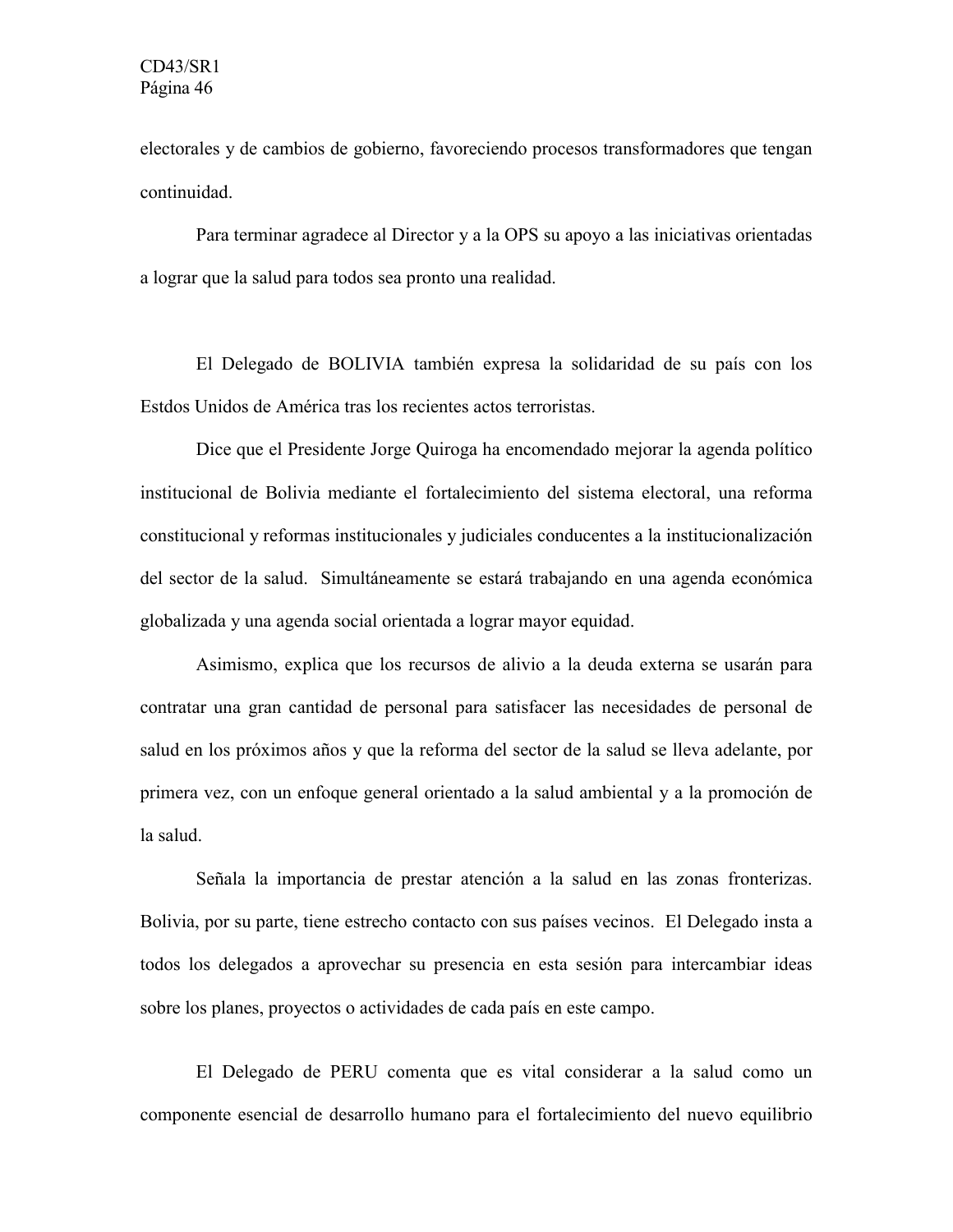de poder que se quiere construir en el mundo. Por eso desea unirse al dolor del pueblo estadounidense, si bien lamenta que sea el dolor y no la paz lo que empuje a una visión hemisférica compartida y a una acción conjunta contra las fuerzas terroristas. El gobierno de Perú, dice que está absolutamente comprometido con la política del Presidente George W. Bush.

Es importante recuperar la visión integral de lo que es el proceso de la salud. Sin duda el decenio anterior fue uno de debilitamiento hemisférico, multiplicación de la pobreza, acumulación de la población laboral en el sector terciario de servicios y comercio, e incremento del sector laboral informal. Esa situación ha tenido un impacto terrible en la salud y es preciso resolverlo combatiendo sus causas. Es necesario adoptar de nuevo la visión integral de la salud, que se ha perdido bajo una visión sectorialista.

En efecto, el fortalecimiento hemisférico significa que debe haber una política compartida y también una integración de las acciones. Los procesos de descentralización que han fallado en muchos de los países tienen que ser vistos desde una nueva perspectiva, estableciendo claramente los factores que buscan el Banco Interamericano de Desarrollo y el Banco Mundial y que todavía no han sido definidos y van a tener un impacto vital en la salud.

Desea resaltar la importancia de los recursos humanos. En su país, el gobierno del Presidente Alejandro Toledo está diseñando una política de recursos humanos en el sector salud, que incluye la capacitación permanente del personal, un régimen de incentivos y la protección de la carrera profesional. El país está dispuesto a compartir sus experiencias con otros países y a nutrirse de las de ellos. En este sentido, se acaba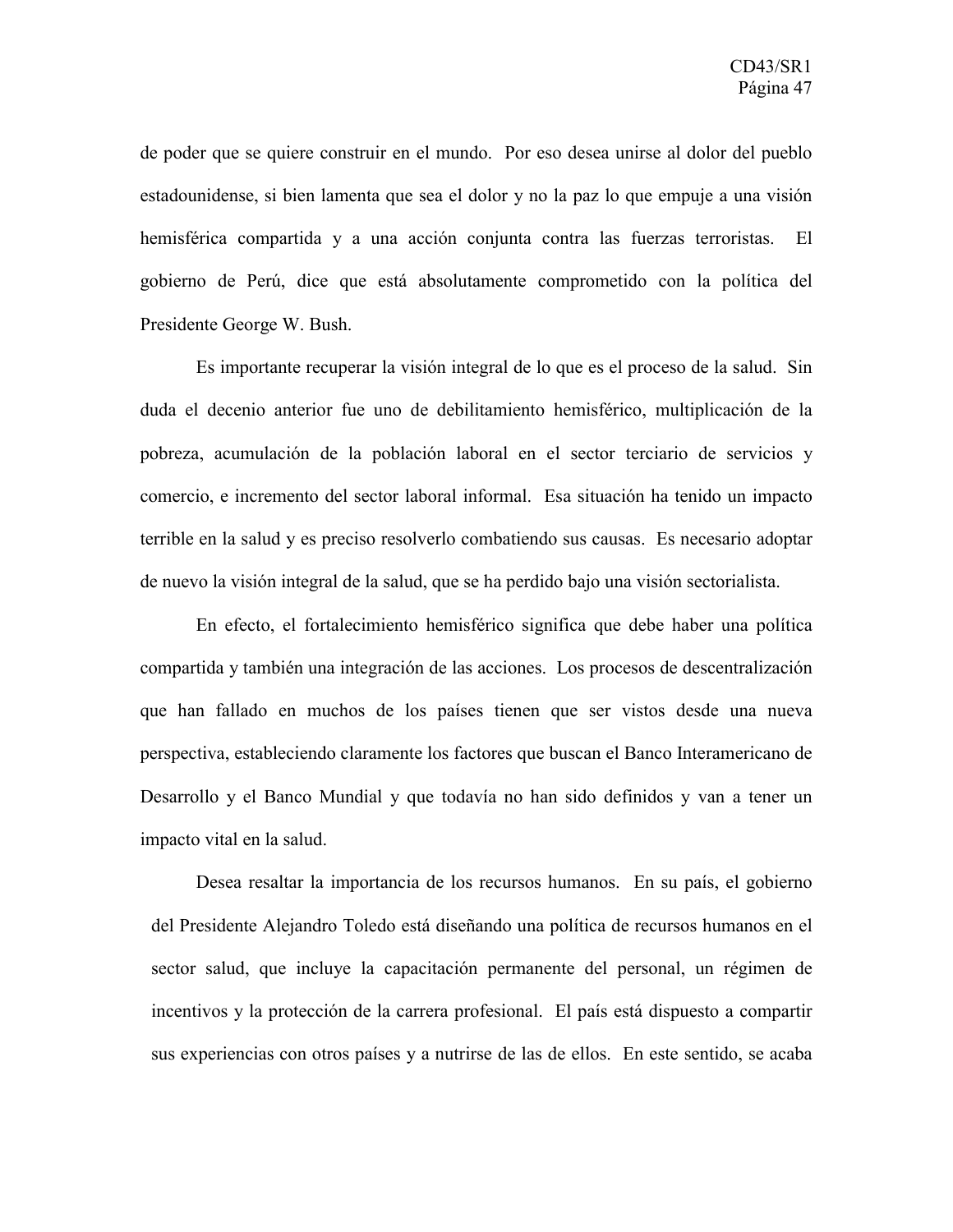de formar un vínculo importante con Cuba a fin de mejorar los sistemas de administración en el sector de la salud.

Otro problema que se nota en la América Latina es la desintegración de los sistemas y la necesidad de coordinación para recuperar el tema fundamental de la cobertura total de la atención de salud. En Perú, el 25% de la población ha sido excluida de la atención de salud durante los últimos 10 años. Urge alcanzar el seguro universal para los pobres, para los excluidos de la seguridad social, para los que han sido llevados al sector laboral informal por exclusión del trabajo estable y para los que sufren la inseguridad alimentaria que es el fruto de la inequidad. Estos problemas tienen que ser atendidos a principios del siglo pues son fundamentales para el fortalecimiento hemisférico y si no se resuelven en los siguientes 15 años, el balance de poder en el mundo cambiará totalmente y ya no se podrá decir que su centro reside en las Américas.

Para terminar, felicita al Director por su informe y pide a los Estados Unidos y al Canadá, los vecinos del norte, que inviertan en los países de América Latina, lo cual es fundamental para que todos tengan acceso a los bienes. Pueden generarse magníficos servicios, pero si no se produce ese acceso a los bienes, no habrá fortalecimiento hemisférico ni justicia social, ni democracia.

O Delegado do BRASIL manifestou solidariedade ao povo e ao Governo Americano pelos acontecimientos recentes. Felicitou o Diretor pela presentação do seu relatório relativo ao ano 2001 e agradeceu as referências ao Ministro José Serra feitas pela Diretora-Geral da OMS e pelo Diretor da OPAS. A Delegação Brasileira, esperava